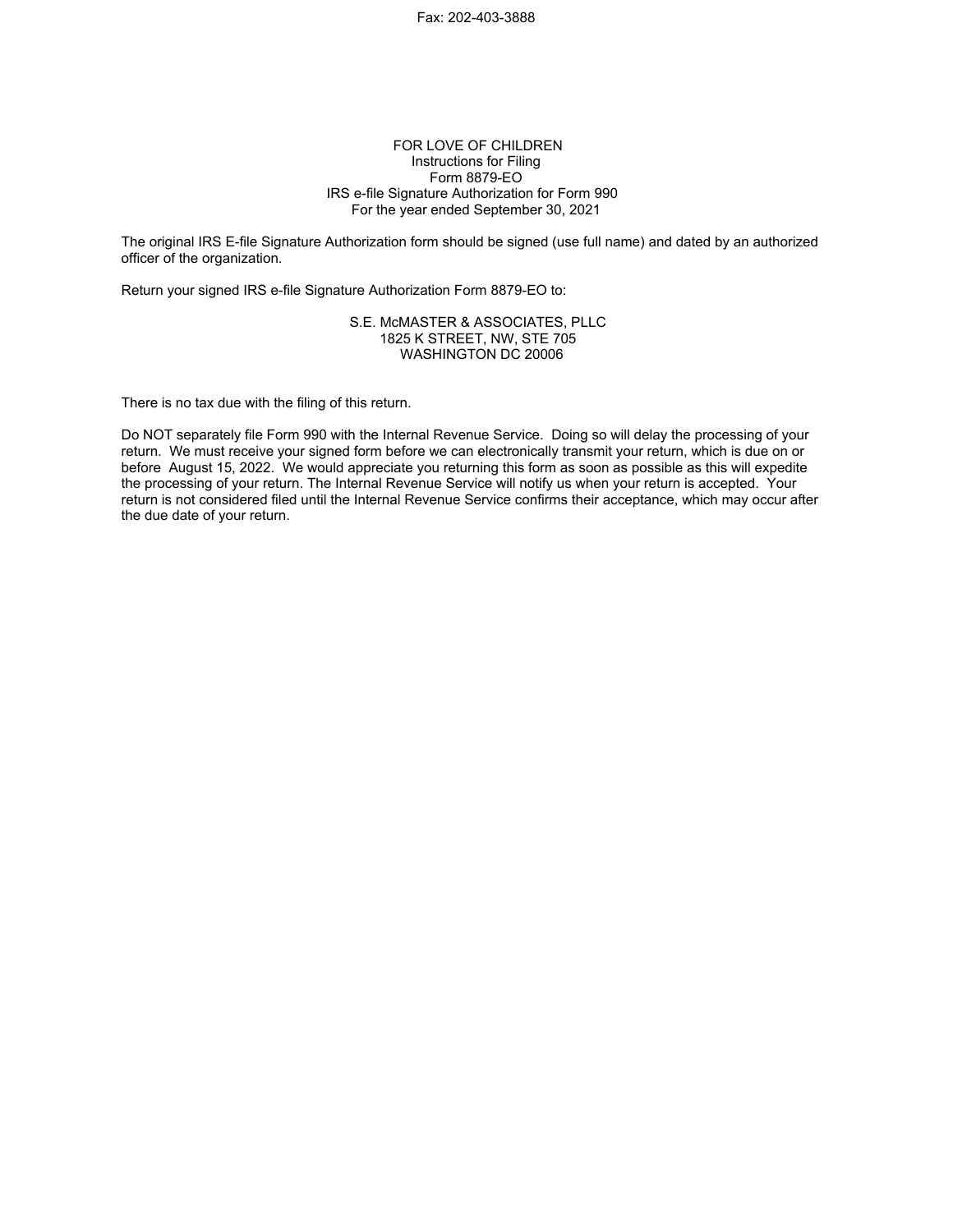### FOR LOVE OF CHILDREN Instructions for Filing Form 990 8868 Application for Extension of Time to File For the Year Ended September 30, 2021

No signature required.

The extension should be filed on or before February 15, 2022 with:

Department of the Treasury Internal Revenue Service Center Ogden, UT 84201-0045

There is no tax due with the filing of this application.

To document the timely filing of your extension application(s), we suggest that you obtain and retain proof of mailing. Proof of mailing can be accomplished by sending the extension application(s) by registered or certified mail (metered by the U.S. Postal Service) or through the use of an IRS approved delivery method provided by an IRS designated private delivery service.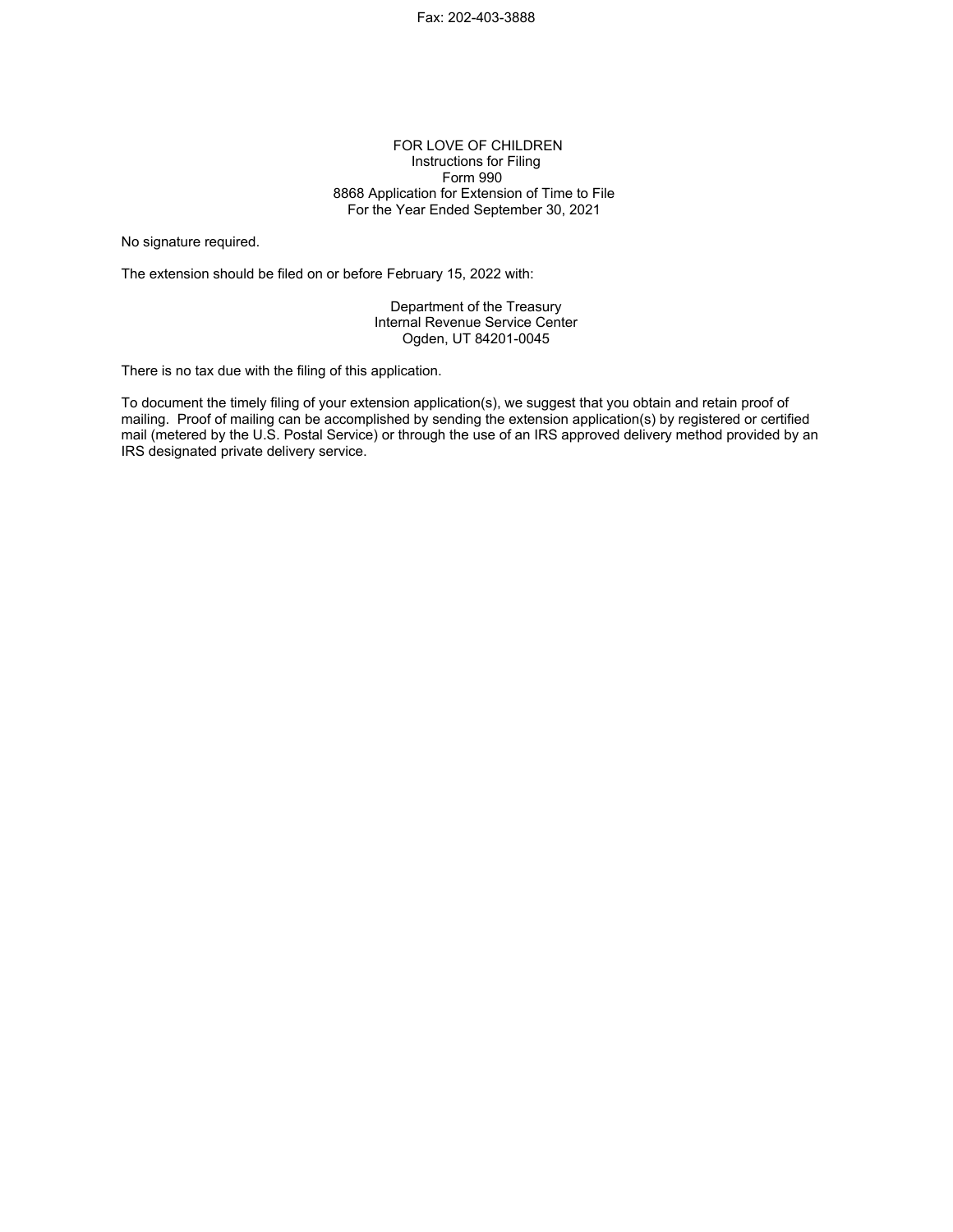## **Application for Automatic Extension of Time To File an Exempt Organization Return** (Rev. January 2020) OMB No. 1545-0047

**I FILERTIFIC SETTIPL SEPARATE IS A RETURN THEORY OF SEPARATE SEPARATE SEPARATE SEPARATE SEPARATE SEPARATE SEPARATE SEPARATE SEPARATE SEPARATE SEPARATE SEPARATE SEPARATE SEPARATE SEPARATE SEPARATE SEPARATE SEPARATE SEPARAT** ▶ Go to www.irs.gov/Form8868 for the latest information.

**Electronic filing** *(e-file)***.** You can electronically file Form 8868 to request a 6-month automatic extension of time to file any of the forms listed below with the exception of Form 8870, Information Return for Transfers Associated With Certain Personal Benefit Contracts, for which an extension request must be sent to the IRS in paper format (see instructions). For more details on the electronic filing of this form, visit *www.irs.gov/e-file-providers/e-file-for-charities-and-non-profits.*

### **Automatic 6-Month Extension of Time.** Only submit original (no copies needed).

All corporations required to file an income tax return other than Form 990-T (including 1120-C filers), partnerships, REMICs, and trusts must use Form 7004 to request an extension of time to file income tax returns.

|                                            | Name of exempt organization or other filer, see instructions.                                                                          |        |                                   | Taxpayer identification number (TIN) |        |
|--------------------------------------------|----------------------------------------------------------------------------------------------------------------------------------------|--------|-----------------------------------|--------------------------------------|--------|
| Type or<br>print                           | FOR LOVE OF CHILDREN                                                                                                                   |        |                                   | 52-6064548                           |        |
| File by the<br>due date for<br>filing your | Number, street, and room or suite no. If a P.O. box, see instructions.<br>1301 PENNSYLVANIA AVE SE                                     |        |                                   |                                      |        |
| return. See<br>instructions.               | City, town or post office, state, and ZIP code. For a foreign address, see instructions.<br>WASHINGTON, DC 20003                       |        |                                   |                                      |        |
|                                            | Enter the Return Code for the return that this application is for (file a separate application for each return) $\ldots \ldots \ldots$ |        |                                   |                                      | 0 1    |
| <b>Application</b>                         |                                                                                                                                        | Return | <b>Application</b>                |                                      | Return |
| Is For                                     |                                                                                                                                        | Code   | <b>Is For</b>                     |                                      | Code   |
|                                            | Form 990 or Form 990-EZ                                                                                                                | 01     | Form 990-T (corporation)          |                                      | 07     |
| Form 990-BL                                |                                                                                                                                        | 02     | Form 1041-A                       |                                      | 08     |
| Form 4720 (individual)                     |                                                                                                                                        | 03     | Form 4720 (other than individual) |                                      | 09     |
| Form 990-PF                                |                                                                                                                                        | 04     | Form 5227                         |                                      | 10     |
|                                            | Form 990-T (sec. 401(a) or 408(a) trust)                                                                                               | 05     | Form 6069                         |                                      | 11     |
|                                            | Form 990-T (trust other than above)                                                                                                    | 06     | Form 8870                         |                                      | 12     |
|                                            | THE ORGANIZATION<br>$\bullet$ The books are in the care of $\blacktriangleright$ 1301 PENNSYLVANIA AVE SE WASHINGTON DC 20003          |        |                                   |                                      |        |
|                                            |                                                                                                                                        |        |                                   |                                      |        |

|             |  | Telephone No. $\triangleright$ 202 462-8686                                                                   | Fax No. $\blacktriangleright$ |                                                        |              |
|-------------|--|---------------------------------------------------------------------------------------------------------------|-------------------------------|--------------------------------------------------------|--------------|
|             |  |                                                                                                               |                               |                                                        |              |
|             |  | • If this is for a Group Return, enter the organization's four digit Group Exemption Number (GEN)             |                               |                                                        | . If this is |
|             |  | for the whole group, check this box $\Box$ . If it is for part of the group, check this box $\Box$ and attach |                               |                                                        |              |
|             |  | a list with the names and TINs of all members the extension is for.                                           |                               |                                                        |              |
| $\mathbf 1$ |  | I request an automatic 6-month extension of time until                                                        |                               | $08/15$ , 2022, to file the exempt organization return |              |
|             |  | for the organization named above. The extension is for the organization's return for:                         |                               |                                                        |              |
|             |  |                                                                                                               |                               |                                                        |              |

|                | calendar year $20$ _____ or<br>tax year beginning                                                                                                  |          |    |
|----------------|----------------------------------------------------------------------------------------------------------------------------------------------------|----------|----|
|                | 10/01, 20 20, and ending<br>$09/30$ , 20 21.                                                                                                       |          |    |
| $\overline{2}$ | If the tax year entered in line 1 is for less than 12 months, check reason:<br>Initial return<br>Final return<br>Change in accounting period       |          |    |
| За             | If this application is for Forms 990-BL, 990-PF, 990-T, 4720, or 6069, enter the tentative tax, less any                                           |          |    |
|                | nonrefundable credits. See instructions.                                                                                                           | 3a S     | 0. |
| b              | this application is for Forms 990-PF, 990-T, 4720, or 6069, enter any refundable credits and                                                       |          |    |
|                | estimated tax payments made. Include any prior year overpayment allowed as a credit.                                                               | $3b$ $s$ | 0. |
| C.             | <b>Balance due.</b> Subtract line 3b from line 3a. Include your payment with this form, if required, by using EFTPS                                |          |    |
|                | (Electronic Federal Tax Payment System). See instructions.                                                                                         | $3c$ $s$ | 0. |
|                | Caution: If you are going to make an electronic funds withdrawal (direct debit) with this Form 8868, see Form 8453-EO and Form 8879-EO for payment |          |    |
|                | instructions.                                                                                                                                      |          |    |

**For Privacy Act and Paperwork Reduction Act Notice, see instructions.** Form **8868** (Rev. 1-2020)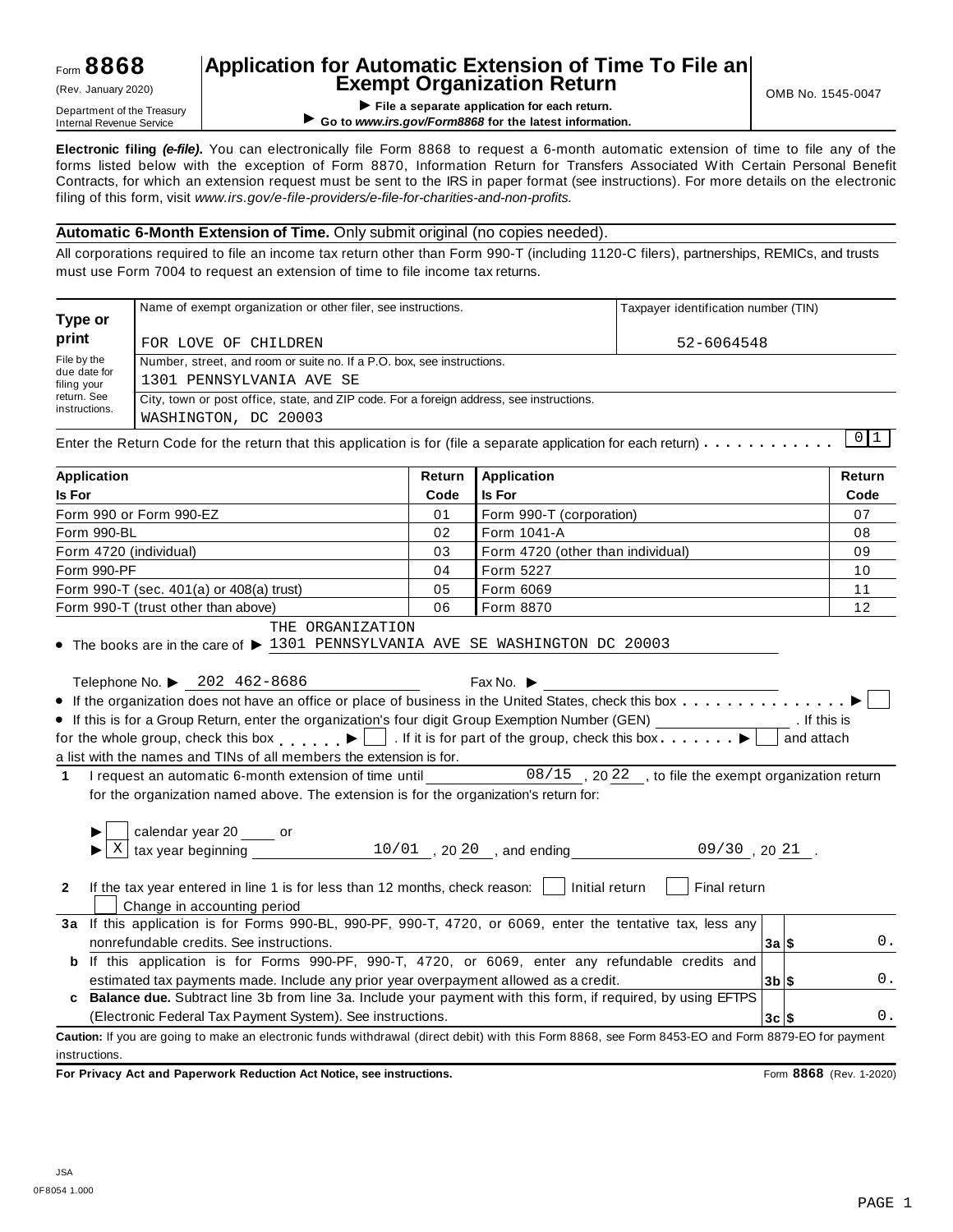| Form 8879-EO                                          | <b>IRS e-file Signature Authorization</b><br>for an Exempt Organization                                                                                                                                                                                                                                                                                                                                                                                                                                                                                                                                                                                                                                                                                                                                                                                                                                                                                                                                                                                                                                                                                                                                                                                                                |                                                              | OMB No. 1545-0047                                    |
|-------------------------------------------------------|----------------------------------------------------------------------------------------------------------------------------------------------------------------------------------------------------------------------------------------------------------------------------------------------------------------------------------------------------------------------------------------------------------------------------------------------------------------------------------------------------------------------------------------------------------------------------------------------------------------------------------------------------------------------------------------------------------------------------------------------------------------------------------------------------------------------------------------------------------------------------------------------------------------------------------------------------------------------------------------------------------------------------------------------------------------------------------------------------------------------------------------------------------------------------------------------------------------------------------------------------------------------------------------|--------------------------------------------------------------|------------------------------------------------------|
|                                                       | For calendar year 2020, or fiscal year beginning $\frac{10/01}{\sqrt{2}}$ , 2020, and ending $\frac{09/30}{\sqrt{2}}$                                                                                                                                                                                                                                                                                                                                                                                                                                                                                                                                                                                                                                                                                                                                                                                                                                                                                                                                                                                                                                                                                                                                                                  | 2021                                                         |                                                      |
| Department of the Treasury                            | Do not send to the IRS. Keep for your records.                                                                                                                                                                                                                                                                                                                                                                                                                                                                                                                                                                                                                                                                                                                                                                                                                                                                                                                                                                                                                                                                                                                                                                                                                                         |                                                              |                                                      |
| Internal Revenue Service                              | Go to www.irs.gov/Form8879EO for the latest information.                                                                                                                                                                                                                                                                                                                                                                                                                                                                                                                                                                                                                                                                                                                                                                                                                                                                                                                                                                                                                                                                                                                                                                                                                               |                                                              |                                                      |
| Name of exempt organization or person subject to tax  |                                                                                                                                                                                                                                                                                                                                                                                                                                                                                                                                                                                                                                                                                                                                                                                                                                                                                                                                                                                                                                                                                                                                                                                                                                                                                        |                                                              | <b>Taxpayer identification number</b>                |
| FOR LOVE OF CHILDREN                                  |                                                                                                                                                                                                                                                                                                                                                                                                                                                                                                                                                                                                                                                                                                                                                                                                                                                                                                                                                                                                                                                                                                                                                                                                                                                                                        |                                                              | 52-6064548                                           |
| Name and title of officer or person subject to tax    |                                                                                                                                                                                                                                                                                                                                                                                                                                                                                                                                                                                                                                                                                                                                                                                                                                                                                                                                                                                                                                                                                                                                                                                                                                                                                        |                                                              |                                                      |
|                                                       | BRANDELYN ANDERSON, EXECUTIVE DIRECTOR                                                                                                                                                                                                                                                                                                                                                                                                                                                                                                                                                                                                                                                                                                                                                                                                                                                                                                                                                                                                                                                                                                                                                                                                                                                 |                                                              |                                                      |
| Part I                                                | Type of Return and Return Information (Whole Dollars Only)                                                                                                                                                                                                                                                                                                                                                                                                                                                                                                                                                                                                                                                                                                                                                                                                                                                                                                                                                                                                                                                                                                                                                                                                                             |                                                              |                                                      |
|                                                       | Check the box for the return for which you are using this Form 8879-EO and enter the applicable amount, if any, from the return. If you<br>check the box on line 1a, 2a, 3a, 4a, 5a, 6a, or 7a below, and the amount on that line for the return being filed with this form was<br>blank, then leave line 1b, 2b, 3b, 4b, 5b, 6b, or 7b, whichever is applicable, blank (do not enter -0-). But, if you entered -0- on the<br>return, then enter -0- on the applicable line below. Do not complete more than one line in Part I.                                                                                                                                                                                                                                                                                                                                                                                                                                                                                                                                                                                                                                                                                                                                                       |                                                              |                                                      |
| 1a Form 990 check here $\blacktriangleright$ $\mid$ X | <b>b</b> Total revenue, if any (Form 990, Part VIII, column $(A)$ , line 12)                                                                                                                                                                                                                                                                                                                                                                                                                                                                                                                                                                                                                                                                                                                                                                                                                                                                                                                                                                                                                                                                                                                                                                                                           | 1 <sub>b</sub>                                               | 1,656,550.                                           |
| 2a Form 990-EZ check here ▶                           | <b>b</b> Total revenue, if any (Form 990-EZ, line 9) $\ldots$ ,,,,,,,,,,,                                                                                                                                                                                                                                                                                                                                                                                                                                                                                                                                                                                                                                                                                                                                                                                                                                                                                                                                                                                                                                                                                                                                                                                                              | 2b                                                           |                                                      |
| 3a Form 1120-POL check here ▶                         | <b>b</b> Total tax (Form 1120-POL, line 22) $\ldots$                                                                                                                                                                                                                                                                                                                                                                                                                                                                                                                                                                                                                                                                                                                                                                                                                                                                                                                                                                                                                                                                                                                                                                                                                                   | 3b                                                           |                                                      |
| 4a Form 990-PF check here                             | b Tax based on investment income (Form 990-PF, Part VI, line 5)                                                                                                                                                                                                                                                                                                                                                                                                                                                                                                                                                                                                                                                                                                                                                                                                                                                                                                                                                                                                                                                                                                                                                                                                                        | 4b                                                           |                                                      |
| 5a Form 8868 check here $\blacktriangleright$         | <b>b</b> Balance due (Form 8868, line 3c). $\ldots$ ,                                                                                                                                                                                                                                                                                                                                                                                                                                                                                                                                                                                                                                                                                                                                                                                                                                                                                                                                                                                                                                                                                                                                                                                                                                  | 5b                                                           |                                                      |
| 6a Form 990-T check here $\blacktriangleright$        | <b>b</b> Total tax (Form 990-T, Part III, line 4) $\ldots$ ,,,,,,,,,,,,,,,6b                                                                                                                                                                                                                                                                                                                                                                                                                                                                                                                                                                                                                                                                                                                                                                                                                                                                                                                                                                                                                                                                                                                                                                                                           |                                                              |                                                      |
| 7a Form 4720 check here ▶                             | b Total tax (Form 4720, Part III, line 1) 7b                                                                                                                                                                                                                                                                                                                                                                                                                                                                                                                                                                                                                                                                                                                                                                                                                                                                                                                                                                                                                                                                                                                                                                                                                                           |                                                              |                                                      |
| <b>Part II</b>                                        | Declaration and Signature Authorization of Officer or Person Subject to Tax<br>Under penalties of perjury, I declare that $\lfloor X \rfloor$ I am an officer of the above organization or $\lfloor$ I am a person subject to tax with respect to                                                                                                                                                                                                                                                                                                                                                                                                                                                                                                                                                                                                                                                                                                                                                                                                                                                                                                                                                                                                                                      |                                                              |                                                      |
|                                                       | I consent to allow my intermediate service provider, transmitter, or electronic return originator (ERO) to send the return to the IRS and<br>to receive from the IRS (a) an acknowledgement of receipt or reason for rejection of the transmission, (b) the reason for any delay in<br>processing the return or refund, and (c) the date of any refund. If applicable, I authorize the U.S. Treasury and its designated Financial<br>Agent to initiate an electronic funds withdrawal (direct debit) entry to the financial institution account indicated in the tax preparation<br>software for payment of the federal taxes owed on this return, and the financial institution to debit the entry to this account. To revoke<br>a payment, I must contact the U.S. Treasury Financial Agent at 1-888-353-4537 no later than 2 business days prior to the payment<br>(settlement) date. I also authorize the financial institutions involved in the processing of the electronic payment of taxes to receive<br>confidential information necessary to answer inquiries and resolve issues related to the payment. I have selected a personal<br>identification number (PIN) as my signature for the electronic return and, if applicable, the consent to electronic funds withdrawal. |                                                              |                                                      |
| PIN: check one box only                               |                                                                                                                                                                                                                                                                                                                                                                                                                                                                                                                                                                                                                                                                                                                                                                                                                                                                                                                                                                                                                                                                                                                                                                                                                                                                                        |                                                              |                                                      |
| Χ<br>l authorize S.E.                                 | MCMASTER & ASSOCIATES, PLL<br>to enter my PIN<br><b>ERO</b> firm name                                                                                                                                                                                                                                                                                                                                                                                                                                                                                                                                                                                                                                                                                                                                                                                                                                                                                                                                                                                                                                                                                                                                                                                                                  | -3<br>2<br>Enter five numbers, but<br>do not enter all zeros | 3<br>as my signature                                 |
|                                                       | on the tax year 2020 electronically filed return. If I have indicated within this return that a copy of the return is being filed with a<br>state agency(ies) regulating charities as part of the IRS Fed/State program, I also authorize the aforementioned ERO to enter my<br>PIN on the return's disclosure consent screen.                                                                                                                                                                                                                                                                                                                                                                                                                                                                                                                                                                                                                                                                                                                                                                                                                                                                                                                                                         |                                                              |                                                      |
|                                                       | As an officer or person subject to tax with respect to the organization, I will enter my PIN as my signature on the tax year 2020<br>electronically filed return. If I have indicated within this return that a copy of the return is being filed with a state agency(ies)<br>regulating charities as part of the IRS Fed/State program, I will enter my PIN on the return's disclosure consent screen.                                                                                                                                                                                                                                                                                                                                                                                                                                                                                                                                                                                                                                                                                                                                                                                                                                                                                |                                                              |                                                      |
| Signature of officer or person subject to tax         | Date $\triangleright$ 05/17/2022                                                                                                                                                                                                                                                                                                                                                                                                                                                                                                                                                                                                                                                                                                                                                                                                                                                                                                                                                                                                                                                                                                                                                                                                                                                       |                                                              |                                                      |
| Part III                                              | <b>Certification and Authentication</b>                                                                                                                                                                                                                                                                                                                                                                                                                                                                                                                                                                                                                                                                                                                                                                                                                                                                                                                                                                                                                                                                                                                                                                                                                                                |                                                              |                                                      |
|                                                       | <b>ERO's EFIN/PIN.</b> Enter your six-digit electronic filing identification                                                                                                                                                                                                                                                                                                                                                                                                                                                                                                                                                                                                                                                                                                                                                                                                                                                                                                                                                                                                                                                                                                                                                                                                           |                                                              |                                                      |
|                                                       | number (EFIN) followed by your five-digit self-selected PIN.<br>8<br>U                                                                                                                                                                                                                                                                                                                                                                                                                                                                                                                                                                                                                                                                                                                                                                                                                                                                                                                                                                                                                                                                                                                                                                                                                 | 8<br>8                                                       | 3<br>0<br>0<br>7<br>0<br>9<br>Do not enter all zeros |
|                                                       | I certify that the above numeric entry is my PIN, which is my signature on the 2020 electronically filed return indicated above. I confirm<br>that I am submitting this return in accordance with the requirements of Pub. 4163. Modernized e-File (MeF) Information for Authorized                                                                                                                                                                                                                                                                                                                                                                                                                                                                                                                                                                                                                                                                                                                                                                                                                                                                                                                                                                                                    |                                                              |                                                      |

that I am submitting this return in accordance with the requirements of **Pub. 4163,** Modernized e-File (MeF) Information for Authorized IRS *e-file* Providers for Business Returns.

 $ERO's signature \triangleright$  Date  $\triangleright$  Date  $\triangleright$ 

### **ERO Must Retain This Form - See Instructions Do Not Submit This Form to the IRS Unless Requested To Do So**

**For Paperwork Reduction Act Notice, see back of form.** Form **8879-EO** (2020)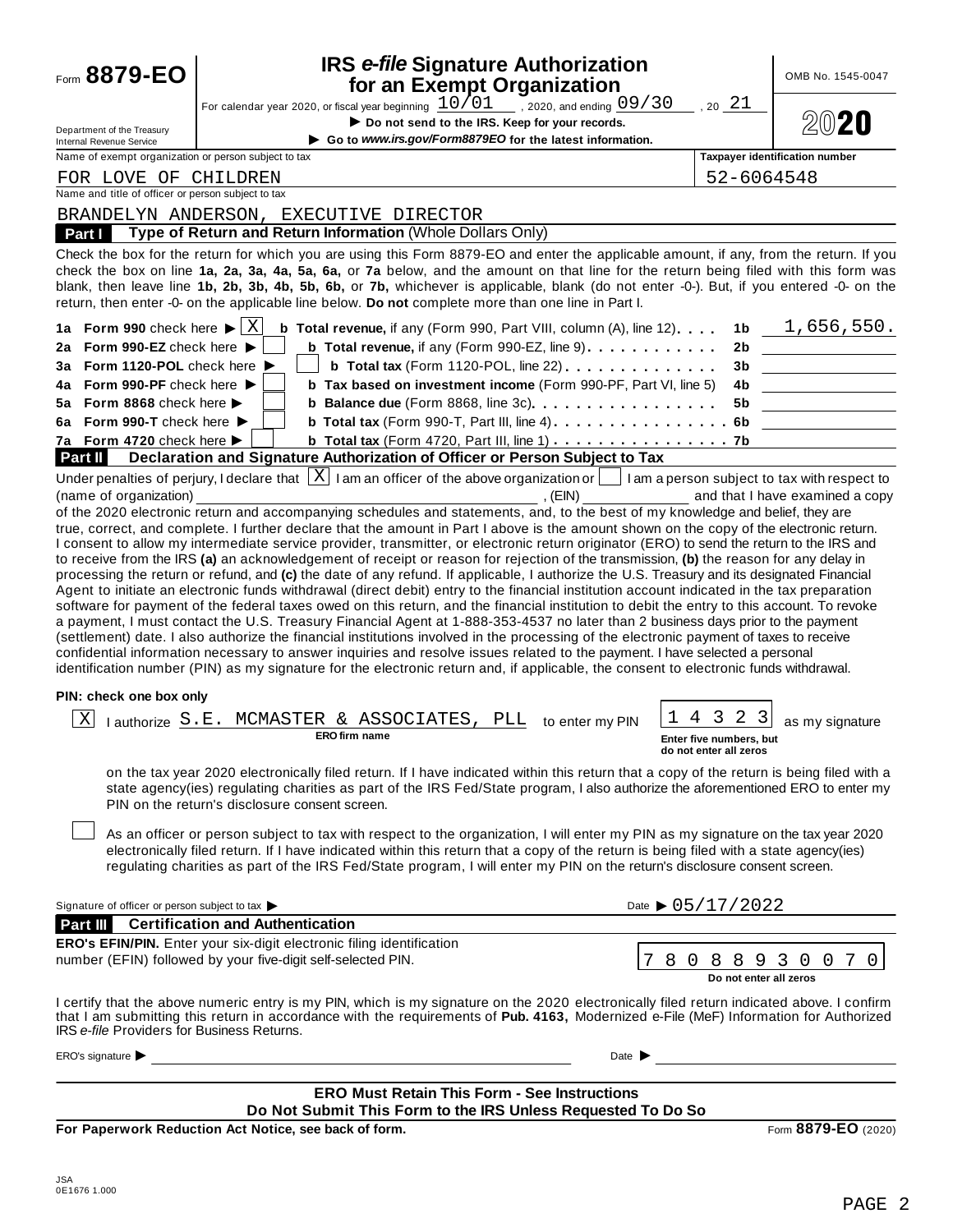| Form | 190                        |
|------|----------------------------|
|      | Department of the Treasury |

# **Return of Organization Exempt From Income Tax**<br>section 501(c), 527, or 4947(a)(1) of the Internal Revenue Code (except private foundations)

Form  $\mathbf{990}$  Under section 501(c), 527, or 4947(a)(1) of the Internal Revenue Code (except private foundations)  $\angle \Box$ <br>Do not enter Social Security numbers on this form as it may be made public. Open to Public

I**Do not enter Social Security numbers on this form as it may be made public. Open to Public**

|                                |                                  | Department of the Treasury<br>Internal Revenue Service |                                                                                                                                                                                                                                | ► Do not enter Social Security numbers on this form as it may be made public.<br>Information about Form 990 and its instructions is at www.irs.gov/form990. |                                                                                                                                        |                    |                                                        |            | <b>Open to Public</b><br>Inspection        |                  |
|--------------------------------|----------------------------------|--------------------------------------------------------|--------------------------------------------------------------------------------------------------------------------------------------------------------------------------------------------------------------------------------|-------------------------------------------------------------------------------------------------------------------------------------------------------------|----------------------------------------------------------------------------------------------------------------------------------------|--------------------|--------------------------------------------------------|------------|--------------------------------------------|------------------|
|                                |                                  |                                                        | A For the 2020 calendar year, or tax year beginning                                                                                                                                                                            |                                                                                                                                                             | 10/01, 2020, and ending                                                                                                                |                    |                                                        |            | $09/30$ , 20 $21$                          |                  |
|                                |                                  |                                                        | C Name of organization                                                                                                                                                                                                         |                                                                                                                                                             |                                                                                                                                        |                    |                                                        |            | D Employer identification number           |                  |
|                                | <b>B</b> Check if applicable:    |                                                        | FOR LOVE OF CHILDREN                                                                                                                                                                                                           |                                                                                                                                                             |                                                                                                                                        |                    |                                                        |            |                                            |                  |
|                                | Address<br>change                |                                                        | Doing Business As                                                                                                                                                                                                              |                                                                                                                                                             |                                                                                                                                        |                    |                                                        | 52-6064548 |                                            |                  |
|                                |                                  | Name change                                            | Number and street (or P.O. box if mail is not delivered to street address)                                                                                                                                                     |                                                                                                                                                             |                                                                                                                                        | Room/suite         | E Telephone number                                     |            |                                            |                  |
|                                | Initial return                   |                                                        | 1301 PENNSYLVANIA AVE SE                                                                                                                                                                                                       |                                                                                                                                                             |                                                                                                                                        |                    | $(202)$ 462-8686                                       |            |                                            |                  |
|                                | Terminated                       |                                                        | City or town, state or province, country, and ZIP or foreign postal code                                                                                                                                                       |                                                                                                                                                             |                                                                                                                                        |                    |                                                        |            |                                            |                  |
|                                | Amended                          |                                                        | WASHINGTON, DC 20003                                                                                                                                                                                                           |                                                                                                                                                             |                                                                                                                                        |                    | <b>G</b> Gross receipts \$                             |            | 1,743,533.                                 |                  |
|                                | return<br>Application<br>pending |                                                        | F Name and address of principal officer:                                                                                                                                                                                       | BRANDELYN ANDERSON                                                                                                                                          |                                                                                                                                        |                    | $H(a)$ Is this a group return for                      |            | Yes                                        | $X \mid$ No      |
|                                |                                  |                                                        | 1301 PENNSYLVANIA AVE SE, WASHINGTON, DC 20003                                                                                                                                                                                 |                                                                                                                                                             |                                                                                                                                        |                    | subordinates?<br>H(b) Are all subordinates included?   |            | <b>Yes</b>                                 | No               |
|                                |                                  | Tax-exempt status:                                     | ΧI<br>501(c)(3)<br>$501(c)$ (                                                                                                                                                                                                  | (insert no.)<br>$\rightarrow$ $\blacktriangleleft$                                                                                                          | 4947(a)(1) or                                                                                                                          | 527                |                                                        |            | If "No," attach a list. (see instructions) |                  |
|                                |                                  |                                                        | Website: WWW.FLOC.ORG                                                                                                                                                                                                          |                                                                                                                                                             |                                                                                                                                        |                    | $H(c)$ Group exemption number                          |            |                                            |                  |
| Κ                              |                                  | Form of organization:                                  | ΧI<br>Corporation<br>Trust                                                                                                                                                                                                     | Association<br>Other $\blacktriangleright$                                                                                                                  |                                                                                                                                        |                    | L Year of formation: $1965$ M State of legal domicile: |            |                                            | DC               |
| Part I                         |                                  | Summary                                                |                                                                                                                                                                                                                                |                                                                                                                                                             |                                                                                                                                        |                    |                                                        |            |                                            |                  |
|                                | 1                                |                                                        | Briefly describe the organization's mission or most significant activities: TO TEACH, EMPOWER AND TRANSFORM                                                                                                                    |                                                                                                                                                             |                                                                                                                                        |                    |                                                        |            |                                            |                  |
|                                |                                  |                                                        | CHILDREN TO BECOME CONTRIBUTING MEMBERS OF THEIR COMMUNITIES.                                                                                                                                                                  |                                                                                                                                                             |                                                                                                                                        |                    |                                                        |            |                                            |                  |
|                                |                                  |                                                        |                                                                                                                                                                                                                                |                                                                                                                                                             |                                                                                                                                        |                    |                                                        |            |                                            |                  |
| Activities & Governance        | 2                                |                                                        | Check this box $\blacktriangleright$   if the organization discontinued its operations or disposed of more than 25% of its net assets.                                                                                         |                                                                                                                                                             |                                                                                                                                        |                    |                                                        |            |                                            |                  |
|                                | 3                                |                                                        | Number of voting members of the governing body (Part VI, line 1a)                                                                                                                                                              |                                                                                                                                                             |                                                                                                                                        |                    |                                                        | 3          |                                            | 9.               |
|                                | 4                                |                                                        | Number of independent voting members of the governing body (Part VI, line 1b)                                                                                                                                                  |                                                                                                                                                             |                                                                                                                                        |                    |                                                        | 4          |                                            | $\overline{9}$ . |
|                                | 5                                |                                                        | Total number of individuals employed in calendar year 2020 (Part V, line 2a)<br>The 2a)                                                                                                                                        |                                                                                                                                                             |                                                                                                                                        |                    |                                                        | 5          |                                            | 31.              |
|                                | 6                                |                                                        | Total number of volunteers (estimate if necessary)                                                                                                                                                                             |                                                                                                                                                             |                                                                                                                                        |                    |                                                        | 6          |                                            | 457.             |
|                                |                                  |                                                        |                                                                                                                                                                                                                                |                                                                                                                                                             |                                                                                                                                        |                    |                                                        | 7a         |                                            | 0.               |
|                                |                                  |                                                        | <b>b</b> Net unrelated business taxable income from Form 990-T, line 34                                                                                                                                                        |                                                                                                                                                             |                                                                                                                                        |                    |                                                        | 7b         |                                            | 0.               |
|                                |                                  |                                                        |                                                                                                                                                                                                                                |                                                                                                                                                             |                                                                                                                                        |                    | <b>Prior Year</b>                                      |            | <b>Current Year</b>                        |                  |
|                                | 8                                |                                                        | Contributions and grants (Part VIII, line 1h)                                                                                                                                                                                  |                                                                                                                                                             |                                                                                                                                        |                    | 3,030,790.                                             |            | 1,610,495.                                 |                  |
|                                | 9                                |                                                        | Program service revenue (Part VIII, line 2g)                                                                                                                                                                                   |                                                                                                                                                             | <b>COPY FOR</b>                                                                                                                        |                    |                                                        | 0.         |                                            | 2,627.           |
| Revenue                        | 10                               |                                                        | Investment income (Part VIII, column (A), lines 3, 4, and 7d)                                                                                                                                                                  |                                                                                                                                                             | <b>PUBLIC INSPECTION</b>                                                                                                               |                    |                                                        | 31,912.    |                                            | 38,689.          |
|                                | 11                               |                                                        | Other revenue (Part VIII, column (A), lines 5, 6d, 8c, 9c, 10c, and 11e)                                                                                                                                                       |                                                                                                                                                             |                                                                                                                                        |                    |                                                        | $\Omega$ . |                                            | 4,739.           |
|                                | 12                               |                                                        | Total revenue - add lines 8 through 11 (must equal Part VIII, column (A), line 12)                                                                                                                                             |                                                                                                                                                             |                                                                                                                                        |                    | 3,062,702.                                             |            | 1,656,550.                                 |                  |
|                                | 13                               |                                                        |                                                                                                                                                                                                                                |                                                                                                                                                             |                                                                                                                                        |                    |                                                        | 84,721.    |                                            | 57,849.          |
|                                | 14                               |                                                        | Benefits paid to or for members (Part IX, column (A), line 4)                                                                                                                                                                  |                                                                                                                                                             |                                                                                                                                        |                    |                                                        | 0.         |                                            | 0.               |
|                                | 15                               |                                                        | Salaries, other compensation, employee benefits (Part IX, column (A), lines 5-10)                                                                                                                                              |                                                                                                                                                             |                                                                                                                                        |                    | 803, 186.                                              |            |                                            | 900,224.         |
| Expenses                       |                                  |                                                        |                                                                                                                                                                                                                                |                                                                                                                                                             | 16a Professional fundraising fees (Part IX, column (A), line 11e)<br>16a Professional fundraising fees (Part IX, column (A), line 11e) |                    |                                                        | $\Omega$ . |                                            | 0.               |
|                                |                                  |                                                        | <b>b</b> Total fundraising expenses (Part IX, column (D), line 25) $\blacktriangleright$ _____                                                                                                                                 |                                                                                                                                                             | 481,494.                                                                                                                               |                    |                                                        |            |                                            |                  |
|                                | 17                               |                                                        | Other expenses (Part IX, column (A), lines 11a-11d, 11f-24e)                                                                                                                                                                   |                                                                                                                                                             |                                                                                                                                        |                    | 786,928.                                               |            |                                            | 761,372.         |
|                                | 18                               |                                                        | Total expenses. Add lines 13-17 (must equal Part IX, column (A), line 25)                                                                                                                                                      |                                                                                                                                                             |                                                                                                                                        |                    | 1,674,835.                                             |            | 1,719,445.                                 |                  |
|                                | 19                               |                                                        |                                                                                                                                                                                                                                |                                                                                                                                                             |                                                                                                                                        |                    | 1,387,867.                                             |            |                                            | $-62,895.$       |
|                                |                                  |                                                        |                                                                                                                                                                                                                                |                                                                                                                                                             |                                                                                                                                        |                    | <b>Beginning of Current Year</b>                       |            | <b>End of Year</b>                         |                  |
| Net Assets or<br>Fund Balances | 20                               |                                                        |                                                                                                                                                                                                                                |                                                                                                                                                             |                                                                                                                                        |                    | 3, 275, 552.                                           |            | 3,203,981.                                 |                  |
|                                | 21                               |                                                        |                                                                                                                                                                                                                                |                                                                                                                                                             |                                                                                                                                        |                    |                                                        | 412,966.   |                                            | 286,207.         |
|                                | 22                               |                                                        | Net assets or fund balances. Subtract line 21 from line 20.                                                                                                                                                                    |                                                                                                                                                             |                                                                                                                                        |                    | 2,862,586.                                             |            | 2,917,774.                                 |                  |
| Part II                        |                                  |                                                        | <b>Signature Block</b>                                                                                                                                                                                                         |                                                                                                                                                             |                                                                                                                                        |                    |                                                        |            |                                            |                  |
|                                |                                  |                                                        |                                                                                                                                                                                                                                |                                                                                                                                                             |                                                                                                                                        |                    |                                                        |            |                                            |                  |
|                                |                                  |                                                        | Under penalties of perjury, I declare that I have examined this return, including accompanying schedules and statements, and to the best of my knowledge and belief, it is true, correct, and complete. Declaration of prepare |                                                                                                                                                             |                                                                                                                                        |                    |                                                        |            |                                            |                  |
|                                |                                  |                                                        |                                                                                                                                                                                                                                |                                                                                                                                                             |                                                                                                                                        |                    |                                                        | 05/17/2022 |                                            |                  |
| Sign                           |                                  |                                                        | Signature of officer                                                                                                                                                                                                           |                                                                                                                                                             |                                                                                                                                        |                    | Date                                                   |            |                                            |                  |
| <b>Here</b>                    |                                  |                                                        | BRANDELYN ANDERSON                                                                                                                                                                                                             |                                                                                                                                                             |                                                                                                                                        | EXECUTIVE DIRECTOR |                                                        |            |                                            |                  |
|                                |                                  |                                                        | Type or print name and title                                                                                                                                                                                                   |                                                                                                                                                             |                                                                                                                                        |                    |                                                        |            |                                            |                  |
|                                |                                  |                                                        |                                                                                                                                                                                                                                |                                                                                                                                                             |                                                                                                                                        |                    |                                                        |            |                                            |                  |
|                                |                                  |                                                        |                                                                                                                                                                                                                                |                                                                                                                                                             |                                                                                                                                        |                    |                                                        |            |                                            |                  |
|                                |                                  |                                                        | Print/Type preparer's name                                                                                                                                                                                                     | Preparer's signature                                                                                                                                        |                                                                                                                                        | Date               | Check                                                  | if         | PTIN                                       |                  |
|                                | Preparer                         |                                                        | S E MCMASTER CPA                                                                                                                                                                                                               | S E MCMASTER CPA                                                                                                                                            |                                                                                                                                        | 05/18/2022         | self-employed                                          |            | P00310424                                  |                  |
| Paid                           | Use Only                         | Firm's name                                            | S.E. MCMASTER & ASSOCIATES, PLLC                                                                                                                                                                                               |                                                                                                                                                             |                                                                                                                                        |                    | Firm's EIN                                             |            | 30-0709624                                 |                  |
|                                |                                  |                                                        | Firm's address > 1825 K STREET, NW, STE 705 WASHINGTON, DC 20006<br>May the IRS discuss this return with the preparer shown above? (see instructions)                                                                          |                                                                                                                                                             |                                                                                                                                        |                    | Phone no.                                              |            | 202-223-5001<br>Χ<br>Yes                   | No               |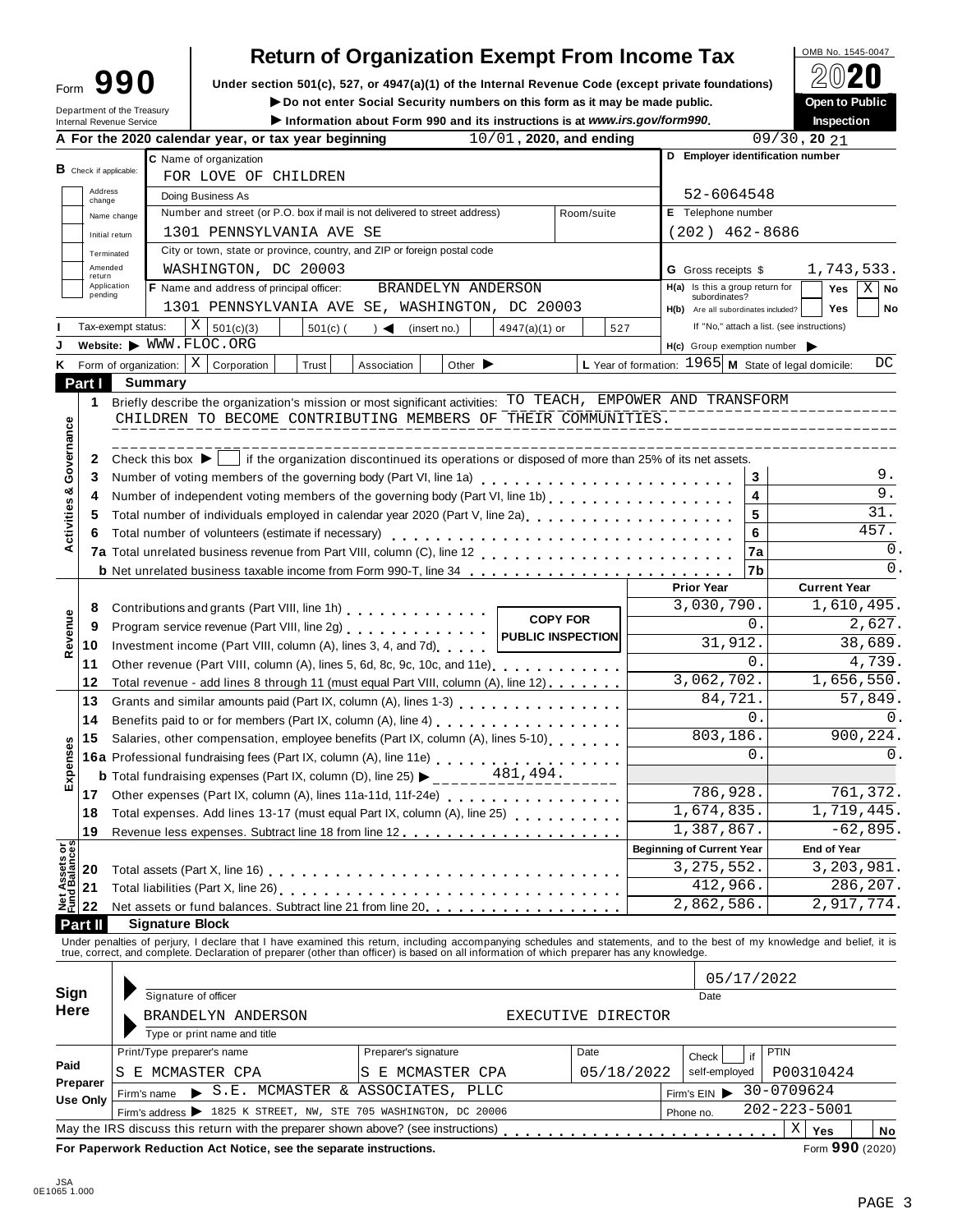| FOR LOVE OF CHILDREN | 52-6064548 |
|----------------------|------------|
|                      |            |

|     | Form 990 (2020)<br>Part III                                                                                                                                                                                                                                      | Page 2          |
|-----|------------------------------------------------------------------------------------------------------------------------------------------------------------------------------------------------------------------------------------------------------------------|-----------------|
|     | <b>Statement of Program Service Accomplishments</b>                                                                                                                                                                                                              | X               |
| 1   | Briefly describe the organization's mission:                                                                                                                                                                                                                     |                 |
|     | ATTACHMENT 1                                                                                                                                                                                                                                                     |                 |
|     |                                                                                                                                                                                                                                                                  |                 |
|     |                                                                                                                                                                                                                                                                  |                 |
|     |                                                                                                                                                                                                                                                                  |                 |
|     | 2 Did the organization undertake any significant program services during the year which were not listed on the                                                                                                                                                   |                 |
|     | <b>Yes</b>                                                                                                                                                                                                                                                       | $X \mid No$     |
|     | If "Yes," describe these new services on Schedule O.                                                                                                                                                                                                             |                 |
|     | 3 Did the organization cease conducting, or make significant changes in how it conducts, any program<br><b>Yes</b>                                                                                                                                               | $X \mid No$     |
|     | If "Yes," describe these changes on Schedule O.                                                                                                                                                                                                                  |                 |
|     | Describe the organization's program service accomplishments for each of its three largest program services, as measured by<br>expenses. Section $501(c)(3)$ and $501(c)(4)$ organizations are required to report the amount of grants and allocations to others, |                 |
|     | the total expenses, and revenue, if any, for each program service reported.                                                                                                                                                                                      |                 |
|     | (Expenses \$437,438. including grants of \$) (Revenue \$)<br>4a (Code:                                                                                                                                                                                           |                 |
|     | ATTACHMENT<br>- 2                                                                                                                                                                                                                                                |                 |
|     |                                                                                                                                                                                                                                                                  |                 |
|     |                                                                                                                                                                                                                                                                  |                 |
|     |                                                                                                                                                                                                                                                                  |                 |
|     |                                                                                                                                                                                                                                                                  |                 |
|     |                                                                                                                                                                                                                                                                  |                 |
|     |                                                                                                                                                                                                                                                                  |                 |
|     |                                                                                                                                                                                                                                                                  |                 |
|     |                                                                                                                                                                                                                                                                  |                 |
|     |                                                                                                                                                                                                                                                                  |                 |
|     |                                                                                                                                                                                                                                                                  |                 |
|     | $(1)$ (Expenses \$ 278, 167. including grants of \$ ) (Revenue \$<br>4b (Code:                                                                                                                                                                                   |                 |
|     | ATTACHMENT 3                                                                                                                                                                                                                                                     |                 |
|     |                                                                                                                                                                                                                                                                  |                 |
|     |                                                                                                                                                                                                                                                                  |                 |
|     |                                                                                                                                                                                                                                                                  |                 |
|     |                                                                                                                                                                                                                                                                  |                 |
|     |                                                                                                                                                                                                                                                                  |                 |
|     |                                                                                                                                                                                                                                                                  |                 |
|     |                                                                                                                                                                                                                                                                  |                 |
|     |                                                                                                                                                                                                                                                                  |                 |
|     |                                                                                                                                                                                                                                                                  |                 |
|     |                                                                                                                                                                                                                                                                  |                 |
|     | $(15.5)$ (Expenses \$154,005. including grants of \$<br>) (Revenue \$<br>4c (Code:<br>2,627.                                                                                                                                                                     |                 |
|     | IN THE 2019-2020 PROGRAM YEAR, FLOC SERVED 596 DUPLICATED STUDENTS                                                                                                                                                                                               |                 |
|     | ACROSS OUR PROGRAMS (I.E. ONE STUDENT ENROLLED IN BOTH MATH AND                                                                                                                                                                                                  |                 |
|     | READING TUTORING WOULD BE CONSIDERED TWO STUDENTS SERVED). WE ARE                                                                                                                                                                                                |                 |
|     | PLEASED TO HAVE REACHED THIS NUMBER OF STUDENTS IN A YEAR SO                                                                                                                                                                                                     |                 |
|     | THOROUGHLY DISRUPTED BY THE COVID-19 GLOBAL PANDEMIC. BEFORE MARCH                                                                                                                                                                                               |                 |
|     | 2020, MORE THAN 90% OF FLOC'S ACTIVITIES TOOK PLACE IN-PERSON,                                                                                                                                                                                                   |                 |
|     | MEANING WE HAD TO COMPLETELY REIMAGINE HOW WE DELIVERED PROGRAMS                                                                                                                                                                                                 |                 |
|     | IN A MATTER OF WEEKS. DESPITE THESE UNCERTAINTIES, FLOC HAS SINCE<br>SERVED MORE THAN 50% MORE STUDENTS DURING SUMMER 2020 PROGRAMMING                                                                                                                           |                 |
|     | THAT WE HAD ANTICIPATED, THANKS IN LARGE PART TO OUR EXTENSIVE                                                                                                                                                                                                   |                 |
|     | VOLUNTEER TUTOR NETWORK.                                                                                                                                                                                                                                         |                 |
|     |                                                                                                                                                                                                                                                                  |                 |
|     | ATTACHMENT 4<br>4d Other program services (Describe on Schedule O.)                                                                                                                                                                                              |                 |
|     | (Expenses \$<br>78,891. including grants of \$<br>) (Revenue \$                                                                                                                                                                                                  |                 |
|     | 4e Total program service expenses ><br>948,501.                                                                                                                                                                                                                  |                 |
| JSA | 0E1020 1.000                                                                                                                                                                                                                                                     | Form 990 (2020) |
|     |                                                                                                                                                                                                                                                                  |                 |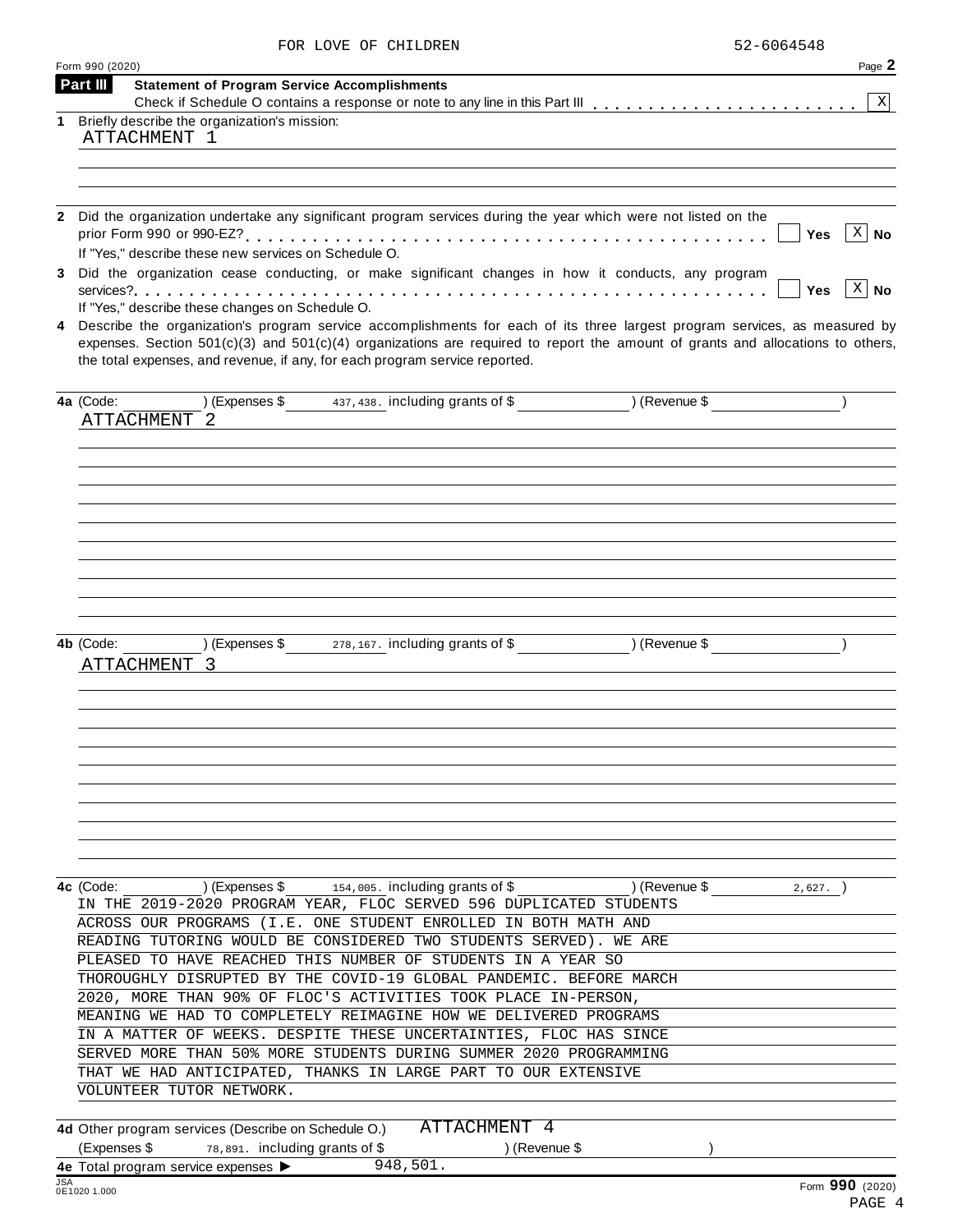FOR LOVE OF CHILDREN 52-6064548

| <b>Part IV</b> | <b>Checklist of Required Schedules</b>                                                                                                                                                                                                            |                 |             |             |
|----------------|---------------------------------------------------------------------------------------------------------------------------------------------------------------------------------------------------------------------------------------------------|-----------------|-------------|-------------|
|                | Is the organization described in section $501(c)(3)$ or $4947(a)(1)$ (other than a private foundation)? If "Yes,"                                                                                                                                 |                 | Yes         | No          |
| 1              |                                                                                                                                                                                                                                                   | 1               | Χ           |             |
| 2              | Is the organization required to complete Schedule B, Schedule of Contributors See instructions?                                                                                                                                                   | $\overline{2}$  | $\mathbf X$ |             |
| 3              | Did the organization engage in direct or indirect political campaign activities on behalf of or in opposition to                                                                                                                                  |                 |             |             |
|                |                                                                                                                                                                                                                                                   | 3               |             | Χ           |
| 4              | Section 501(c)(3) organizations. Did the organization engage in lobbying activities, or have a section 501(h)                                                                                                                                     |                 |             |             |
|                |                                                                                                                                                                                                                                                   | 4               |             | Χ           |
| 5              | Is the organization a section $501(c)(4)$ , $501(c)(5)$ , or $501(c)(6)$ organization that receives membership dues,                                                                                                                              |                 |             |             |
|                | assessments, or similar amounts as defined in Revenue Procedure 98-19? If "Yes," complete Schedule C, Part III                                                                                                                                    | 5               |             | Χ           |
| 6              | Did the organization maintain any donor advised funds or any similar funds or accounts for which donors                                                                                                                                           |                 |             |             |
|                | have the right to provide advice on the distribution or investment of amounts in such funds or accounts? If                                                                                                                                       |                 |             |             |
|                |                                                                                                                                                                                                                                                   | 6               |             | Χ           |
| 7              | Did the organization receive or hold a conservation easement, including easements to preserve open space,                                                                                                                                         |                 |             |             |
|                | the environment, historic land areas, or historic structures? If "Yes," complete Schedule D, Part II.                                                                                                                                             | $\overline{7}$  |             | Χ           |
| 8              | Did the organization maintain collections of works of art, historical treasures, or other similar assets? If "Yes,"                                                                                                                               |                 |             |             |
|                |                                                                                                                                                                                                                                                   | 8               |             | Χ           |
| 9              | Did the organization report an amount in Part X, line 21, for escrow or custodial account liability, serve as a                                                                                                                                   |                 |             |             |
|                | custodian for amounts not listed in Part X; or provide credit counseling, debt management, credit repair, or                                                                                                                                      | 9               |             | Χ           |
| 10             | Did the organization, directly or through a related organization, hold assets in donor-restricted endowments                                                                                                                                      |                 |             |             |
|                |                                                                                                                                                                                                                                                   | 10              | Χ           |             |
| 11             | If the organization's answer to any of the following questions is "Yes," then complete Schedule D, Parts VI,                                                                                                                                      |                 |             |             |
|                | VII, VIII, IX, or X as applicable.                                                                                                                                                                                                                |                 |             |             |
|                | a Did the organization report an amount for land, buildings, and equipment in Part X, line 10? If "Yes,"                                                                                                                                          |                 |             |             |
|                |                                                                                                                                                                                                                                                   | 11a             | Χ           |             |
|                | <b>b</b> Did the organization report an amount for investments-other securities in Part X, line 12, that is 5% or more                                                                                                                            |                 |             |             |
|                | of its total assets reported in Part X, line 16? If "Yes," complete Schedule D, Part VII                                                                                                                                                          | 11 <sub>b</sub> |             | Χ           |
|                | c Did the organization report an amount for investments-program related in Part X, line 13, that is 5% or more                                                                                                                                    |                 |             |             |
|                | of its total assets reported in Part X, line 16? If "Yes," complete Schedule D, Part VIII.                                                                                                                                                        | 11c             |             | Χ           |
|                | d Did the organization report an amount for other assets in Part X, line 15, that is 5% or more of its total assets                                                                                                                               |                 |             |             |
|                | reported in Part X, line 16? If "Yes," complete Schedule D, Part IX.                                                                                                                                                                              | 11d             |             | Χ           |
|                | e Did the organization report an amount for other liabilities in Part X, line 25? If "Yes," complete Schedule D, Part X                                                                                                                           | 11e             | Χ           |             |
|                | f Did the organization's separate or consolidated financial statements for the tax year include a footnote that addresses                                                                                                                         |                 |             | Χ           |
|                | the organization's liability for uncertain tax positions under FIN 48 (ASC 740)? If "Yes," complete Schedule D, Part X<br>12a Did the organization obtain separate, independent audited financial statements for the tax year? If "Yes," complete | 11f             |             |             |
|                |                                                                                                                                                                                                                                                   | 12a             | Χ           |             |
|                | <b>b</b> Was the organization included in consolidated, independent audited financial statements for the tax year? If                                                                                                                             |                 |             |             |
|                | "Yes," and if the organization answered "No" to line 12a, then completing Schedule D, Parts XI and XII is optional                                                                                                                                | 12 <sub>b</sub> |             | Χ           |
| 13             | Is the organization a school described in section $170(b)(1)(A)(ii)$ ? If "Yes," complete Schedule E.                                                                                                                                             | 13              |             | $\mathbf X$ |
|                | 14a Did the organization maintain an office, employees, or agents outside of the United States?.                                                                                                                                                  | 14a             |             | X           |
|                | <b>b</b> Did the organization have aggregate revenues or expenses of more than \$10,000 from grantmaking,                                                                                                                                         |                 |             |             |
|                | fundraising, business, investment, and program service activities outside the United States, or aggregate                                                                                                                                         |                 |             |             |
|                | foreign investments valued at \$100,000 or more? If "Yes," complete Schedule F, Parts I and IV                                                                                                                                                    | 14 <sub>b</sub> |             | Χ           |
| 15             | Did the organization report on Part IX, column (A), line 3, more than \$5,000 of grants or other assistance to or                                                                                                                                 |                 |             |             |
|                |                                                                                                                                                                                                                                                   | 15              |             | Χ           |
| 16             | Did the organization report on Part IX, column (A), line 3, more than \$5,000 of aggregate grants or other                                                                                                                                        |                 |             |             |
|                | assistance to or for foreign individuals? If "Yes," complete Schedule F, Parts III and IV                                                                                                                                                         | 16              |             | Χ           |
| 17             | Did the organization report a total of more than \$15,000 of expenses for professional fundraising services on                                                                                                                                    |                 |             |             |
|                | Part IX, column (A), lines 6 and 11e? If "Yes," complete Schedule G, Part I See instructions                                                                                                                                                      | 17              |             | Χ           |
| 18             | Did the organization report more than \$15,000 total of fundraising event gross income and contributions on                                                                                                                                       |                 |             | Χ           |
|                |                                                                                                                                                                                                                                                   | 18              |             |             |
| 19             | Did the organization report more than \$15,000 of gross income from gaming activities on Part VIII, line 9a?                                                                                                                                      | 19              |             | X           |
|                | 20a Did the organization operate one or more hospital facilities? If "Yes," complete Schedule H                                                                                                                                                   | 20a             |             | X           |
|                | <b>b</b> If "Yes" to line 20a, did the organization attach a copy of its audited financial statements to this return?                                                                                                                             | 20 <sub>b</sub> |             |             |
| 21             | Did the organization report more than \$5,000 of grants or other assistance to any domestic organization or                                                                                                                                       |                 |             |             |
|                | domestic government on Part IX, column (A), line 1? If "Yes," complete Schedule I, Parts I and II                                                                                                                                                 | 21              |             | Χ           |
| <b>JSA</b>     |                                                                                                                                                                                                                                                   |                 |             |             |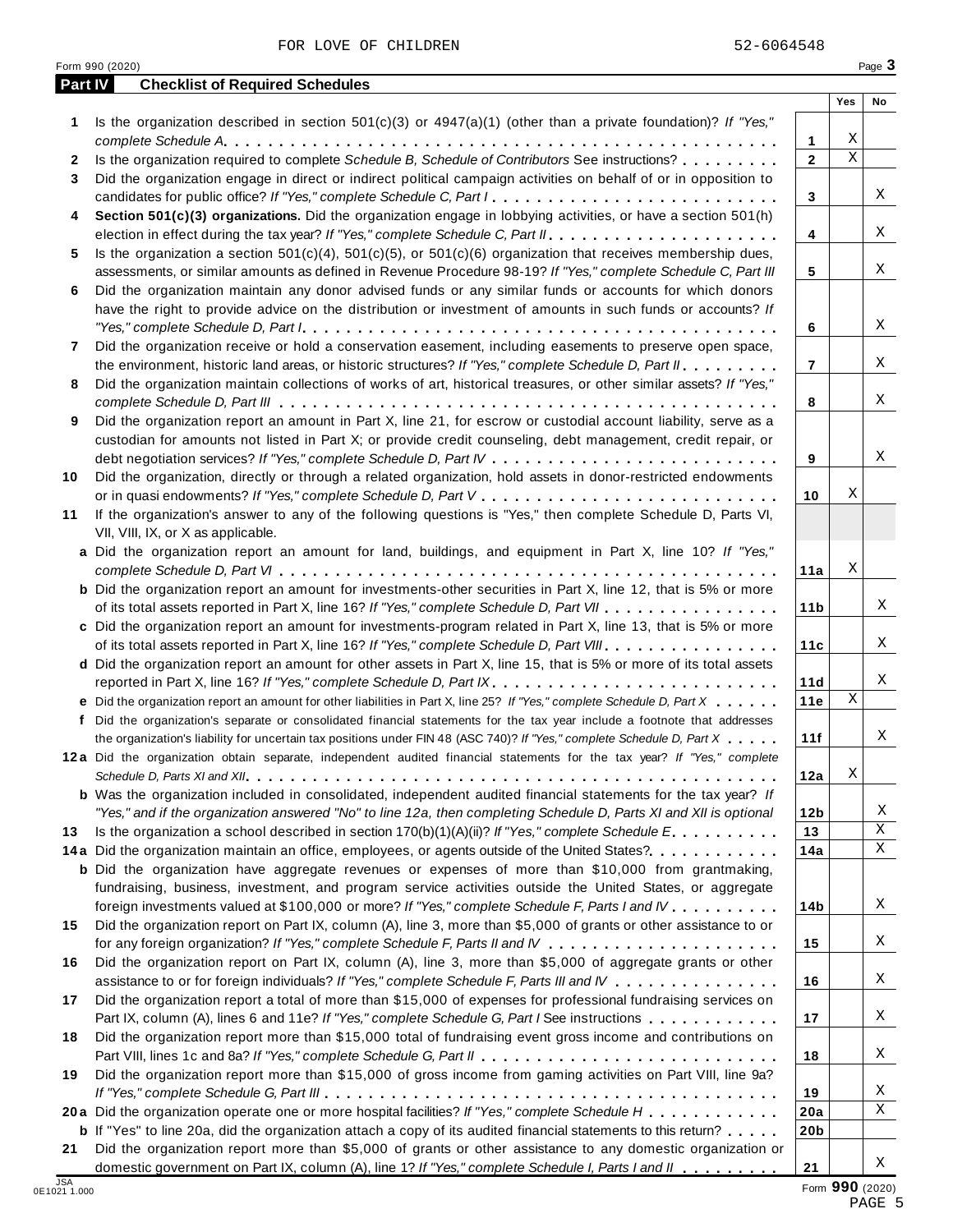|               | <b>Part IV</b> Checklist of Required Schedules (continued)                                                                                                                                                                    |                 |                 |             |
|---------------|-------------------------------------------------------------------------------------------------------------------------------------------------------------------------------------------------------------------------------|-----------------|-----------------|-------------|
|               |                                                                                                                                                                                                                               |                 | Yes             | No          |
| 22            | Did the organization report more than \$5,000 of grants or other assistance to or for domestic individuals on                                                                                                                 |                 |                 |             |
|               | Part IX, column (A), line 2? If "Yes," complete Schedule I, Parts I and III                                                                                                                                                   | 22              | Χ               |             |
| 23            | Did the organization answer "Yes" to Part VII, Section A, line 3, 4, or 5 about compensation of the                                                                                                                           |                 |                 |             |
|               | organization's current and former officers, directors, trustees, key employees, and highest compensated                                                                                                                       |                 |                 |             |
|               |                                                                                                                                                                                                                               | 23              |                 | Χ           |
|               | 24a Did the organization have a tax-exempt bond issue with an outstanding principal amount of more than                                                                                                                       |                 |                 |             |
|               | \$100,000 as of the last day of the year, that was issued after December 31, 2002? If "Yes," answer lines 24b                                                                                                                 |                 |                 | Χ           |
|               |                                                                                                                                                                                                                               |                 |                 |             |
|               | <b>b</b> Did the organization invest any proceeds of tax-exempt bonds beyond a temporary period exception? 24b<br>c Did the organization maintain an escrow account other than a refunding escrow at any time during the year |                 |                 |             |
|               |                                                                                                                                                                                                                               |                 |                 |             |
|               | <b>d</b> Did the organization act as an "on behalf of" issuer for bonds outstanding at any time during the year? 24d                                                                                                          |                 |                 |             |
|               | 25a Section 501(c)(3), 501(c)(4), and 501(c)(29) organizations. Did the organization engage in an excess benefit                                                                                                              |                 |                 |             |
|               | transaction with a disqualified person during the year? If "Yes," complete Schedule L, Part $1, \ldots, \ldots, 125$ a                                                                                                        |                 |                 | X           |
|               | <b>b</b> Is the organization aware that it engaged in an excess benefit transaction with a disqualified person in a prior                                                                                                     |                 |                 |             |
|               | year, and that the transaction has not been reported on any of the organization's prior Forms 990 or 990-EZ?                                                                                                                  |                 |                 |             |
|               |                                                                                                                                                                                                                               |                 |                 | Χ           |
| 26            | Did the organization report any amount on Part X, line 5 or 22, for receivables from or payables to any current                                                                                                               |                 |                 |             |
|               | or former officer, director, trustee, key employee, creator or founder, substantial contributor, or 35%                                                                                                                       |                 |                 |             |
|               | controlled entity or family member of any of these persons? If "Yes," complete Schedule L, Part II.                                                                                                                           | 26              |                 | X           |
| 27            | Did the organization provide a grant or other assistance to any current or former officer, director, trustee, key                                                                                                             |                 |                 |             |
|               | employee, creator or founder, substantial contributor or employee thereof, a grant selection committee                                                                                                                        |                 |                 |             |
|               | member, or to a 35% controlled entity (including an employee thereof) or family member of any of these                                                                                                                        |                 |                 |             |
|               |                                                                                                                                                                                                                               | 27              |                 | X           |
| 28            | Was the organization a party to a business transaction with one of the following parties (see Schedule L,                                                                                                                     |                 |                 |             |
|               | Part IV instructions, for applicable filing thresholds, conditions, and exceptions):                                                                                                                                          |                 |                 |             |
|               | a A current or former officer, director, trustee, key employee, creator or founder, or substantial contributor? If                                                                                                            |                 |                 |             |
|               |                                                                                                                                                                                                                               |                 |                 | Χ           |
|               | <b>b</b> A family member of any individual described in line 28a? If "Yes," complete Schedule L, Part IV.                                                                                                                     | 28 <sub>b</sub> |                 | $\mathbf X$ |
|               | c A 35% controlled entity of one or more individuals and/or organizations described in lines 28a or 28b? If                                                                                                                   |                 |                 |             |
|               |                                                                                                                                                                                                                               | 28c             |                 | X           |
| 29            | Did the organization receive more than \$25,000 in non-cash contributions? If "Yes," complete Schedule M                                                                                                                      | 29              |                 | $\mathbf X$ |
| 30            | Did the organization receive contributions of art, historical treasures, or other similar assets, or qualified                                                                                                                |                 |                 |             |
|               |                                                                                                                                                                                                                               | 30              |                 | X           |
| 31            | Did the organization liquidate, terminate, or dissolve and cease operations? If "Yes," complete Schedule N, Part I                                                                                                            | 31              |                 | $\mathbf X$ |
| 32            | Did the organization sell, exchange, dispose of, or transfer more than 25% of its net assets? If "Yes,"                                                                                                                       |                 |                 |             |
|               |                                                                                                                                                                                                                               | 32              |                 | X           |
| 33            | Did the organization own 100% of an entity disregarded as separate from the organization under Regulations                                                                                                                    |                 |                 |             |
|               |                                                                                                                                                                                                                               | 33              |                 | Χ           |
| 34            | Was the organization related to any tax-exempt or taxable entity? If "Yes," complete Schedule R, Part II, III,                                                                                                                |                 |                 |             |
|               |                                                                                                                                                                                                                               | 34              |                 | Χ           |
|               | 35a Did the organization have a controlled entity within the meaning of section 512(b)(13)?                                                                                                                                   | 35a             |                 | $\mathbf X$ |
|               | <b>b</b> If "Yes" to line 35a, did the organization receive any payment from or engage in any transaction with a                                                                                                              |                 |                 |             |
|               | controlled entity within the meaning of section 512(b)(13)? If "Yes," complete Schedule R, Part V, line 2                                                                                                                     | 35 <sub>b</sub> |                 |             |
| 36            | Section 501(c)(3) organizations. Did the organization make any transfers to an exempt non-charitable                                                                                                                          |                 |                 |             |
|               |                                                                                                                                                                                                                               | 36              |                 | X           |
| 37            | Did the organization conduct more than 5% of its activities through an entity that is not a related organization                                                                                                              |                 |                 |             |
|               | and that is treated as a partnership for federal income tax purposes? If "Yes," complete Schedule R, Part VI                                                                                                                  | 37              |                 | Χ           |
| 38            | Did the organization complete Schedule O and provide explanations in Schedule O for Part VI, lines 11b and                                                                                                                    |                 |                 |             |
|               | 19? Note: All Form 990 filers are required to complete Schedule O.                                                                                                                                                            | 38              | Χ               |             |
| <b>Part V</b> | <b>Statements Regarding Other IRS Filings and Tax Compliance</b>                                                                                                                                                              |                 |                 |             |
|               | Check if Schedule O contains a response or note to any line in this Part V                                                                                                                                                    |                 |                 |             |
|               |                                                                                                                                                                                                                               |                 | Yes             | No          |
|               | 4<br>1a Enter the number reported in Box 3 of Form 1096. Enter -0- if not applicable   1a                                                                                                                                     |                 |                 |             |
|               | 0.<br><b>b</b> Enter the number of Forms W-2G included in line 1a. Enter -0- if not applicable   1b                                                                                                                           |                 |                 |             |
|               | c Did the organization comply with backup withholding rules for reportable payments to vendors and                                                                                                                            |                 |                 |             |
| <b>JSA</b>    |                                                                                                                                                                                                                               | 1c              | Χ               |             |
| 0E1030 1.000  |                                                                                                                                                                                                                               |                 | Form 990 (2020) |             |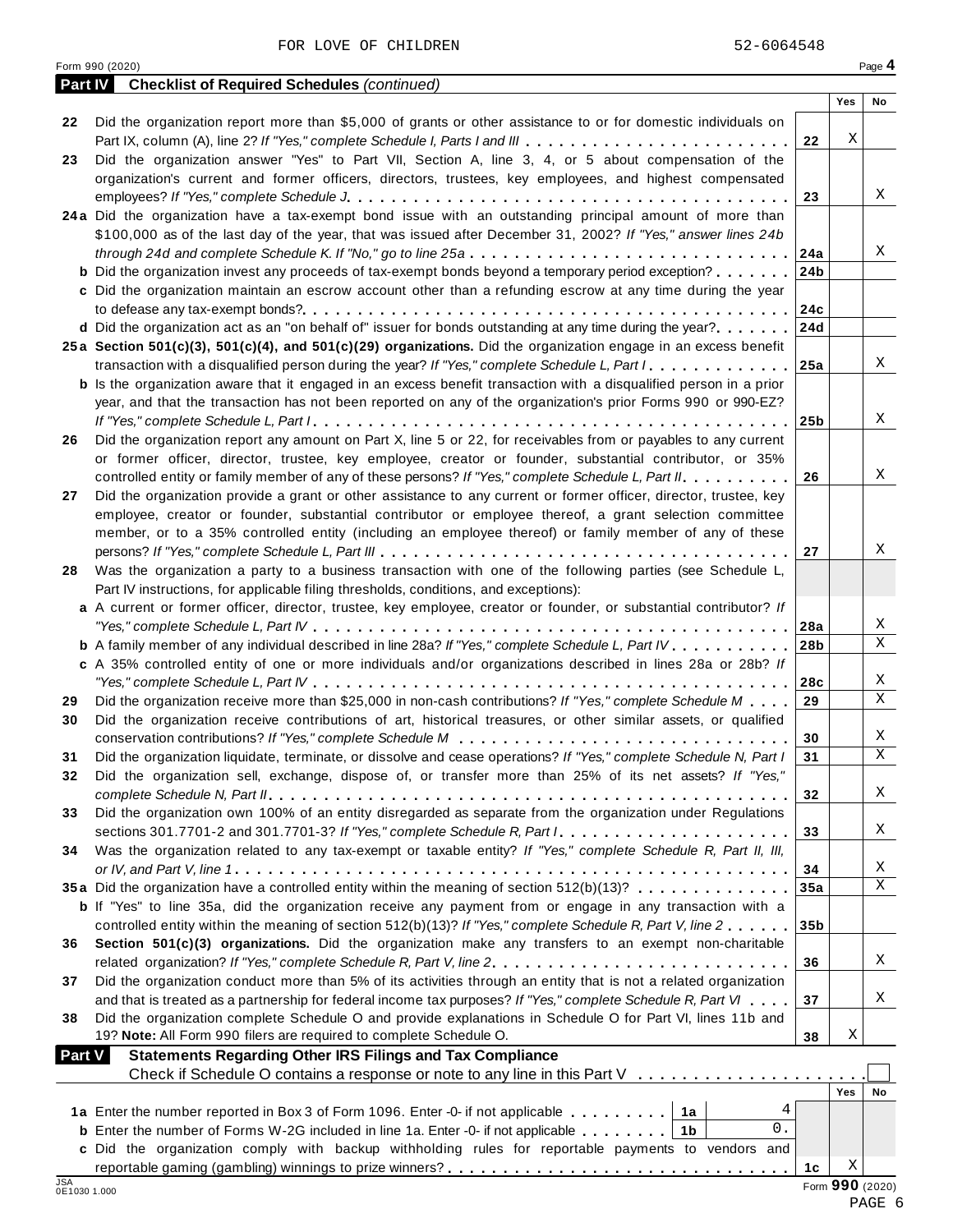| <b>Part V</b> | Statements Regarding Other IRS Filings and Tax Compliance (continued)                                                                                        |                |     |    |
|---------------|--------------------------------------------------------------------------------------------------------------------------------------------------------------|----------------|-----|----|
|               |                                                                                                                                                              |                | Yes | No |
|               | 2a Enter the number of employees reported on Form W-3, Transmittal of Wage and Tax                                                                           |                |     |    |
|               | 31<br>2a<br>Statements, filed for the calendar year ending with or within the year covered by this return.                                                   |                |     |    |
|               | <b>b</b> If at least one is reported on line 2a, did the organization file all required federal employment tax returns?                                      | 2b             | Χ   |    |
|               | Note: If the sum of lines 1a and 2a is greater than 250, you may be required to e-file (see instructions)                                                    |                |     |    |
|               | 3a Did the organization have unrelated business gross income of \$1,000 or more during the year?                                                             | 3a             |     | Χ  |
|               | <b>b</b> If "Yes," has it filed a Form 990-T for this year? If "No" to line 3b, provide an explanation on Schedule O                                         | 3 <sub>b</sub> |     |    |
|               | 4a At any time during the calendar year, did the organization have an interest in, or a signature or other authority over,                                   |                |     |    |
|               | a financial account in a foreign country (such as a bank account, securities account, or other financial account)?                                           | 4a             |     | Χ  |
|               | <b>b</b> If "Yes," enter the name of the foreign country $\blacktriangleright$ $\equiv$                                                                      |                |     |    |
|               | See instructions for filing requirements for FinCEN Form 114, Report of Foreign Bank and Financial Accounts (FBAR).                                          |                |     |    |
|               | 5a Was the organization a party to a prohibited tax shelter transaction at any time during the tax year?                                                     | 5a             |     | Χ  |
|               | <b>b</b> Did any taxable party notify the organization that it was or is a party to a prohibited tax shelter transaction?                                    | 5b             |     | Χ  |
|               | c If "Yes" to line 5a or 5b, did the organization file Form 8886-T?                                                                                          | 5 <sub>c</sub> |     |    |
|               | 6a Does the organization have annual gross receipts that are normally greater than \$100,000, and did the                                                    |                |     |    |
|               | organization solicit any contributions that were not tax deductible as charitable contributions?                                                             | 6a             |     | Χ  |
|               | <b>b</b> If "Yes," did the organization include with every solicitation an express statement that such contributions or                                      |                |     |    |
|               |                                                                                                                                                              | 6b             |     |    |
| 7             | Organizations that may receive deductible contributions under section 170(c).                                                                                |                |     |    |
|               | a Did the organization receive a payment in excess of \$75 made partly as a contribution and partly for goods                                                |                |     |    |
|               |                                                                                                                                                              | 7а             |     | Χ  |
|               | <b>b</b> If "Yes," did the organization notify the donor of the value of the goods or services provided?                                                     | 7b             |     |    |
|               | c Did the organization sell, exchange, or otherwise dispose of tangible personal property for which it was                                                   |                |     |    |
|               |                                                                                                                                                              | 7c             |     | Χ  |
|               | 7d<br>d If "Yes," indicate the number of Forms 8282 filed during the year                                                                                    |                |     |    |
|               | e Did the organization receive any funds, directly or indirectly, to pay premiums on a personal benefit contract?                                            | 7е             |     | Χ  |
|               | f Did the organization, during the year, pay premiums, directly or indirectly, on a personal benefit contract?                                               | 7f             |     | Χ  |
|               | g If the organization received a contribution of qualified intellectual property, did the organization file Form 8899 as required?                           | 7g             |     |    |
|               | h If the organization received a contribution of cars, boats, airplanes, or other vehicles, did the organization file a Form 1098-C?. .                      | 7h             |     |    |
| 8             | Sponsoring organizations maintaining donor advised funds. Did a donor advised fund maintained by the                                                         |                |     |    |
|               | sponsoring organization have excess business holdings at any time during the year?                                                                           | 8              |     |    |
| 9             | Sponsoring organizations maintaining donor advised funds.                                                                                                    |                |     |    |
|               | a Did the sponsoring organization make any taxable distributions under section 4966?                                                                         | 9а             |     |    |
|               | <b>b</b> Did the sponsoring organization make a distribution to a donor, donor advisor, or related person?                                                   | 9b             |     |    |
| 10            | Section 501(c)(7) organizations. Enter:                                                                                                                      |                |     |    |
|               | 10a<br>a Initiation fees and capital contributions included on Part VIII, line 12                                                                            |                |     |    |
|               | <b>b</b> Gross receipts, included on Form 990, Part VIII, line 12, for public use of club facilities 10b                                                     |                |     |    |
| 11            | Section 501(c)(12) organizations. Enter:                                                                                                                     |                |     |    |
|               | 11a<br><b>a</b> Gross income from members or shareholders                                                                                                    |                |     |    |
|               | <b>b</b> Gross income from other sources (Do not net amounts due or paid to other sources                                                                    |                |     |    |
|               | 11b                                                                                                                                                          |                |     |    |
|               | 12a Section 4947(a)(1) non-exempt charitable trusts. Is the organization filing Form 990 in lieu of Form 1041?                                               | 12a            |     |    |
|               | <b>b</b> If "Yes," enter the amount of tax-exempt interest received or accrued during the year 12b                                                           |                |     |    |
| 13            | Section 501(c)(29) qualified nonprofit health insurance issuers.                                                                                             |                |     |    |
|               | a Is the organization licensed to issue qualified health plans in more than one state?                                                                       | 13а            |     |    |
|               | Note: See the instructions for additional information the organization must report on Schedule O.                                                            |                |     |    |
|               | <b>b</b> Enter the amount of reserves the organization is required to maintain by the states in which                                                        |                |     |    |
|               | 13 <sub>b</sub><br>the organization is licensed to issue qualified health plans                                                                              |                |     |    |
|               | 13c                                                                                                                                                          |                |     |    |
|               | 14a Did the organization receive any payments for indoor tanning services during the tax year?                                                               | 14a            |     | X  |
|               | <b>b</b> If "Yes," has it filed a Form 720 to report these payments? If "No," provide an explanation on Schedule $0 \cdot \cdot \cdot \cdot$                 | 14b            |     |    |
| 15            | Is the organization subject to the section 4960 tax on payment(s) of more than \$1,000,000 in remuneration or                                                |                |     |    |
|               |                                                                                                                                                              | 15             |     | Χ  |
|               | If "Yes," see instructions and file Form 4720, Schedule N.                                                                                                   |                |     |    |
| 16            | Is the organization an educational institution subject to the section 4968 excise tax on net investment income?<br>If "Yes," complete Form 4720, Schedule O. | 16             |     | X  |

Form <sup>990</sup> (2020) Page **5**

Form **990** (2020)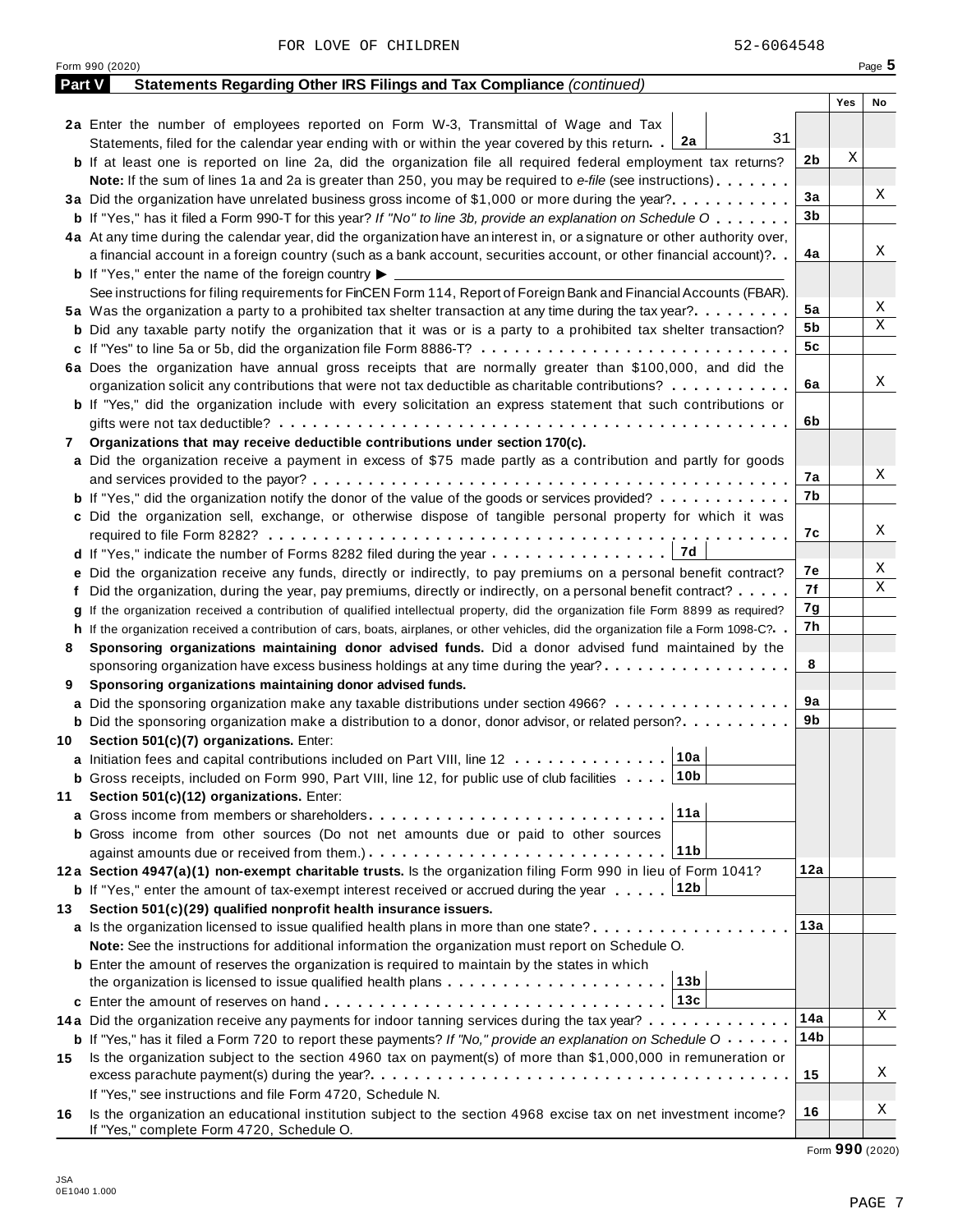|                | 52-6064548<br>FOR LOVE OF CHILDREN<br>Form 990 (2020)                                                                                                                              |                 |            | Page $6$ |
|----------------|------------------------------------------------------------------------------------------------------------------------------------------------------------------------------------|-----------------|------------|----------|
| <b>Part VI</b> | Governance, Management, and Disclosure For each "Yes" response to lines 2 through 7b below, and for a "No"                                                                         |                 |            |          |
|                | response to line 8a, 8b, or 10b below, describe the circumstances, processes, or changes on Schedule O. See instructions.                                                          |                 |            |          |
|                |                                                                                                                                                                                    |                 |            | X        |
|                | <b>Section A. Governing Body and Management</b>                                                                                                                                    |                 |            |          |
|                |                                                                                                                                                                                    |                 | <b>Yes</b> | No       |
|                | 9<br>1a<br>1a Enter the number of voting members of the governing body at the end of the tax year                                                                                  |                 |            |          |
|                | If there are material differences in voting rights among members of the governing body, or<br>if the governing body delegated broad authority to an executive committee or similar |                 |            |          |
|                | committee, explain on Schedule O.                                                                                                                                                  |                 |            |          |
|                | 9<br>1 <sub>b</sub><br>Enter the number of voting members included on line 1a, above, who are independent                                                                          |                 |            |          |
| 2              | Did any officer, director, trustee, or key employee have a family relationship or a business relationship with                                                                     |                 |            |          |
|                |                                                                                                                                                                                    | $\mathbf{2}$    |            | Χ        |
| 3              | Did the organization delegate control over management duties customarily performed by or under the direct                                                                          |                 |            |          |
|                | supervision of officers, directors, trustees, or key employees to a management company or other person?                                                                            | 3               |            | Χ        |
| 4              | Did the organization make any significant changes to its governing documents since the prior Form 990 was filed?                                                                   | 4               |            | Χ        |
| 5              | Did the organization become aware during the year of a significant diversion of the organization's assets?                                                                         | 5               |            | Χ        |
| 6              |                                                                                                                                                                                    | 6               |            | X        |
| 7a             | Did the organization have members, stockholders, or other persons who had the power to elect or appoint                                                                            |                 |            |          |
|                |                                                                                                                                                                                    | 7a              |            | Χ        |
| b              | Are any governance decisions of the organization reserved to (or subject to approval by) members,                                                                                  |                 |            |          |
|                |                                                                                                                                                                                    | 7b              |            | Χ        |
| 8              | Did the organization contemporaneously document the meetings held or written actions undertaken during                                                                             |                 |            |          |
|                | the year by the following:                                                                                                                                                         |                 |            |          |
|                |                                                                                                                                                                                    | 8a              | Χ          |          |
|                |                                                                                                                                                                                    | 8b              | Χ          |          |
| 9              | Is there any officer, director, trustee, or key employee listed in Part VII, Section A, who cannot be reached at                                                                   |                 |            |          |
|                | the organization's mailing address? If "Yes," provide the names and addresses on Schedule O.                                                                                       | 9               |            | Χ        |
|                | Section B. Policies (This Section B requests information about policies not required by the Internal Revenue Code.)                                                                |                 |            |          |
|                |                                                                                                                                                                                    |                 | Yes        | No       |
|                | 10a Did the organization have local chapters, branches, or affiliates?                                                                                                             | 10a             |            | Χ        |
|                | <b>b</b> If "Yes," did the organization have written policies and procedures governing the activities of such chapters,                                                            |                 |            |          |
|                | affiliates, and branches to ensure their operations are consistent with the organization's exempt purposes?                                                                        | 10 <sub>b</sub> |            |          |
| 11a            | Has the organization provided a complete copy of this Form 990 to all members of its governing body before filing the form?                                                        | 11a             | X          |          |
| b              | Describe in Schedule O the process, if any, used by the organization to review this Form 990.                                                                                      |                 |            |          |
| 12a            | Did the organization have a written conflict of interest policy? If "No," go to line 13                                                                                            | 12a             | X          |          |
|                | <b>b</b> Were officers, directors, or trustees, and key employees required to disclose annually interests that could give                                                          |                 |            |          |
|                |                                                                                                                                                                                    | 12 <sub>b</sub> | X          |          |
|                | Did the organization regularly and consistently monitor and enforce compliance with the policy? If "Yes,"                                                                          |                 |            |          |
|                |                                                                                                                                                                                    | 12c             | X          |          |
| 13             | Did the organization have a written whistleblower policy?                                                                                                                          | 13              | Χ          |          |
| 14             | Did the organization have a written document retention and destruction policy?                                                                                                     | 14              | Χ          |          |
| 15             | Did the process for determining compensation of the following persons include a review and approval by                                                                             |                 |            |          |
|                | independent persons, comparability data, and contemporaneous substantiation of the deliberation and decision?                                                                      |                 |            |          |
| a              |                                                                                                                                                                                    | 15a             | X          |          |
| b              |                                                                                                                                                                                    | 15b             |            | Χ        |
|                | If "Yes" to line 15a or 15b, describe the process in Schedule O (see instructions).                                                                                                |                 |            |          |
| 16a            | Did the organization invest in, contribute assets to, or participate in a joint venture or similar arrangement                                                                     |                 |            |          |
|                |                                                                                                                                                                                    | 16a             |            | Χ        |
|                | <b>b</b> If "Yes," did the organization follow a written policy or procedure requiring the organization to evaluate its                                                            |                 |            |          |
|                | participation in joint venture arrangements under applicable federal tax law, and take steps to safeguard the                                                                      |                 |            |          |
|                | organization's exempt status with respect to such arrangements?                                                                                                                    | 16 <sub>b</sub> |            |          |
|                | <b>Section C. Disclosure</b>                                                                                                                                                       |                 |            |          |
| 17             | List the states with which a copy of this Form 990 is required to be filed $\triangleright_{C}^{DC}$ , VA, WV,                                                                     |                 |            |          |
| 18             | Section 6104 requires an organization to make its Forms 1023 (1024 or 1024-A, if applicable), 990, and 990-T (Section 501(c)                                                       |                 |            |          |
|                | (3)s only) available for public inspection. Indicate how you made these available. Check all that apply.                                                                           |                 |            |          |
|                | X<br>$\mathbf{X}$<br>Upon request<br>Own website<br>Another's website<br>Other (explain on Schedule O)                                                                             |                 |            |          |
| 19             | Describe on Schedule O whether (and if so, how) the organization made its governing documents, conflict of interest policy,                                                        |                 |            |          |
|                | and financial statements available to the public during the tax year.                                                                                                              |                 |            |          |

**20** and infancial statements available to the public during the tax year.<br>State the name, address, and telephone number of the person who possesses the organization's books and records <br>THE ORGANIZATION 1301 PENNSYLVANIA AVE S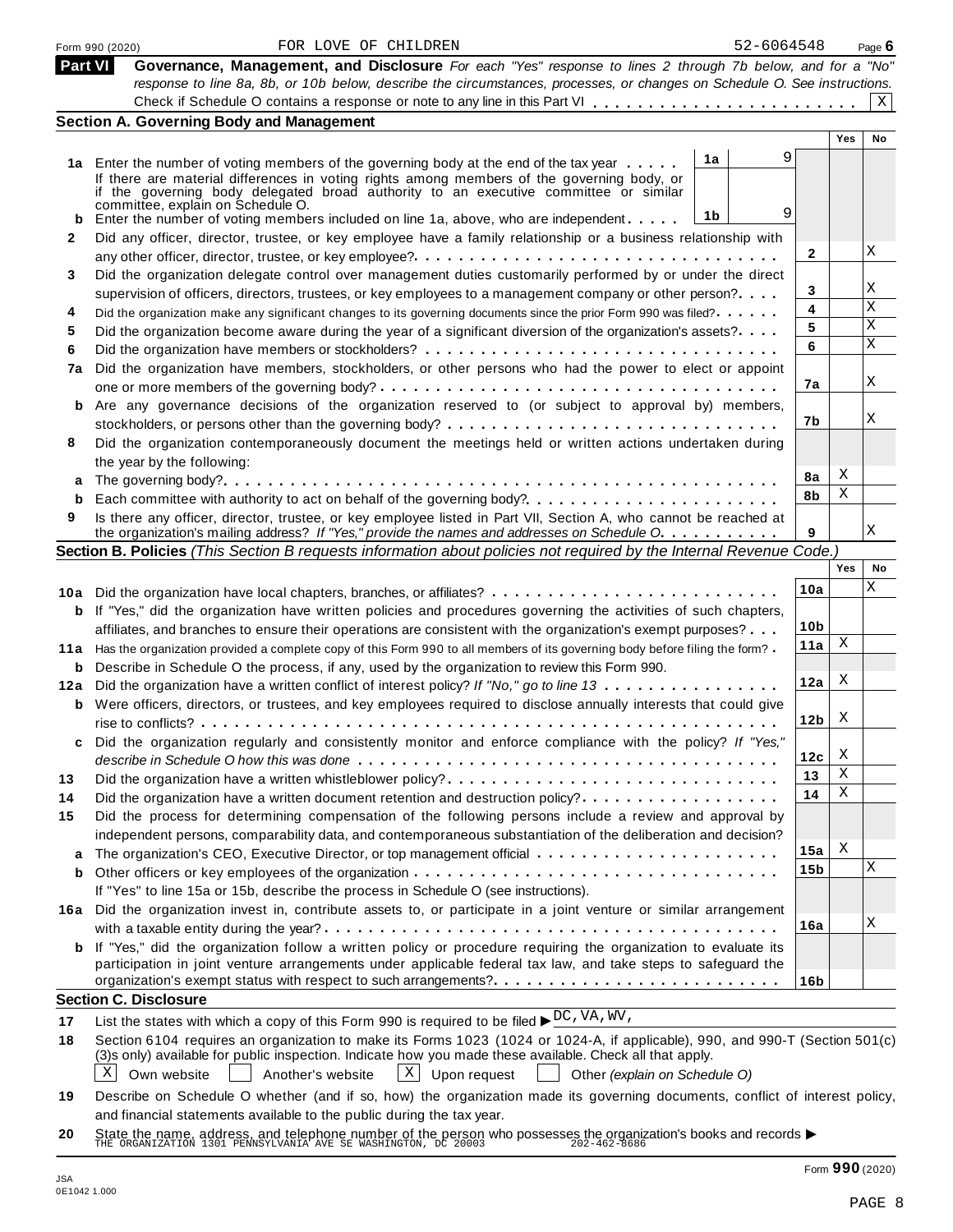| Part VII Compensation of Officers, Directors, Trustees, Key Employees, Highest Compensated Employees, and |  |  |  |  |  |
|-----------------------------------------------------------------------------------------------------------|--|--|--|--|--|
| <b>Independent Contractors</b>                                                                            |  |  |  |  |  |

Check if Schedule O contains a response or note to any line in this Part VII  $\cdots \cdots \cdots \cdots \cdots \cdots \cdots \cdots \cdots$ 

**Section A. Officers, Directors, Trustees, Key Employees, and Highest Compensated Employees**

**1a** Complete this table for all persons required to be listed. Report compensation for the calendar year ending with or within the organization's tax year.

anization's lax year.<br>● List all of the organization's **current** officers, directors, trustees (whether individuals or organizations), regardless of amount of<br>nnensation Enter -0- in columns (D) (E) and (E) if no compensa compensation. Enter -0- in columns (D), (E), and (F) if no compensation was paid.

• List all of the organization's current key employees, if any. See instructions for definition of "key employee."

■ List all of the organization's current key employees, if any. See instructions for definition of "key employee."<br>■ List the organization's five current highest compensated employees (other than an officer, director, tru who received reportable compensation (Box 5 of Form W-2 and/or Box 7 of Form 1099-MISC) of more than \$100,000 from the

organization and any related organizations.<br>• List all of the organization's **former** officers, key employees, and highest compensated employees who received more than<br>\$1.00.000 of reportable componention from the erganiza \$100,000 of reportable compensation from the organization and any related organizations.

% List all of the organization's **former directors or trustees** that received, in the capacity as a former director or trustee of the organization, more than \$10,000 of reportable compensation from the organization and any related organizations. See instructions for the order in which to list the persons above.

 $\mathbb{X}$  Check this box if neither the organization nor any related organization compensated any current officer, director, or trustee.

| (A)<br>Name and title      | (B)<br>Average<br>hours<br>per week<br>(list any<br>hours for<br>related<br>organizations<br>below<br>dotted line) | Individual trustee<br>  or director | Institutional trustee | Officer | (C)<br>Position<br>Key employee | (do not check more than one<br>box, unless person is both an<br>officer and a director/trustee)<br>Highest compensated<br>employee | Former | (D)<br>Reportable<br>compensation<br>from the<br>organization<br>(W-2/1099-MISC) | (E)<br>Reportable<br>compensation<br>from related<br>organizations<br>(W-2/1099-MISC) | (F)<br>Estimated amount<br>of other<br>compensation<br>from the<br>organization and<br>related organizations |
|----------------------------|--------------------------------------------------------------------------------------------------------------------|-------------------------------------|-----------------------|---------|---------------------------------|------------------------------------------------------------------------------------------------------------------------------------|--------|----------------------------------------------------------------------------------|---------------------------------------------------------------------------------------|--------------------------------------------------------------------------------------------------------------|
| (1) BRANDELYN ANDERSON     | 40.00                                                                                                              |                                     |                       |         |                                 |                                                                                                                                    |        |                                                                                  |                                                                                       |                                                                                                              |
| EXECUTIVE DIRECTOR         | 0.                                                                                                                 |                                     |                       | X       | X                               |                                                                                                                                    |        | 112,335                                                                          | 0.                                                                                    | 12,197.                                                                                                      |
| (2) RENEE-LAUREN V ELLIS   | 1.00                                                                                                               |                                     |                       |         |                                 |                                                                                                                                    |        |                                                                                  |                                                                                       |                                                                                                              |
| <b>DIRECTOR</b>            | 0.                                                                                                                 | X                                   |                       |         |                                 |                                                                                                                                    |        | $\mathbf 0$                                                                      | 0.                                                                                    | 0.                                                                                                           |
| (3) GRACE LANGHAM          | 1.00                                                                                                               |                                     |                       |         |                                 |                                                                                                                                    |        |                                                                                  |                                                                                       |                                                                                                              |
| <b>SECRETARY</b>           | 0.                                                                                                                 | X                                   |                       | X       |                                 |                                                                                                                                    |        | $\mathbf 0$                                                                      | $0$ .                                                                                 | $0$ .                                                                                                        |
| (4) ADAM M PETERS          | 1.00                                                                                                               |                                     |                       |         |                                 |                                                                                                                                    |        |                                                                                  |                                                                                       |                                                                                                              |
| <b>DIRECTOR</b>            | 0.                                                                                                                 | Χ                                   |                       |         |                                 |                                                                                                                                    |        | 0                                                                                | 0                                                                                     | 0.                                                                                                           |
| (5) SANJAY K MITCHELL      | 1.00                                                                                                               |                                     |                       |         |                                 |                                                                                                                                    |        |                                                                                  |                                                                                       |                                                                                                              |
| <b>DIRECTOR</b>            | 0.                                                                                                                 | Χ                                   |                       |         |                                 |                                                                                                                                    |        | 0                                                                                | 0                                                                                     | $\mathsf 0$ .                                                                                                |
| (6) MATTHEW BLOCHER        | 1.00                                                                                                               |                                     |                       |         |                                 |                                                                                                                                    |        |                                                                                  |                                                                                       |                                                                                                              |
| <b>DIRECTOR</b>            | 0.                                                                                                                 | $\rm X$                             |                       |         |                                 |                                                                                                                                    |        | $\mathsf 0$                                                                      | 0                                                                                     | $0$ .                                                                                                        |
| (7) KELLY M BOLDEN MD FACS | 1.00                                                                                                               |                                     |                       |         |                                 |                                                                                                                                    |        |                                                                                  |                                                                                       |                                                                                                              |
| <b>DIRECTOR</b>            | 0.                                                                                                                 | $\mathbf X$                         |                       |         |                                 |                                                                                                                                    |        | $0$ .                                                                            | $0$ .                                                                                 | $\mathsf 0$ .                                                                                                |
| (8) CHARLENE DAVIS         | 1.00                                                                                                               |                                     |                       |         |                                 |                                                                                                                                    |        |                                                                                  |                                                                                       |                                                                                                              |
| VICE-CHAIR                 | 0.                                                                                                                 | X                                   |                       | Χ       |                                 |                                                                                                                                    |        | 0                                                                                | 0.                                                                                    | 0.                                                                                                           |
| (9) CASSANDRA SANCHEZ      | 1.00                                                                                                               |                                     |                       |         |                                 |                                                                                                                                    |        |                                                                                  |                                                                                       |                                                                                                              |
| CHAIR                      | 0.                                                                                                                 | X                                   |                       | X       |                                 |                                                                                                                                    |        | 0                                                                                | $\mathbf{0}$ .                                                                        | 0.                                                                                                           |
| (10) F. CHAPMAN TAYLOR     | 1.00                                                                                                               |                                     |                       |         |                                 |                                                                                                                                    |        |                                                                                  |                                                                                       |                                                                                                              |
| TREASURER                  | $0$ .                                                                                                              | X                                   |                       | X       |                                 |                                                                                                                                    |        | 0                                                                                | 0                                                                                     | $0$ .                                                                                                        |
| (11)                       |                                                                                                                    |                                     |                       |         |                                 |                                                                                                                                    |        |                                                                                  |                                                                                       |                                                                                                              |
| (12)                       |                                                                                                                    |                                     |                       |         |                                 |                                                                                                                                    |        |                                                                                  |                                                                                       |                                                                                                              |
| (13)                       |                                                                                                                    |                                     |                       |         |                                 |                                                                                                                                    |        |                                                                                  |                                                                                       |                                                                                                              |
| (14)                       |                                                                                                                    |                                     |                       |         |                                 |                                                                                                                                    |        |                                                                                  |                                                                                       |                                                                                                              |

Form **990** (2020)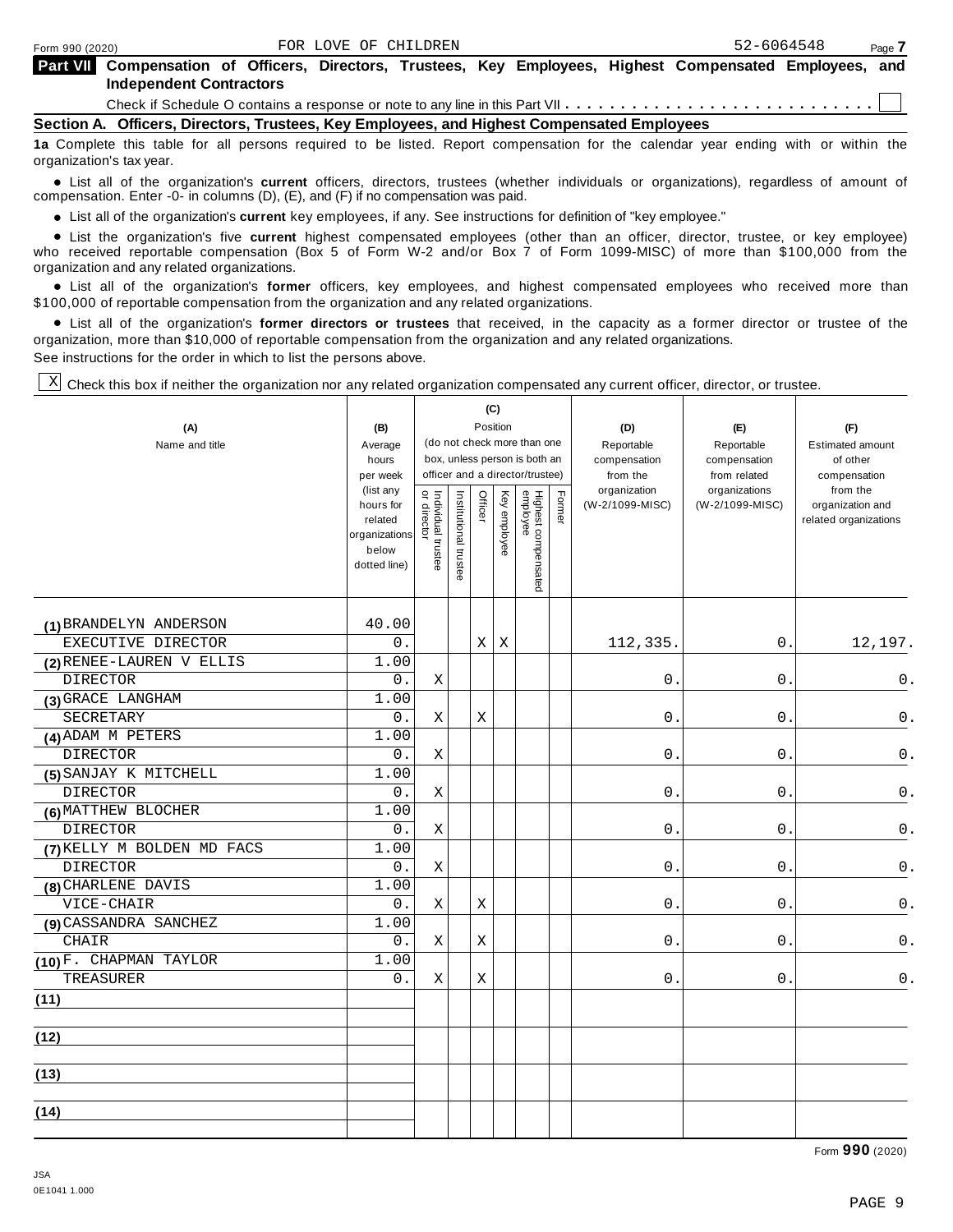### FOR LOVE OF CHILDREN 52-6064548

| Form 990 (2020)<br><b>Part VII</b> | Section A. Officers, Directors, Trustees, Key Employees, and Highest Compensated Employees (continued)                                                                                                                                           |                                                                                                                 |                                   |                       |                            |              |                                                                                                                                    |        |                                                                                     |                                                                                       |                                                                                                                    | Page 8                |
|------------------------------------|--------------------------------------------------------------------------------------------------------------------------------------------------------------------------------------------------------------------------------------------------|-----------------------------------------------------------------------------------------------------------------|-----------------------------------|-----------------------|----------------------------|--------------|------------------------------------------------------------------------------------------------------------------------------------|--------|-------------------------------------------------------------------------------------|---------------------------------------------------------------------------------------|--------------------------------------------------------------------------------------------------------------------|-----------------------|
|                                    | (A)<br>Name and title                                                                                                                                                                                                                            | (B)<br>Average<br>hours per<br>week (list any<br>hours for<br>related<br>organizations<br>below dotted<br>line) | Individual trustee<br>or director | Institutional trustee | (C)<br>Position<br>Officer | Key employee | (do not check more than one<br>box, unless person is both an<br>officer and a director/trustee)<br>Highest compensated<br>employee | Former | (D)<br>Reportable<br>compensation<br>from<br>the<br>organization<br>(W-2/1099-MISC) | (E)<br>Reportable<br>compensation from<br>related<br>organizations<br>(W-2/1099-MISC) | (F)<br>Estimated<br>amount of<br>other<br>compensation<br>from the<br>organization<br>and related<br>organizations |                       |
|                                    |                                                                                                                                                                                                                                                  |                                                                                                                 |                                   |                       |                            |              |                                                                                                                                    |        |                                                                                     |                                                                                       |                                                                                                                    |                       |
|                                    |                                                                                                                                                                                                                                                  |                                                                                                                 |                                   |                       |                            |              |                                                                                                                                    |        |                                                                                     |                                                                                       |                                                                                                                    |                       |
|                                    |                                                                                                                                                                                                                                                  |                                                                                                                 |                                   |                       |                            |              |                                                                                                                                    |        |                                                                                     |                                                                                       |                                                                                                                    |                       |
|                                    |                                                                                                                                                                                                                                                  |                                                                                                                 |                                   |                       |                            |              |                                                                                                                                    |        |                                                                                     |                                                                                       |                                                                                                                    |                       |
|                                    |                                                                                                                                                                                                                                                  |                                                                                                                 |                                   |                       |                            |              |                                                                                                                                    |        |                                                                                     |                                                                                       |                                                                                                                    |                       |
|                                    |                                                                                                                                                                                                                                                  |                                                                                                                 |                                   |                       |                            |              |                                                                                                                                    |        |                                                                                     |                                                                                       |                                                                                                                    |                       |
|                                    |                                                                                                                                                                                                                                                  |                                                                                                                 |                                   |                       |                            |              |                                                                                                                                    |        |                                                                                     |                                                                                       |                                                                                                                    |                       |
|                                    |                                                                                                                                                                                                                                                  |                                                                                                                 |                                   |                       |                            |              |                                                                                                                                    |        |                                                                                     |                                                                                       |                                                                                                                    |                       |
|                                    |                                                                                                                                                                                                                                                  |                                                                                                                 |                                   |                       |                            |              |                                                                                                                                    |        |                                                                                     |                                                                                       |                                                                                                                    |                       |
|                                    |                                                                                                                                                                                                                                                  |                                                                                                                 |                                   |                       |                            |              |                                                                                                                                    |        |                                                                                     |                                                                                       |                                                                                                                    |                       |
|                                    |                                                                                                                                                                                                                                                  |                                                                                                                 |                                   |                       |                            |              |                                                                                                                                    |        |                                                                                     |                                                                                       |                                                                                                                    |                       |
|                                    |                                                                                                                                                                                                                                                  |                                                                                                                 |                                   |                       |                            |              |                                                                                                                                    |        |                                                                                     |                                                                                       |                                                                                                                    |                       |
|                                    | 1b Sub-total                                                                                                                                                                                                                                     |                                                                                                                 |                                   |                       |                            |              |                                                                                                                                    |        | 112,335.                                                                            |                                                                                       | 0.                                                                                                                 | 12,197.               |
|                                    | c Total from continuation sheets to Part VII, Section A                                                                                                                                                                                          |                                                                                                                 |                                   |                       |                            |              |                                                                                                                                    |        | $0$ .<br>112, 335.                                                                  |                                                                                       | $0$ .<br>0                                                                                                         | $\Omega$ .<br>12,197. |
|                                    | 2 Total number of individuals (including but not limited to those listed above) who received more than \$100,000 of                                                                                                                              |                                                                                                                 |                                   |                       |                            |              |                                                                                                                                    |        |                                                                                     |                                                                                       |                                                                                                                    |                       |
|                                    | reportable compensation from the organization ▶<br>3 Did the organization list any former officer, director, or trustee, key employee, or highest compensated<br>employee on line 1a? If "Yes," complete Schedule J for such individual          |                                                                                                                 |                                   | 1                     |                            |              |                                                                                                                                    |        |                                                                                     |                                                                                       | 3                                                                                                                  | Yes  <br>No<br>Χ      |
|                                    | 4 For any individual listed on line 1a, is the sum of reportable compensation and other compensation from the<br>organization and related organizations greater than \$150,000? If "Yes," complete Schedule J for such                           |                                                                                                                 |                                   |                       |                            |              |                                                                                                                                    |        |                                                                                     |                                                                                       | 4                                                                                                                  | Χ                     |
| 5.                                 | Did any person listed on line 1a receive or accrue compensation from any unrelated organization or individual<br>for services rendered to the organization? If "Yes," complete Schedule J for such person                                        |                                                                                                                 |                                   |                       |                            |              |                                                                                                                                    |        |                                                                                     |                                                                                       | 5                                                                                                                  | X                     |
|                                    | <b>Section B. Independent Contractors</b>                                                                                                                                                                                                        |                                                                                                                 |                                   |                       |                            |              |                                                                                                                                    |        |                                                                                     |                                                                                       |                                                                                                                    |                       |
| $\mathbf 1$<br>year.               | Complete this table for your five highest compensated independent contractors that received more than \$100,000 of<br>compensation from the organization. Report compensation for the calendar year ending with or within the organization's tax |                                                                                                                 |                                   |                       |                            |              |                                                                                                                                    |        |                                                                                     |                                                                                       |                                                                                                                    |                       |
|                                    | (A)<br>Name and business address                                                                                                                                                                                                                 |                                                                                                                 |                                   |                       |                            |              |                                                                                                                                    |        | (B)<br>Description of services                                                      |                                                                                       | (C)<br>Compensation                                                                                                |                       |
|                                    |                                                                                                                                                                                                                                                  |                                                                                                                 |                                   |                       |                            |              |                                                                                                                                    |        |                                                                                     |                                                                                       |                                                                                                                    |                       |
|                                    |                                                                                                                                                                                                                                                  |                                                                                                                 |                                   |                       |                            |              |                                                                                                                                    |        |                                                                                     |                                                                                       |                                                                                                                    |                       |
|                                    |                                                                                                                                                                                                                                                  |                                                                                                                 |                                   |                       |                            |              |                                                                                                                                    |        |                                                                                     |                                                                                       |                                                                                                                    |                       |
|                                    |                                                                                                                                                                                                                                                  |                                                                                                                 |                                   |                       |                            |              |                                                                                                                                    |        |                                                                                     |                                                                                       |                                                                                                                    |                       |

**2** Total number of independent contractors (including but not limited to those listed above) who received more than \$100,000 in compensation from the organization  $\triangleright$  0.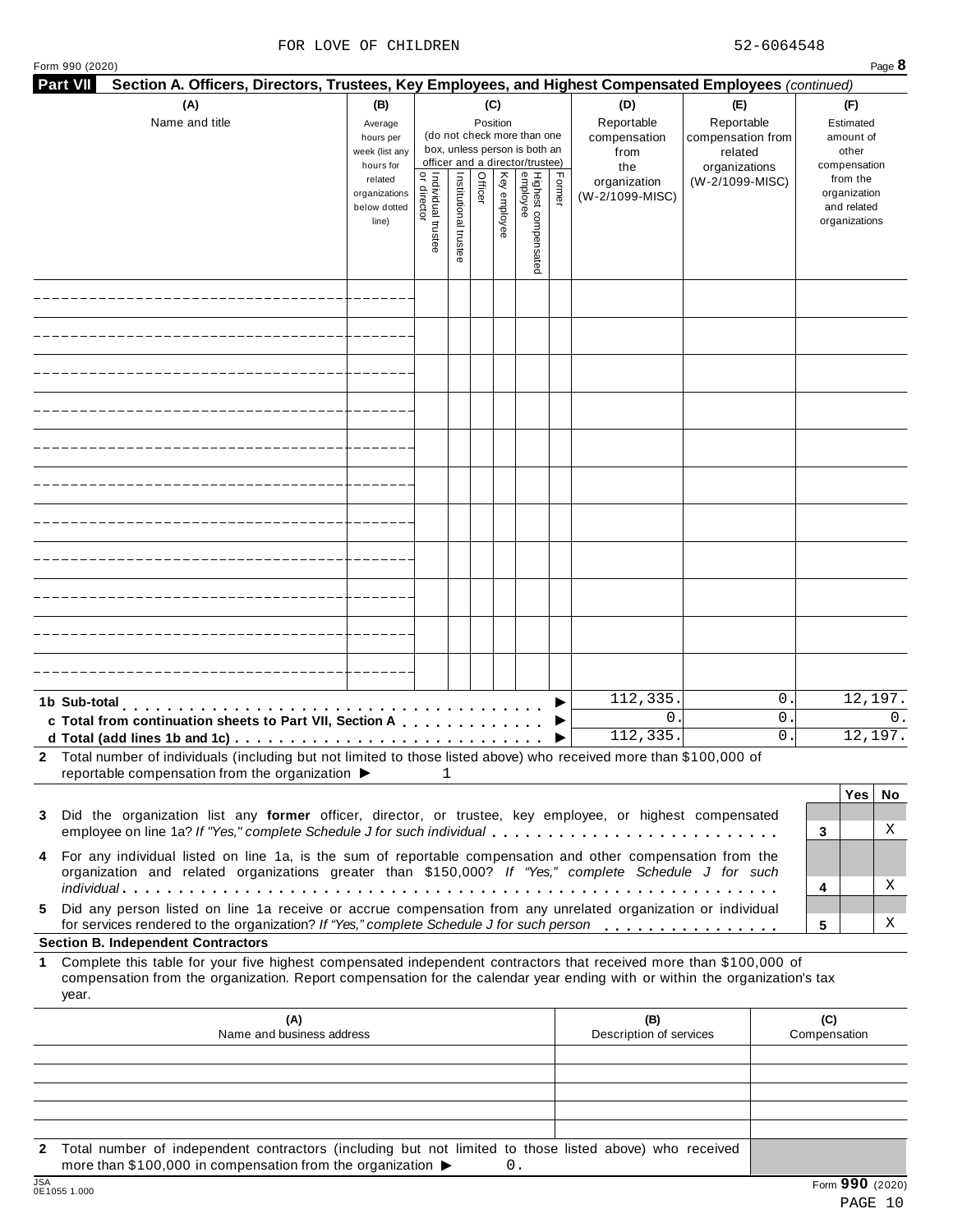|  | Form 990 (2020) |  |
|--|-----------------|--|

**Part VIII Statement of Revenue**

### Statement of Revenue<br>Check if Schedule O contains a response or note to any line in this Part VIII **manual Check if Schedule O contains (D)** Revenue excluded from tax under sections 512-514 **(A)** Total revenue **(B)** Related or exempt function revenue **(C)** Unrelated business revenue **1a** Federated campaigns **manual**<br> **b** Membership dues **manual b** Membership dues<br> **c** Fundraising events . . . . . . . .<br> **d** Related organizations . . . . . . . . Federated campaigns **manual** Fundraising events . . . . . . .<br>Related organizations . . . . . . . **1b 1c 1d 1e 1f f d** Related organizations<br>**e** Government grants (contributions) **g** Noncash contributions included in All other contributions, gifts, grants, and similar amounts not included above  $\blacksquare$ lines 1a-1f m m m m m m m m m m m m m m **1g** \$ **<sup>h</sup> Total.** Add lines 1a-1f m m m m m m m m m m m m m m m m m m I **Contributions, Gifts, Grants and Other Similar A mounts**  $h$ Business Code **2ab cd** f All other program service revenue . . . . . . **e 6a** Gross rents<br> **b** Less: rental expenses **6b c** Rental income or (loss) **6c** | **b** Less: cost or other basis<br>and sales expenses and sales expenses<br> **c**Gain or (loss) All other program service revenue <sup>m</sup> <sup>m</sup> <sup>m</sup> <sup>m</sup> <sup>m</sup> **<sup>g</sup> Total.** Add lines 2a-2f <sup>m</sup> <sup>m</sup> <sup>m</sup> <sup>m</sup> <sup>m</sup> <sup>m</sup> <sup>m</sup> <sup>m</sup> <sup>m</sup> <sup>m</sup> <sup>m</sup> <sup>m</sup> <sup>m</sup> <sup>m</sup> <sup>m</sup> <sup>m</sup> <sup>m</sup> <sup>m</sup> <sup>I</sup> Program<br>Reve<br>. . . . . **Service<br>Revenue<br>a**<br>a<br>a **3** Investment income (including dividends, interest, and Investment income (including dividends, interest, and<br>other similar amounts)  $\blacksquare$  $\frac{1}{\epsilon}$  $\begin{array}{|c|c|c|}\n\hline\n\hline\n\end{array}$  $\overline{\phantom{0}}$  $\overline{\phantom{0}}$  $\overrightarrow{ }$  $\overrightarrow{ }$  $\overrightarrow{ }$ **4 5** Income from investment of tax-exempt bond proceeds m Royalties om investment of tax-exempt bond proceeds . (i) Real | (ii) Personal Gross rents m m m m m **6a 7a** other than inventory **7b 7c <sup>d</sup>** Net rental income or (loss) m m m m m m m m m m m m m m m m **7a** Gross amount from sales of assets and sales expenses **<sup>d</sup>** Net gain or (loss) m m m m m m m m m m m m m m m m m m m m **8a** Gross income from fundraising **b** Less: direct expenses **9a** activities. See Part IV, line 19<br>**b** Less: direct expenses **manual 10a b** Less: cost of goods sold **........** 10b **11ab c** events (not including \$ of contributions reported on line **8a 8b 9a 9b 10a** of contributions reported on line<br>1c). See Part IV, line 18 c Net income or (loss) from fundraising events **manual** income from gaming activities. See Part IV, line 19 **c** Net income or (loss) from gaming activities manners  $\blacktriangleright$ Gross sales of inventory, less returns and allowances Less: cost of goods sold <sup>m</sup> <sup>m</sup> <sup>m</sup> <sup>m</sup> <sup>m</sup> <sup>m</sup> <sup>m</sup> <sup>m</sup> **<sup>c</sup>** Net income or (loss) from sales of inventory<sup>m</sup> <sup>m</sup> <sup>m</sup> <sup>m</sup> <sup>m</sup> <sup>m</sup> <sup>m</sup> <sup>m</sup> **Other Revenue** Business Code **c**  $\frac{1}{\text{All other revenue}}$  **a d** All other revenue<br>
<u>e Total. Add lines 11a-11d</u><br>
<u>——————————————————</u> **Miscellaneous**<br>
Revenue<br> **a** a a b a<br> **a** a c a b a **<sup>12</sup> Total revenue.** See instructions m m m m m m m m m m m m m I JSA Form **990** (2020) **Form 990** (2020) 262,860. 1,347,635. 1,610,495. EVENT REVENUE  $2,627$ .  $2,627$ 2,627. 35,554. 35,554. 0.  $\mathbf{0}$ .  $\mathbf{0}$ . 90,118. 86,983. 3,135. 3,135. 0. 0. 0. 0.  $\mathbf{0}$ .  $\mathbf{0}$ . 0. 0.  $\mathbf{0}$ . MISCELLANEOUS 4,739. 4,739. 4,739. 1,656,550. 7,366.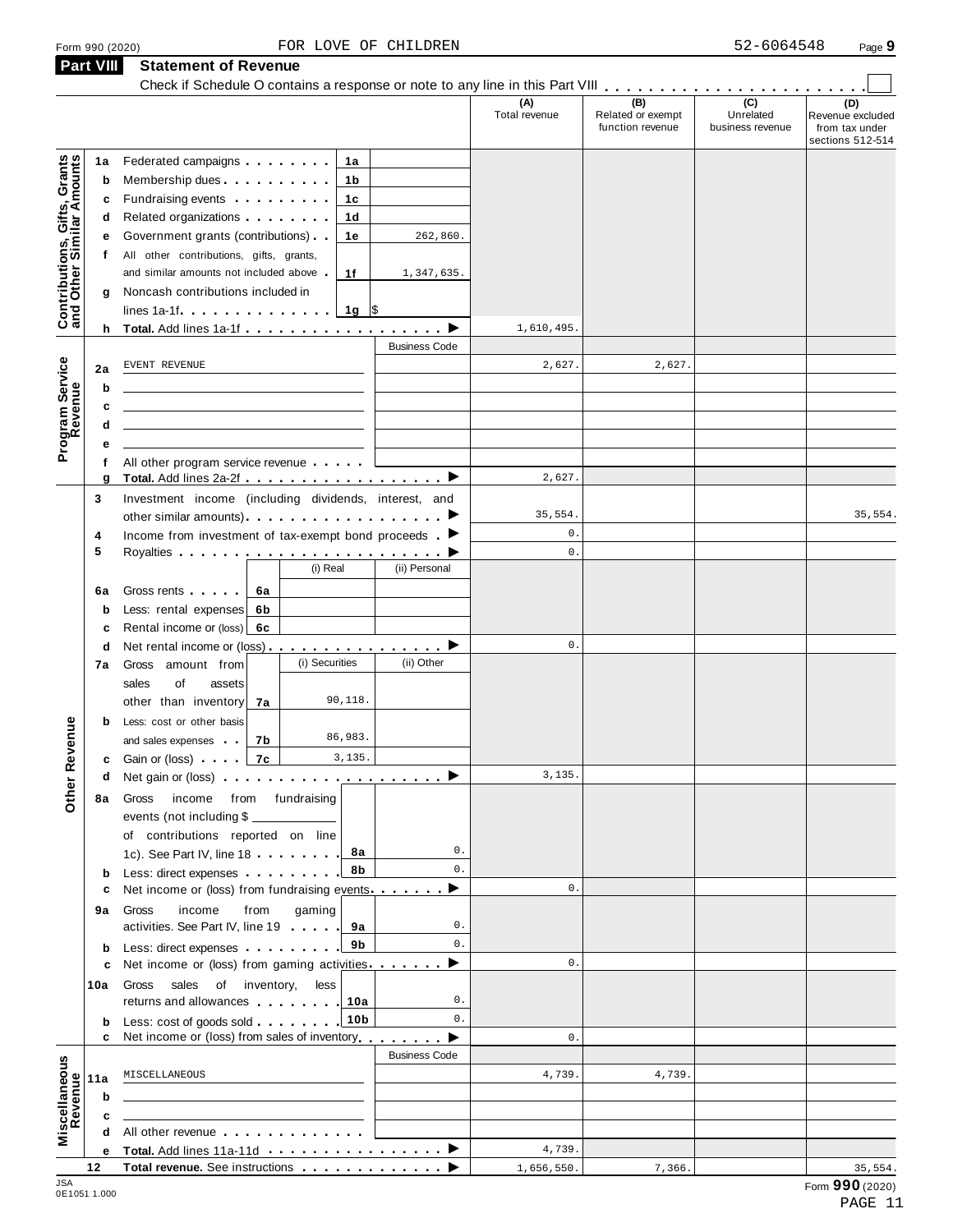### Form <sup>990</sup> (2020) Page **10** FOR LOVE OF CHILDREN 52-6064548

|          | Form 990 (2020)                                                                                                                                                                                                                                                            | FOR LOVE OF CHILDREN  |                                    |                                    | 52-6064548<br>Page 10          |
|----------|----------------------------------------------------------------------------------------------------------------------------------------------------------------------------------------------------------------------------------------------------------------------------|-----------------------|------------------------------------|------------------------------------|--------------------------------|
|          | <b>Part IX</b> Statement of Functional Expenses                                                                                                                                                                                                                            |                       |                                    |                                    |                                |
|          | Section 501(c)(3) and 501(c)(4) organizations must complete all columns. All other organizations must complete column (A).                                                                                                                                                 |                       |                                    |                                    |                                |
|          |                                                                                                                                                                                                                                                                            |                       |                                    |                                    |                                |
|          | Do not include amounts reported on lines 6b, 7b,<br>8b, 9b, and 10b of Part VIII.                                                                                                                                                                                          | (A)<br>Total expenses | (B)<br>Program service<br>expenses | Management and<br>general expenses | (D)<br>Fundraising<br>expenses |
|          | 1 Grants and other assistance to domestic organizations                                                                                                                                                                                                                    |                       |                                    |                                    |                                |
|          | and domestic governments. See Part IV, line 21                                                                                                                                                                                                                             | 0.                    |                                    |                                    |                                |
|          | 2 Grants and other assistance to domestic                                                                                                                                                                                                                                  |                       |                                    |                                    |                                |
|          | individuals. See Part IV, line 22                                                                                                                                                                                                                                          | 57,849.               | 57,849.                            |                                    |                                |
|          | 3 Grants and other assistance to foreign                                                                                                                                                                                                                                   |                       |                                    |                                    |                                |
|          | foreign governments,<br>organizations,<br>and                                                                                                                                                                                                                              |                       |                                    |                                    |                                |
|          | foreign individuals. See Part IV, lines 15 and 16                                                                                                                                                                                                                          | 0.                    |                                    |                                    |                                |
|          | Benefits paid to or for members                                                                                                                                                                                                                                            | $\Omega$ .            |                                    |                                    |                                |
| 5        | Compensation of current officers, directors,                                                                                                                                                                                                                               |                       |                                    |                                    |                                |
|          | trustees, and key employees                                                                                                                                                                                                                                                | 127,704.              | 81,616.                            | 9,450.                             | 36,638.                        |
| 6        | Compensation not included above to disqualified                                                                                                                                                                                                                            |                       |                                    |                                    |                                |
|          | persons (as defined under section 4958(f)(1)) and                                                                                                                                                                                                                          |                       |                                    |                                    |                                |
|          | persons described in section 4958(c)(3)(B)                                                                                                                                                                                                                                 | 0.                    |                                    |                                    |                                |
|          | 7 Other salaries and wages                                                                                                                                                                                                                                                 | 629,610.              | 402,384.                           | 46,591.                            | 180,635.                       |
| 8        | Pension plan accruals and contributions (include                                                                                                                                                                                                                           |                       |                                    |                                    |                                |
|          | section 401(k) and 403(b) employer contributions)                                                                                                                                                                                                                          | 15,717.               | 10,045.                            | 1,163.                             | 4,509.                         |
| 9        | Other employee benefits                                                                                                                                                                                                                                                    | 64,987.               | 41,533.                            | 4,809.                             | 18,645.                        |
| 10       |                                                                                                                                                                                                                                                                            | 62,206.               | 39,756.                            | 4,603.                             | 17,847.                        |
| 11       | Fees for services (nonemployees):                                                                                                                                                                                                                                          |                       |                                    |                                    |                                |
|          | a Management                                                                                                                                                                                                                                                               | 0.                    |                                    |                                    |                                |
|          | b Legal entering the service of the service of the service of the service of the service of the service of the                                                                                                                                                             | 109.                  |                                    | 109                                |                                |
|          | c Accounting experience and a series are a series of the series of the series of the series of the series of the series of the series of the series of the series of the series of the series of the series of the series of t                                             | 46,250.               |                                    | 46,250                             |                                |
|          | d Lobbying                                                                                                                                                                                                                                                                 | 0.                    |                                    |                                    |                                |
|          | e Professional fundraising services. See Part IV, line 17                                                                                                                                                                                                                  | $\mathbf{0}$ .        |                                    |                                    |                                |
|          | f Investment management fees                                                                                                                                                                                                                                               | $0$ .                 |                                    |                                    |                                |
|          | <b>g</b> Other. (If line 11g amount exceeds 10% of line 25, column                                                                                                                                                                                                         |                       |                                    |                                    |                                |
|          | (A) amount, list line 11g expenses on Schedule O.) expenses                                                                                                                                                                                                                | 147,347.              | 28,966.                            | 6,954.                             | 111, 427.                      |
|          | 12 Advertising and promotion                                                                                                                                                                                                                                               | 7,129.                | 4,057.                             | 103.                               | 2,969.                         |
| 13       | Office expenses                                                                                                                                                                                                                                                            | 6, 250.               | 4,575.                             | 689                                | 986.                           |
| 14       |                                                                                                                                                                                                                                                                            | 16,442.               | 9,929.                             | 3,589.                             | 2,924.                         |
| 15       |                                                                                                                                                                                                                                                                            | 0.<br>223,974.        | 113,753.                           | 60,717.                            | 49,504.                        |
|          | 16 Occupancy <b>contains the contract of the contract of the contract of the contract of the contract of the contract of the contract of the contract of the contract of the contract of the contract of the contract of the con</b>                                       | 884.                  | 447.                               | 242                                | 195.                           |
|          | 17 Travel                                                                                                                                                                                                                                                                  |                       |                                    |                                    |                                |
| 18       | Payments of travel or entertainment expenses                                                                                                                                                                                                                               | 0.                    |                                    |                                    |                                |
|          | for any federal, state, or local public officials                                                                                                                                                                                                                          | 10,744.               | 258.                               |                                    | 10,486.                        |
|          | 19 Conferences, conventions, and meetings                                                                                                                                                                                                                                  | 0.                    |                                    |                                    |                                |
| 20       |                                                                                                                                                                                                                                                                            | 0.                    |                                    |                                    |                                |
| 21       | Payments to affiliates experience and the set of the set of the set of the set of the set of the set of the set of the set of the set of the set of the set of the set of the set of the set of the set of the set of the set<br>Depreciation, depletion, and amortization | 41,191.               | 29,424.                            | 6,482.                             | 5,285.                         |
| 22<br>23 | Insurance <b>All According to the Contract of the Contract of the Contract of the Contract of the Contract of the Contract of the Contract of the Contract of the Contract of the Contract of the Contract of the Contract of th</b>                                       | 81,060.               | 40,578.                            | 22,300.                            | 18,182.                        |
| 24       | Other expenses. Itemize expenses not covered                                                                                                                                                                                                                               |                       |                                    |                                    |                                |
|          | above (List miscellaneous expenses on line 24e. If                                                                                                                                                                                                                         |                       |                                    |                                    |                                |
|          | line 24e amount exceeds 10% of line 25, column                                                                                                                                                                                                                             |                       |                                    |                                    |                                |
|          | (A) amount, list line 24e expenses on Schedule O.)                                                                                                                                                                                                                         |                       |                                    |                                    |                                |
|          | a CONTINUING EDUCATION                                                                                                                                                                                                                                                     | 16,326.               | 12,892.                            | 1,416.                             | 2,018.                         |
|          | <b>b</b> EQUIPMENT LEASES & MAINTENAN                                                                                                                                                                                                                                      | 45,841.               | 23, 245.                           | 6,511                              | 16,085.                        |
|          | LICENSES AND FEES                                                                                                                                                                                                                                                          | 10,131.               | 7,634.                             | 1,370                              | 1,127.                         |
|          | $d$ FOOD                                                                                                                                                                                                                                                                   | 950.                  | 428.                               | 233                                | 289.                           |
|          | e All other expenses                                                                                                                                                                                                                                                       | 106,744.              | 39,132.                            | 65,869.                            | 1,743.                         |
|          | 25 Total functional expenses. Add lines 1 through 24e                                                                                                                                                                                                                      | 1,719,445.            | 948,501.                           | 289,450                            | 481,494.                       |
|          | 26 Joint costs. Complete this line only if the                                                                                                                                                                                                                             |                       |                                    |                                    |                                |
|          | organization reported in column (B) joint costs<br>from a combined educational campaign and                                                                                                                                                                                |                       |                                    |                                    |                                |
|          | fundraising solicitation. Check here $\blacktriangleright$<br>if                                                                                                                                                                                                           |                       |                                    |                                    |                                |

 $\overline{0}$  .

following SOP 98-2 (ASC 958-720)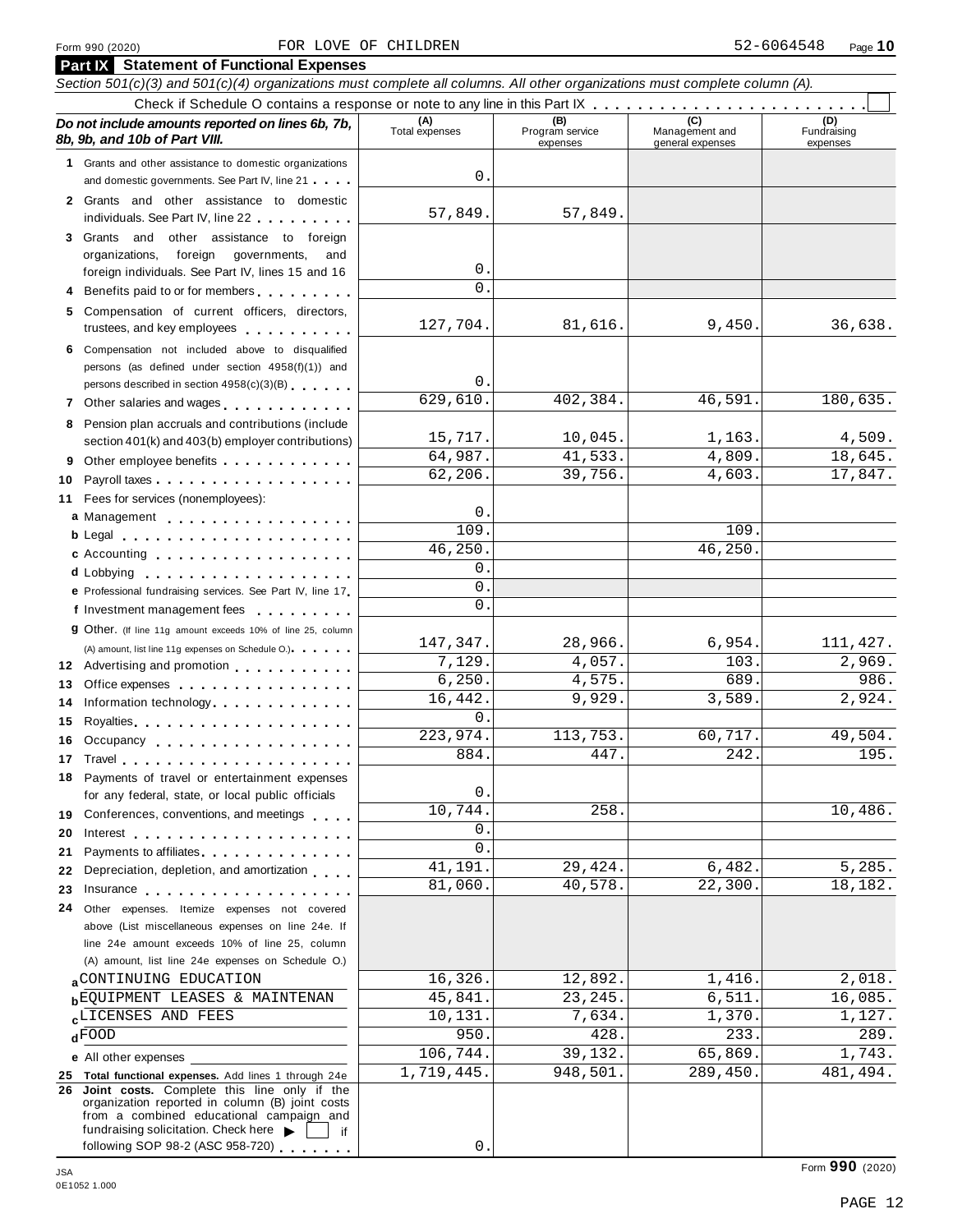FOR LOVE OF CHILDREN 52-6064548

|                             | Form 990 (2020) |                                                                                                                |                          |                 | Page 11            |
|-----------------------------|-----------------|----------------------------------------------------------------------------------------------------------------|--------------------------|-----------------|--------------------|
|                             | Part X          | <b>Balance Sheet</b>                                                                                           |                          |                 |                    |
|                             |                 | Check if Schedule O contains a response or note to any line in this Part X                                     |                          |                 |                    |
|                             |                 |                                                                                                                | (A)<br>Beginning of year |                 | (B)<br>End of year |
|                             | 1               |                                                                                                                | 170,257.                 | $\mathbf{1}$    | 252,986.           |
|                             | $\mathbf{2}$    |                                                                                                                | 421,608.                 | $\overline{2}$  | 26,166.            |
|                             | 3               |                                                                                                                | 95,000.                  | 3               | 298,900.           |
|                             | 4               |                                                                                                                | 11,325.                  | 4               | 0.                 |
|                             | 5               | Loans and other receivables from any current or former officer, director,                                      |                          |                 |                    |
|                             |                 | trustee, key employee, creator or founder, substantial contributor, or 35%                                     |                          |                 |                    |
|                             |                 | controlled entity or family member of any of these persons                                                     | $0\,$ .                  | 5               | 0.                 |
|                             | 6               | Loans and other receivables from other disqualified persons (as defined                                        |                          |                 |                    |
|                             |                 | under section $4958(f)(1)$ , and persons described in section $4958(c)(3)(B)$                                  | 0                        | 6               | $0$ .              |
|                             | 7               |                                                                                                                | 0                        | $\overline{7}$  | $0$ .              |
| Assets                      | 8               |                                                                                                                | 0                        | 8               | 0.                 |
|                             | 9               |                                                                                                                | 33,769.                  | 9               | 31,857.            |
|                             |                 | 10a Land, buildings, and equipment: cost or other                                                              |                          |                 |                    |
|                             |                 | 1,394,322.<br>basis. Complete Part VI of Schedule D 10a                                                        |                          |                 |                    |
|                             |                 | 86,308.                                                                                                        | 1,349,206.               | 10 <sub>c</sub> | 1,308,014.         |
|                             | 11              | Investments - publicly traded securities ATCH 5                                                                | 1,178,772.               | 11              | 1,270,443.         |
|                             | 12              | Investments - other securities. See Part IV, line 11                                                           | 0                        | 12              | 0.<br>0.           |
|                             | 13              | Investments - program-related. See Part IV, line 11 <b>All and Street Barnetts</b> - program-                  | 0<br>0                   | 13              | 0.                 |
|                             | 14              |                                                                                                                | 15,615.                  | 14              | 15,615.            |
|                             | 15              |                                                                                                                | 3, 275, 552.             | 15              | 3,203,981.         |
|                             | 16              | Total assets. Add lines 1 through 15 (must equal line 33)                                                      | 32,158                   | 16<br>17        | 77,961.            |
|                             | 17              |                                                                                                                | 0                        | 18              | $\overline{0}$ .   |
|                             | 18<br>19        |                                                                                                                | 0                        | 19              | 0.                 |
|                             | 20              |                                                                                                                | 0                        | 20              | 0.                 |
|                             | 21              | Escrow or custodial account liability. Complete Part IV of Schedule D.                                         | 0                        | 21              | 0.                 |
|                             | 22              | Loans and other payables to any current or former officer, director,                                           |                          |                 |                    |
| Liabilities                 |                 | trustee, key employee, creator or founder, substantial contributor, or 35%                                     |                          |                 |                    |
|                             |                 | controlled entity or family member of any of these persons                                                     | 0                        | 22              | 0.                 |
|                             | 23              | Secured mortgages and notes payable to unrelated third parties                                                 | 0                        | 23              | $0$ .              |
|                             | 24              | Unsecured notes and loans payable to unrelated third parties                                                   | 161,700.                 | 24              | $\overline{0}$ .   |
|                             | 25              | Other liabilities (including federal income tax, payables to related third                                     |                          |                 |                    |
|                             |                 | parties, and other liabilities not included on lines 17-24). Complete Part X                                   |                          |                 |                    |
|                             |                 |                                                                                                                | 219,108.                 | 25              | 208,246.           |
|                             | 26              |                                                                                                                | 412,966.                 | 26              | 286,207.           |
|                             |                 | $\mathbf{X}$<br>Organizations that follow FASB ASC 958, check here ▶<br>and complete lines 27, 28, 32, and 33. |                          |                 |                    |
|                             | 27              |                                                                                                                | 953,229.                 | 27              | 773,359.           |
|                             | 28              |                                                                                                                | 1,909,357.               | 28              | 2, 144, 415.       |
| Net Assets or Fund Balances |                 | Organizations that do not follow FASB ASC 958, check here ▶<br>and complete lines 29 through 33.               |                          |                 |                    |
|                             | 29              | Capital stock or trust principal, or current funds                                                             |                          | 29              |                    |
|                             | 30              | Paid-in or capital surplus, or land, building, or equipment fund.                                              |                          | 30              |                    |
|                             | 31              | Retained earnings, endowment, accumulated income, or other funds                                               |                          | 31              |                    |
|                             | 32              |                                                                                                                | 2,862,586.               | 32              | 2,917,774.         |
|                             | 33              |                                                                                                                | 3, 275, 552.             | 33              | 3,203,981.         |

Form **990** (2020)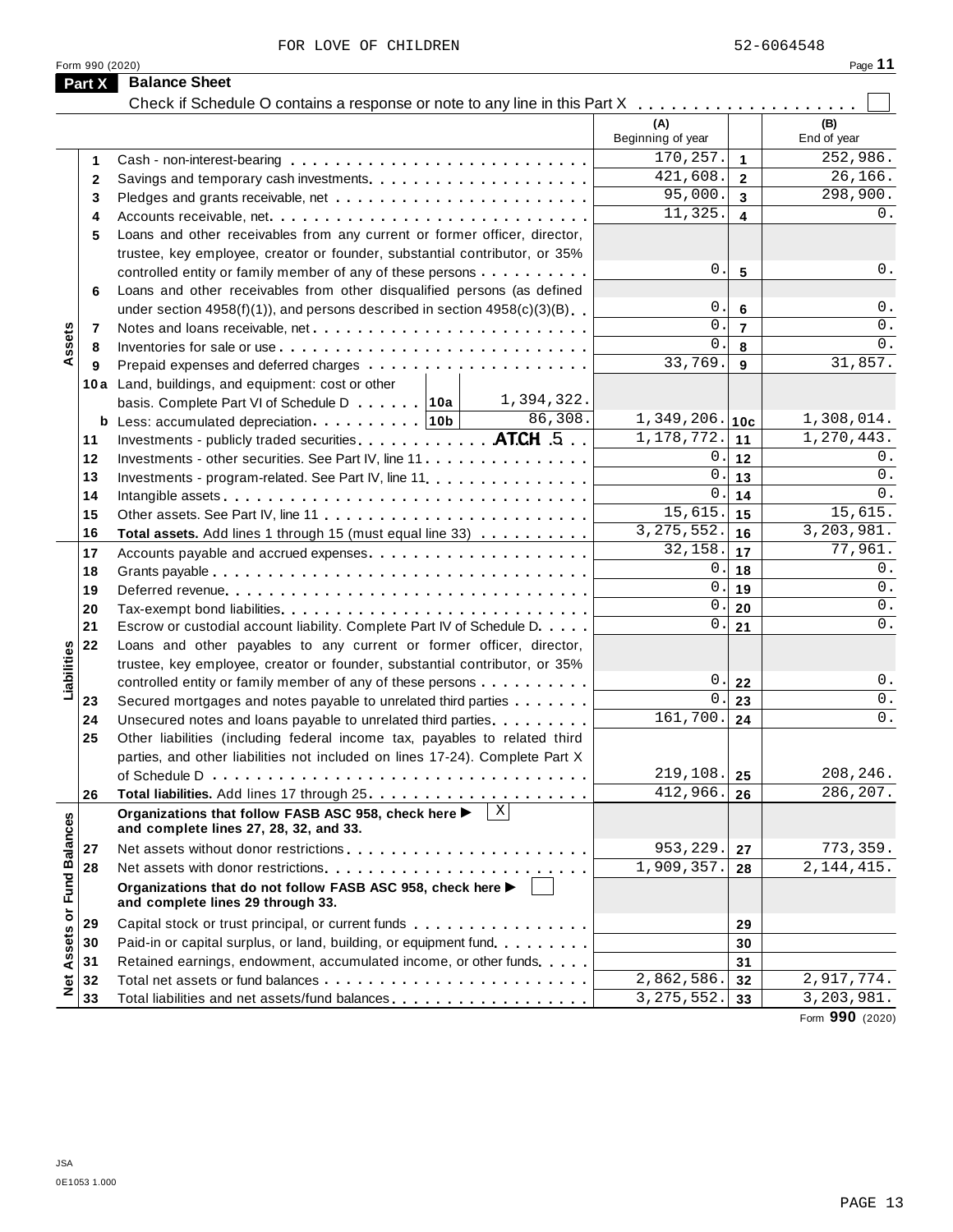|  |  |  | FOR LOVE OF CHILDREN |
|--|--|--|----------------------|
|--|--|--|----------------------|

|                 | Form 990 (2020)                                                                                                       |                |  |                |                          | Page 12 |  |  |  |
|-----------------|-----------------------------------------------------------------------------------------------------------------------|----------------|--|----------------|--------------------------|---------|--|--|--|
| Part XI         | <b>Reconciliation of Net Assets</b>                                                                                   |                |  |                |                          |         |  |  |  |
|                 |                                                                                                                       |                |  |                |                          |         |  |  |  |
| 1               |                                                                                                                       | $\mathbf{1}$   |  |                | 1,656,550.               |         |  |  |  |
| $\mathbf{2}$    |                                                                                                                       | $\overline{2}$ |  |                | 1,719,445.               |         |  |  |  |
| 3               |                                                                                                                       | $\overline{3}$ |  |                | $-62,895.$<br>2,862,586. |         |  |  |  |
| 4               | 4<br>Net assets or fund balances at beginning of year (must equal Part X, line 32, column (A))                        |                |  |                |                          |         |  |  |  |
| 5               |                                                                                                                       | 5              |  |                | 118,083.                 |         |  |  |  |
| 6               |                                                                                                                       | 6              |  |                |                          | 0.      |  |  |  |
| $\overline{7}$  |                                                                                                                       | $\overline{7}$ |  |                |                          | 0.      |  |  |  |
| 8               |                                                                                                                       | 8              |  |                |                          | 0.      |  |  |  |
| 9               | Other changes in net assets or fund balances (explain on Schedule O).                                                 | 9              |  |                |                          | 0.      |  |  |  |
| 10              | Net assets or fund balances at end of year. Combine lines 3 through 9 (must equal Part X, line                        |                |  |                |                          |         |  |  |  |
|                 |                                                                                                                       | 10             |  |                | 2,917,774.               |         |  |  |  |
| <b>Part XII</b> | <b>Financial Statements and Reporting</b>                                                                             |                |  |                |                          |         |  |  |  |
|                 |                                                                                                                       |                |  |                |                          |         |  |  |  |
|                 |                                                                                                                       |                |  |                | Yes                      | No      |  |  |  |
| 1               | $\overline{X}$ Accrual<br>Accounting method used to prepare the Form 990:     Cash<br>Other                           |                |  |                |                          |         |  |  |  |
|                 | If the organization changed its method of accounting from a prior year or checked "Other," explain in                 |                |  |                |                          |         |  |  |  |
|                 | Schedule O.                                                                                                           |                |  |                |                          |         |  |  |  |
|                 | 2a Were the organization's financial statements compiled or reviewed by an independent accountant?                    |                |  | 2a             |                          | Χ       |  |  |  |
|                 | If "Yes," check a box below to indicate whether the financial statements for the year were compiled or                |                |  |                |                          |         |  |  |  |
|                 | reviewed on a separate basis, consolidated basis, or both:                                                            |                |  |                |                          |         |  |  |  |
|                 | Separate basis<br><b>Consolidated basis</b><br>Both consolidated and separate basis                                   |                |  |                |                          |         |  |  |  |
|                 | <b>b</b> Were the organization's financial statements audited by an independent accountant?                           |                |  | 2b             | X                        |         |  |  |  |
|                 | If "Yes," check a box below to indicate whether the financial statements for the year were audited on a               |                |  |                |                          |         |  |  |  |
|                 | separate basis, consolidated basis, or both:                                                                          |                |  |                |                          |         |  |  |  |
|                 | $\mathbb{X}$ Separate basis<br>Consolidated basis<br>Both consolidated and separate basis                             |                |  |                |                          |         |  |  |  |
|                 | c If "Yes" to line 2a or 2b, does the organization have a committee that assumes responsibility for oversight of      |                |  |                |                          |         |  |  |  |
|                 | the audit, review, or compilation of its financial statements and selection of an independent accountant?             |                |  | 2c             | X                        |         |  |  |  |
|                 | If the organization changed either its oversight process or selection process during the tax year, explain on         |                |  |                |                          |         |  |  |  |
|                 | Schedule O.                                                                                                           |                |  |                |                          |         |  |  |  |
|                 | 3a As a result of a federal award, was the organization required to undergo an audit or audits as set forth in the    |                |  |                |                          |         |  |  |  |
|                 |                                                                                                                       |                |  | 3a             |                          | X       |  |  |  |
|                 | <b>b</b> If "Yes," did the organization undergo the required audit or audits? If the organization did not undergo the |                |  |                |                          |         |  |  |  |
|                 | required audit or audits, explain why on Schedule O and describe any steps taken to undergo such audits               |                |  | 3 <sub>b</sub> |                          |         |  |  |  |

Form **990** (2020)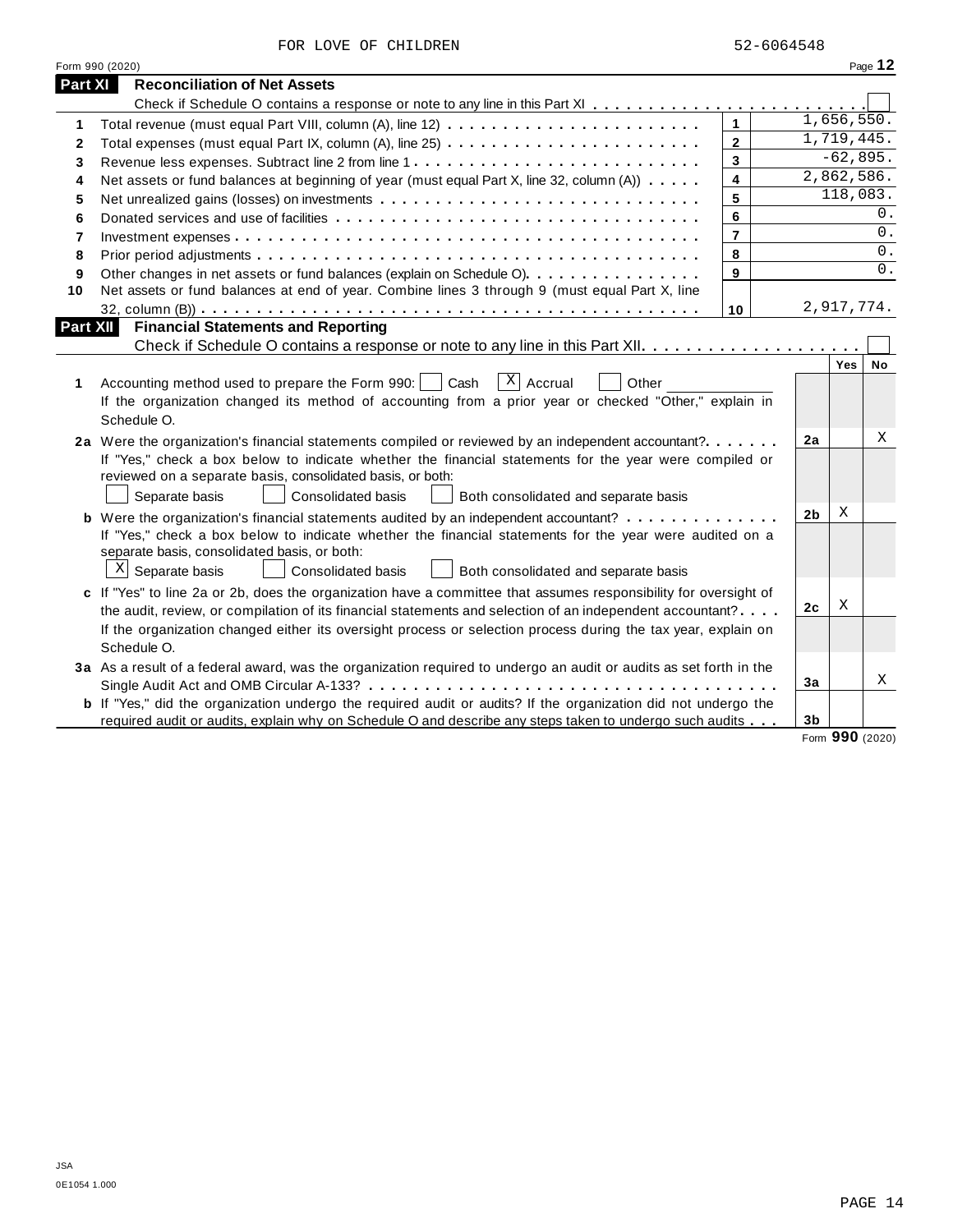# **CHEDULE A Public Charity Status and Public Support**  $\frac{100\text{dB No. }1545-0047}{000\text{dB No.}}$

(Form 990 or 990-EZ) complete if the organization is a section 501(c)(3) organization or a section 4947(a)(1) nonexempt charitable trust.  $2020$ 

|         |                                                               |                                                            | Complete if the organization is a section 501(c)(3) organization or a section 4947(a)(1) nonexempt charitable trust. |     |                          |                                                                                                                                                                                                                                                                                                                                                                                | ZWŁU               |
|---------|---------------------------------------------------------------|------------------------------------------------------------|----------------------------------------------------------------------------------------------------------------------|-----|--------------------------|--------------------------------------------------------------------------------------------------------------------------------------------------------------------------------------------------------------------------------------------------------------------------------------------------------------------------------------------------------------------------------|--------------------|
|         | Department of the Treasury<br><b>Internal Revenue Service</b> |                                                            | Attach to Form 990 or Form 990-EZ.<br>Go to www.irs.gov/Form990 for instructions and the latest information.         |     |                          |                                                                                                                                                                                                                                                                                                                                                                                | Open to Public     |
|         |                                                               |                                                            |                                                                                                                      |     |                          |                                                                                                                                                                                                                                                                                                                                                                                | Inspection         |
|         | Name of the organization<br>FOR LOVE OF CHILDREN              |                                                            |                                                                                                                      |     |                          | <b>Employer identification number</b><br>52-6064548                                                                                                                                                                                                                                                                                                                            |                    |
| Part I  |                                                               |                                                            |                                                                                                                      |     |                          | Reason for Public Charity Status. (All organizations must complete this part.) See instructions.                                                                                                                                                                                                                                                                               |                    |
|         |                                                               |                                                            | The organization is not a private foundation because it is: (For lines 1 through 12, check only one box.)            |     |                          |                                                                                                                                                                                                                                                                                                                                                                                |                    |
| 1       |                                                               |                                                            | A church, convention of churches, or association of churches described in section 170(b)(1)(A)(i).                   |     |                          |                                                                                                                                                                                                                                                                                                                                                                                |                    |
| 2       |                                                               |                                                            | A school described in section 170(b)(1)(A)(ii). (Attach Schedule E (Form 990 or 990-EZ).)                            |     |                          |                                                                                                                                                                                                                                                                                                                                                                                |                    |
| 3       |                                                               |                                                            | A hospital or a cooperative hospital service organization described in section 170(b)(1)(A)(iii).                    |     |                          |                                                                                                                                                                                                                                                                                                                                                                                |                    |
| 4       |                                                               |                                                            |                                                                                                                      |     |                          | A medical research organization operated in conjunction with a hospital described in section 170(b)(1)(A)(iii). Enter the                                                                                                                                                                                                                                                      |                    |
|         | hospital's name, city, and state:                             |                                                            |                                                                                                                      |     |                          |                                                                                                                                                                                                                                                                                                                                                                                |                    |
| 5       |                                                               |                                                            |                                                                                                                      |     |                          | An organization operated for the benefit of a college or university owned or operated by a governmental unit described in                                                                                                                                                                                                                                                      |                    |
|         |                                                               | section 170(b)(1)(A)(iv). (Complete Part II.)              |                                                                                                                      |     |                          |                                                                                                                                                                                                                                                                                                                                                                                |                    |
| 6       |                                                               |                                                            | A federal, state, or local government or governmental unit described in section 170(b)(1)(A)(v).                     |     |                          |                                                                                                                                                                                                                                                                                                                                                                                |                    |
| ΙX<br>7 |                                                               |                                                            |                                                                                                                      |     |                          | An organization that normally receives a substantial part of its support from a governmental unit or from the general public                                                                                                                                                                                                                                                   |                    |
|         |                                                               | described in section 170(b)(1)(A)(vi). (Complete Part II.) |                                                                                                                      |     |                          |                                                                                                                                                                                                                                                                                                                                                                                |                    |
| 8       |                                                               |                                                            | A community trust described in section 170(b)(1)(A)(vi). (Complete Part II.)                                         |     |                          |                                                                                                                                                                                                                                                                                                                                                                                |                    |
| 9       |                                                               |                                                            |                                                                                                                      |     |                          | An agricultural research organization described in section 170(b)(1)(A)(ix) operated in conjunction with a land-grant college                                                                                                                                                                                                                                                  |                    |
|         |                                                               |                                                            |                                                                                                                      |     |                          | or university or a non-land-grant college of agriculture (see instructions). Enter the name, city, and state of the college or                                                                                                                                                                                                                                                 |                    |
|         | university:                                                   |                                                            |                                                                                                                      |     |                          |                                                                                                                                                                                                                                                                                                                                                                                |                    |
| 10      |                                                               |                                                            | acquired by the organization after June 30, 1975. See section 509(a)(2). (Complete Part III.)                        |     |                          | An organization that normally receives (1) more than 331/3% of its support from contributions, membership fees, and gross<br>receipts from activities related to its exempt functions, subject to certain exceptions; and (2) no more than 331/3 % of its<br>support from gross investment income and unrelated business taxable income (less section 511 tax) from businesses |                    |
| 11      |                                                               |                                                            | An organization organized and operated exclusively to test for public safety. See section 509(a)(4).                 |     |                          |                                                                                                                                                                                                                                                                                                                                                                                |                    |
| 12      |                                                               |                                                            |                                                                                                                      |     |                          | An organization organized and operated exclusively for the benefit of, to perform the functions of, or to carry out the purposes                                                                                                                                                                                                                                               |                    |
|         |                                                               |                                                            |                                                                                                                      |     |                          | of one or more publicly supported organizations described in section 509(a)(1) or section 509(a)(2). See section 509(a)(3).                                                                                                                                                                                                                                                    |                    |
|         |                                                               |                                                            |                                                                                                                      |     |                          | Check the box in lines 12a through 12d that describes the type of supporting organization and complete lines 12e, 12f, and 12g.                                                                                                                                                                                                                                                |                    |
| a       |                                                               |                                                            |                                                                                                                      |     |                          | Type I. A supporting organization operated, supervised, or controlled by its supported organization(s), typically by giving                                                                                                                                                                                                                                                    |                    |
|         |                                                               |                                                            |                                                                                                                      |     |                          | the supported organization(s) the power to regularly appoint or elect a majority of the directors or trustees of the                                                                                                                                                                                                                                                           |                    |
|         |                                                               |                                                            | supporting organization. You must complete Part IV, Sections A and B.                                                |     |                          |                                                                                                                                                                                                                                                                                                                                                                                |                    |
| b       |                                                               |                                                            |                                                                                                                      |     |                          | Type II. A supporting organization supervised or controlled in connection with its supported organization(s), by having                                                                                                                                                                                                                                                        |                    |
|         |                                                               |                                                            |                                                                                                                      |     |                          | control or management of the supporting organization vested in the same persons that control or manage the supported                                                                                                                                                                                                                                                           |                    |
|         |                                                               |                                                            | organization(s). You must complete Part IV, Sections A and C.                                                        |     |                          |                                                                                                                                                                                                                                                                                                                                                                                |                    |
| c       |                                                               |                                                            |                                                                                                                      |     |                          | Type III functionally integrated. A supporting organization operated in connection with, and functionally integrated with,                                                                                                                                                                                                                                                     |                    |
|         |                                                               |                                                            | its supported organization(s) (see instructions). You must complete Part IV, Sections A, D, and E.                   |     |                          |                                                                                                                                                                                                                                                                                                                                                                                |                    |
| d       |                                                               |                                                            |                                                                                                                      |     |                          | Type III non-functionally integrated. A supporting organization operated in connection with its supported organization(s)                                                                                                                                                                                                                                                      |                    |
|         |                                                               |                                                            |                                                                                                                      |     |                          | that is not functionally integrated. The organization generally must satisfy a distribution requirement and an attentiveness                                                                                                                                                                                                                                                   |                    |
|         |                                                               |                                                            | requirement (see instructions). You must complete Part IV, Sections A and D, and Part V.                             |     |                          | Check this box if the organization received a written determination from the IRS that it is a Type I, Type II, Type III                                                                                                                                                                                                                                                        |                    |
| е       |                                                               |                                                            | functionally integrated, or Type III non-functionally integrated supporting organization.                            |     |                          |                                                                                                                                                                                                                                                                                                                                                                                |                    |
| t.      |                                                               |                                                            |                                                                                                                      |     |                          |                                                                                                                                                                                                                                                                                                                                                                                |                    |
|         |                                                               |                                                            | Provide the following information about the supported organization(s).                                               |     |                          |                                                                                                                                                                                                                                                                                                                                                                                |                    |
|         | (i) Name of supported organization                            | (ii) EIN                                                   | (iii) Type of organization                                                                                           |     | (iv) Is the organization | (v) Amount of monetary                                                                                                                                                                                                                                                                                                                                                         | (vi) Amount of     |
|         |                                                               |                                                            | (described on lines 1-10                                                                                             |     | listed in your governing | support (see                                                                                                                                                                                                                                                                                                                                                                   | other support (see |
|         |                                                               |                                                            | above (see instructions))                                                                                            | Yes | document?<br>No          | instructions)                                                                                                                                                                                                                                                                                                                                                                  | instructions)      |
|         |                                                               |                                                            |                                                                                                                      |     |                          |                                                                                                                                                                                                                                                                                                                                                                                |                    |
| (A)     |                                                               |                                                            |                                                                                                                      |     |                          |                                                                                                                                                                                                                                                                                                                                                                                |                    |
| (B)     |                                                               |                                                            |                                                                                                                      |     |                          |                                                                                                                                                                                                                                                                                                                                                                                |                    |
| (C)     |                                                               |                                                            |                                                                                                                      |     |                          |                                                                                                                                                                                                                                                                                                                                                                                |                    |
| (D)     |                                                               |                                                            |                                                                                                                      |     |                          |                                                                                                                                                                                                                                                                                                                                                                                |                    |
| (E)     |                                                               |                                                            |                                                                                                                      |     |                          |                                                                                                                                                                                                                                                                                                                                                                                |                    |
|         |                                                               |                                                            |                                                                                                                      |     |                          |                                                                                                                                                                                                                                                                                                                                                                                |                    |

For Paperwork Reduction Act Notice, see the Instructions for Form 990 or 990-EZ. Schedule A (Form 990 or 990-EZ) 2020

JSA 0E1210 0.030

**Total**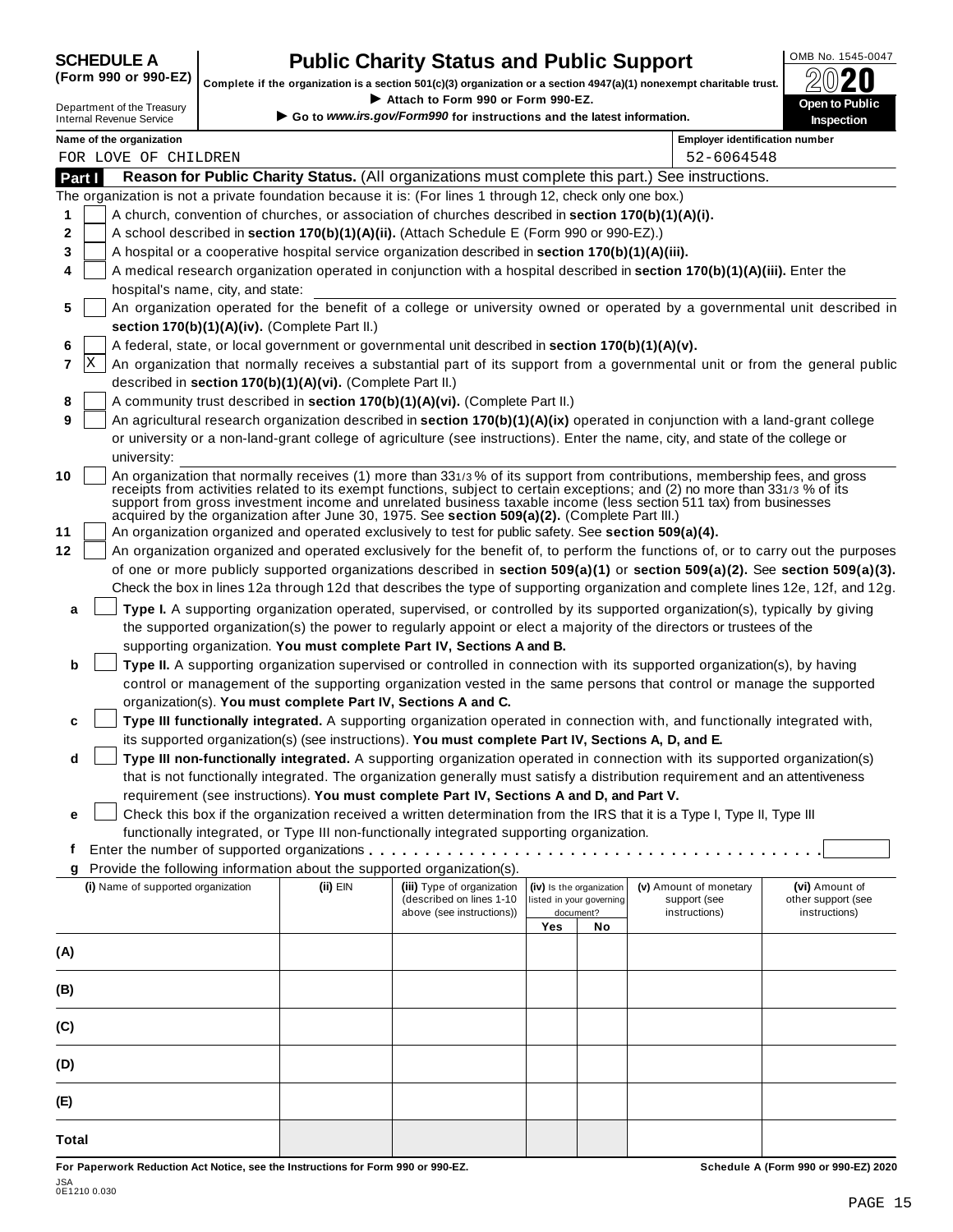Schedule <sup>A</sup> (Form <sup>990</sup> or 990-EZ) <sup>2020</sup> Page **2**

**Support Schedule for Organizations Described in Sections 170(b)(1)(A)(iv) and 170(b)(1)(A)(vi)** (Complete only if you checked the box on line 5, 7, or 8 of Part I or if the organization failed to qualify under Part III. If the organization fails to qualify under the tests listed below, please complete Part III.) **Part II**

|              | <b>Section A. Public Support</b>                                                                                                                                                                |                       |                       |                       |                       |                       |                        |
|--------------|-------------------------------------------------------------------------------------------------------------------------------------------------------------------------------------------------|-----------------------|-----------------------|-----------------------|-----------------------|-----------------------|------------------------|
|              | Calendar year (or fiscal year beginning in) ▶                                                                                                                                                   | (a) 2016              | (b) 2017              | $(c)$ 2018            | $(d)$ 2019            | (e) 2020              | (f) Total              |
| 1.           | Gifts, grants, contributions, and<br>membership fees received. (Do not<br>include any "unusual grants.")                                                                                        | 1,668,056.            | 1,857,459.            | 1,822,677.            | 3,030,790.            | 1,610,495.            | 9,989,477.             |
| $\mathbf{2}$ | Tax revenues levied for the<br>organization's benefit and either paid to<br>or expended on its behalf                                                                                           |                       |                       |                       |                       |                       | 0.                     |
| 3            | The value of services or facilities<br>furnished by a governmental unit to the<br>organization without charge                                                                                   |                       |                       |                       |                       |                       | 0.                     |
| 4            | Total. Add lines 1 through 3                                                                                                                                                                    | 1,668,056.            | 1,857,459.            | 1,822,677.            | 3,030,790.            | 1,610,495.            | 9,989,477.             |
| 5            | The portion of total contributions by<br>each person (other than a<br>governmental unit or publicly<br>supported organization) included on<br>line 1 that exceeds 2% of the amount              |                       |                       |                       |                       |                       |                        |
|              | shown on line 11, column (f)                                                                                                                                                                    |                       |                       |                       |                       |                       | 2,113,064.             |
| 6            | Public support. Subtract line 5 from line 4                                                                                                                                                     |                       |                       |                       |                       |                       | 7,876,413.             |
|              | <b>Section B. Total Support</b>                                                                                                                                                                 |                       |                       |                       |                       |                       |                        |
|              | Calendar year (or fiscal year beginning in) ▶                                                                                                                                                   | (a) 2016              | (b) 2017              | (c) 2018              | $(d)$ 2019            | (e) 2020              | (f) Total              |
| 7<br>8       | Amounts from line 4<br>Gross income from interest, dividends,<br>payments received on securities loans,<br>rents, royalties, and income from<br>similar sources experiences                     | 1,668,056.<br>23,486. | 1,857,459.<br>17,058. | 1,822,677.<br>17,843. | 3,030,790.<br>31,912. | 1,610,495.<br>35,554. | 9,989,477.<br>125,853. |
| 9            | Net income from unrelated business<br>activities, whether or not the business<br>is regularly carried on the control of the set of the set of the set of the set of the set of the set of the s |                       |                       |                       |                       |                       | 0.                     |
| 10           | Other income. Do not include gain or<br>loss from the sale of capital assets<br>(Explain in Part VI.) ATCH 1                                                                                    |                       |                       |                       |                       | 4,739.                | 4,739.                 |
| 11           | Total support. Add lines 7 through 10                                                                                                                                                           |                       |                       |                       |                       |                       | 10,120,069.            |
| 12           |                                                                                                                                                                                                 |                       |                       |                       |                       |                       | 2,627.                 |
| 13           | First 5 years. If the Form 990 is for the organization's first, second, third, fourth, or fifth tax year as a section 501(c)(3)                                                                 |                       |                       |                       |                       |                       |                        |
|              | <b>Section C. Computation of Public Support Percentage</b>                                                                                                                                      |                       |                       |                       |                       |                       |                        |
| 14           | Public support percentage for 2020 (line 6, column (f), divided by line 11, column (f)                                                                                                          |                       |                       |                       |                       | 14                    | 77.83%                 |
| 15           |                                                                                                                                                                                                 |                       |                       |                       |                       | 15                    | $\overline{55.32}$ %   |
|              | 16a 331/3% support test - 2020. If the organization did not check the box on line 13, and line 14 is 331/3% or more, check this                                                                 |                       |                       |                       |                       |                       |                        |
|              | box and stop here. The organization qualifies as a publicly supported organization $\ldots$ , , , , ,                                                                                           |                       |                       |                       |                       |                       | Χ                      |
|              | b 331/3% support test - 2019. If the organization did not check a box on line 13 or 16a, and line 15 is 331/3% or more, check                                                                   |                       |                       |                       |                       |                       |                        |
|              |                                                                                                                                                                                                 |                       |                       |                       |                       |                       |                        |
|              | 17a 10%-facts-and-circumstances test - 2020. If the organization did not check a box on line 13, 16a, or 16b, and line 14 is                                                                    |                       |                       |                       |                       |                       |                        |
|              | 10% or more, and if the organization meets the facts-and-circumstances test, check this box and stop here. Explain in                                                                           |                       |                       |                       |                       |                       |                        |
|              | Part VI how the organization meets the facts-and-circumstances test. The organization qualifies as a publicly supported                                                                         |                       |                       |                       |                       |                       |                        |
|              |                                                                                                                                                                                                 |                       |                       |                       |                       |                       |                        |
|              | b 10%-facts-and-circumstances test - 2019. If the organization did not check a box on line 13, 16a, 16b, or 17a, and line                                                                       |                       |                       |                       |                       |                       |                        |
|              | 15 is 10% or more, and if the organization meets the facts-and-circumstances test, check this box and stop here. Explain                                                                        |                       |                       |                       |                       |                       |                        |
|              | in Part VI how the organization meets the facts-and-circumstances test. The organization qualifies as a publicly supported                                                                      |                       |                       |                       |                       |                       |                        |
|              |                                                                                                                                                                                                 |                       |                       |                       |                       |                       |                        |
| 18           | Private foundation. If the organization did not check a box on line 13, 16a, 16b, 17a, or 17b, check this box and see                                                                           |                       |                       |                       |                       |                       |                        |
|              |                                                                                                                                                                                                 |                       |                       |                       |                       |                       |                        |

**Schedule A (Form 990 or 990-EZ) 2020**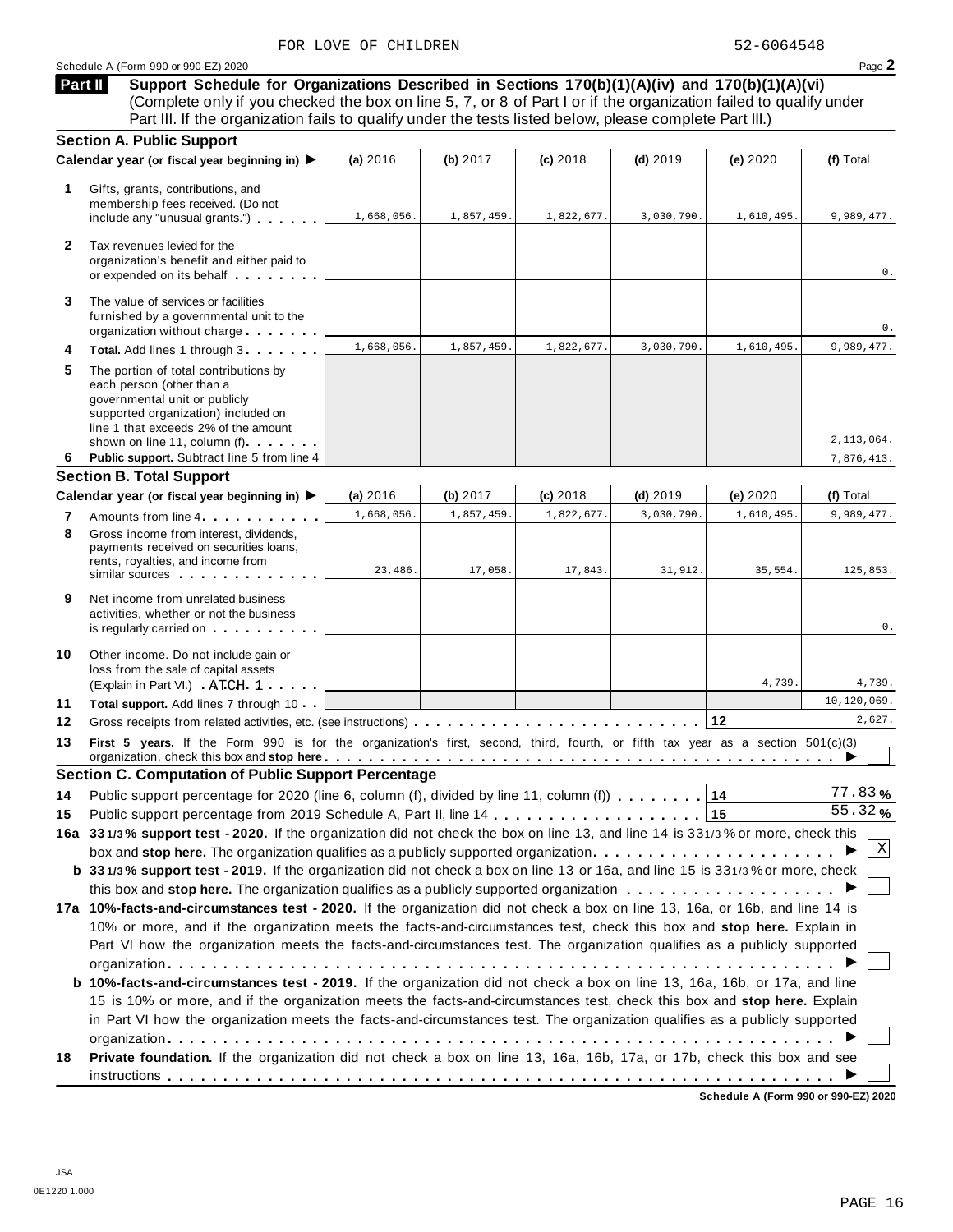Schedule A (Form 990 or 990-EZ) 2020 Page 3

### **Support Schedule for Organizations Described in Section 509(a)(2) Part III**

(Complete only if you checked the box on line 10 of Part I or if the organization failed to qualify under Part II. If the organization fails to qualify under the tests listed below, please complete Part II.)

|     | <b>Section A. Public Support</b>                                                                                                                                                                                                                                                                                                                                     |          |            |            |            |          |                                      |
|-----|----------------------------------------------------------------------------------------------------------------------------------------------------------------------------------------------------------------------------------------------------------------------------------------------------------------------------------------------------------------------|----------|------------|------------|------------|----------|--------------------------------------|
|     | Calendar year (or fiscal year beginning in) ▶                                                                                                                                                                                                                                                                                                                        | (a) 2016 | (b) $2017$ | $(c)$ 2018 | $(d)$ 2019 | (e) 2020 | (f) Total                            |
| 1.  | Gifts, grants, contributions, and membership fees                                                                                                                                                                                                                                                                                                                    |          |            |            |            |          |                                      |
|     | received. (Do not include any "unusual grants.")                                                                                                                                                                                                                                                                                                                     |          |            |            |            |          |                                      |
| 2   | Gross receipts from admissions, merchandise                                                                                                                                                                                                                                                                                                                          |          |            |            |            |          |                                      |
|     | sold or services performed, or facilities                                                                                                                                                                                                                                                                                                                            |          |            |            |            |          |                                      |
|     | furnished in any activity that is related to the                                                                                                                                                                                                                                                                                                                     |          |            |            |            |          |                                      |
|     | organization's tax-exempt purpose                                                                                                                                                                                                                                                                                                                                    |          |            |            |            |          |                                      |
| 3   | Gross receipts from activities that are not an                                                                                                                                                                                                                                                                                                                       |          |            |            |            |          |                                      |
|     | unrelated trade or business under section 513                                                                                                                                                                                                                                                                                                                        |          |            |            |            |          |                                      |
|     | Tax revenues levied for the                                                                                                                                                                                                                                                                                                                                          |          |            |            |            |          |                                      |
|     | organization's benefit and either paid to                                                                                                                                                                                                                                                                                                                            |          |            |            |            |          |                                      |
|     | or expended on its behalf <b>contained</b> and <b>contained</b> and <b>contained</b> and <b>contained</b> and <b>contained</b> and <b>contained</b> and <b>contained</b> and <b>contained</b> and <b>contained</b> and <b>contained</b> and <b>contained</b> and <b>contained</b> and <b>con</b>                                                                     |          |            |            |            |          |                                      |
| 5   | The value of services or facilities                                                                                                                                                                                                                                                                                                                                  |          |            |            |            |          |                                      |
|     | furnished by a governmental unit to the                                                                                                                                                                                                                                                                                                                              |          |            |            |            |          |                                      |
|     | organization without charge                                                                                                                                                                                                                                                                                                                                          |          |            |            |            |          |                                      |
| 6   | <b>Total.</b> Add lines 1 through 5                                                                                                                                                                                                                                                                                                                                  |          |            |            |            |          |                                      |
|     | <b>7a</b> Amounts included on lines 1, 2, and 3                                                                                                                                                                                                                                                                                                                      |          |            |            |            |          |                                      |
|     | received from disqualified persons                                                                                                                                                                                                                                                                                                                                   |          |            |            |            |          |                                      |
|     | <b>b</b> Amounts included on lines 2 and 3<br>received from other than disqualified<br>persons that exceed the greater of \$5,000<br>or 1% of the amount on line 13 for the year                                                                                                                                                                                     |          |            |            |            |          |                                      |
|     | c Add lines 7a and 7b                                                                                                                                                                                                                                                                                                                                                |          |            |            |            |          |                                      |
| 8   | Public support. (Subtract line 7c from                                                                                                                                                                                                                                                                                                                               |          |            |            |            |          |                                      |
|     | $line 6.)$                                                                                                                                                                                                                                                                                                                                                           |          |            |            |            |          |                                      |
|     | <b>Section B. Total Support</b>                                                                                                                                                                                                                                                                                                                                      |          |            |            |            |          |                                      |
|     | Calendar year (or fiscal year beginning in) ▶                                                                                                                                                                                                                                                                                                                        | (a) 2016 | (b) 2017   | $(c)$ 2018 | $(d)$ 2019 | (e) 2020 | (f) Total                            |
| 9   | Amounts from line 6.                                                                                                                                                                                                                                                                                                                                                 |          |            |            |            |          |                                      |
|     | 10 a Gross income from interest, dividends,<br>payments received on securities loans,<br>rents, royalties, and income from similar<br>sources and the set of the set of the set of the set of the set of the set of the set of the set of the set of the set of the set of the set of the set of the set of the set of the set of the set of the set of the set of t |          |            |            |            |          |                                      |
|     | <b>b</b> Unrelated business taxable income (less                                                                                                                                                                                                                                                                                                                     |          |            |            |            |          |                                      |
|     | section 511 taxes) from businesses                                                                                                                                                                                                                                                                                                                                   |          |            |            |            |          |                                      |
|     | acquired after June 30, 1975                                                                                                                                                                                                                                                                                                                                         |          |            |            |            |          |                                      |
|     | c Add lines 10a and 10b                                                                                                                                                                                                                                                                                                                                              |          |            |            |            |          |                                      |
| 11  | Net income from unrelated business                                                                                                                                                                                                                                                                                                                                   |          |            |            |            |          |                                      |
|     | activities not included in line 10b, whether                                                                                                                                                                                                                                                                                                                         |          |            |            |            |          |                                      |
|     | or not the business is regularly carried on                                                                                                                                                                                                                                                                                                                          |          |            |            |            |          |                                      |
| 12  | Other income. Do not include gain or                                                                                                                                                                                                                                                                                                                                 |          |            |            |            |          |                                      |
|     | loss from the sale of capital assets                                                                                                                                                                                                                                                                                                                                 |          |            |            |            |          |                                      |
|     | (Explain in Part VI.) <b>All and Strategies</b>                                                                                                                                                                                                                                                                                                                      |          |            |            |            |          |                                      |
| 13  | Total support. (Add lines 9, 10c, 11,                                                                                                                                                                                                                                                                                                                                |          |            |            |            |          |                                      |
|     | and 12.) $\ldots$ $\ldots$ $\ldots$ $\ldots$ $\ldots$                                                                                                                                                                                                                                                                                                                |          |            |            |            |          |                                      |
| 14  | First 5 years. If the Form 990 is for the organization's first, second, third, fourth, or fifth tax year as a section $501(c)(3)$                                                                                                                                                                                                                                    |          |            |            |            |          |                                      |
|     |                                                                                                                                                                                                                                                                                                                                                                      |          |            |            |            |          |                                      |
|     | Section C. Computation of Public Support Percentage                                                                                                                                                                                                                                                                                                                  |          |            |            |            |          |                                      |
| 15  |                                                                                                                                                                                                                                                                                                                                                                      |          |            |            |            | 15       | %                                    |
| 16  | Public support percentage from 2019 Schedule A, Part III, line 15.                                                                                                                                                                                                                                                                                                   |          |            |            |            | 16       | %                                    |
|     | Section D. Computation of Investment Income Percentage                                                                                                                                                                                                                                                                                                               |          |            |            |            |          |                                      |
| 17  | Investment income percentage for 2020 (line 10c, column (f), divided by line 13, column (f)).                                                                                                                                                                                                                                                                        |          |            |            |            | 17       | %                                    |
| 18  |                                                                                                                                                                                                                                                                                                                                                                      |          |            |            |            | 18       | %                                    |
|     | 19a 331/3% support tests - 2020. If the organization did not check the box on line 14, and line 15 is more than 331/3%, and line                                                                                                                                                                                                                                     |          |            |            |            |          |                                      |
|     | 17 is not more than 331/3%, check this box and stop here. The organization qualifies as a publicly supported organization                                                                                                                                                                                                                                            |          |            |            |            |          |                                      |
|     | b 331/3% support tests - 2019. If the organization did not check a box on line 14 or line 19a, and line 16 is more than 331/3%, and                                                                                                                                                                                                                                  |          |            |            |            |          |                                      |
|     | line 18 is not more than 331/3%, check this box and stop here. The organization qualifies as a publicly supported organization                                                                                                                                                                                                                                       |          |            |            |            |          |                                      |
| 20  | Private foundation. If the organization did not check a box on line 14, 19a, or 19b, check this box and see instructions                                                                                                                                                                                                                                             |          |            |            |            |          |                                      |
| JSA | 0E1221 1.000                                                                                                                                                                                                                                                                                                                                                         |          |            |            |            |          | Schedule A (Form 990 or 990-EZ) 2020 |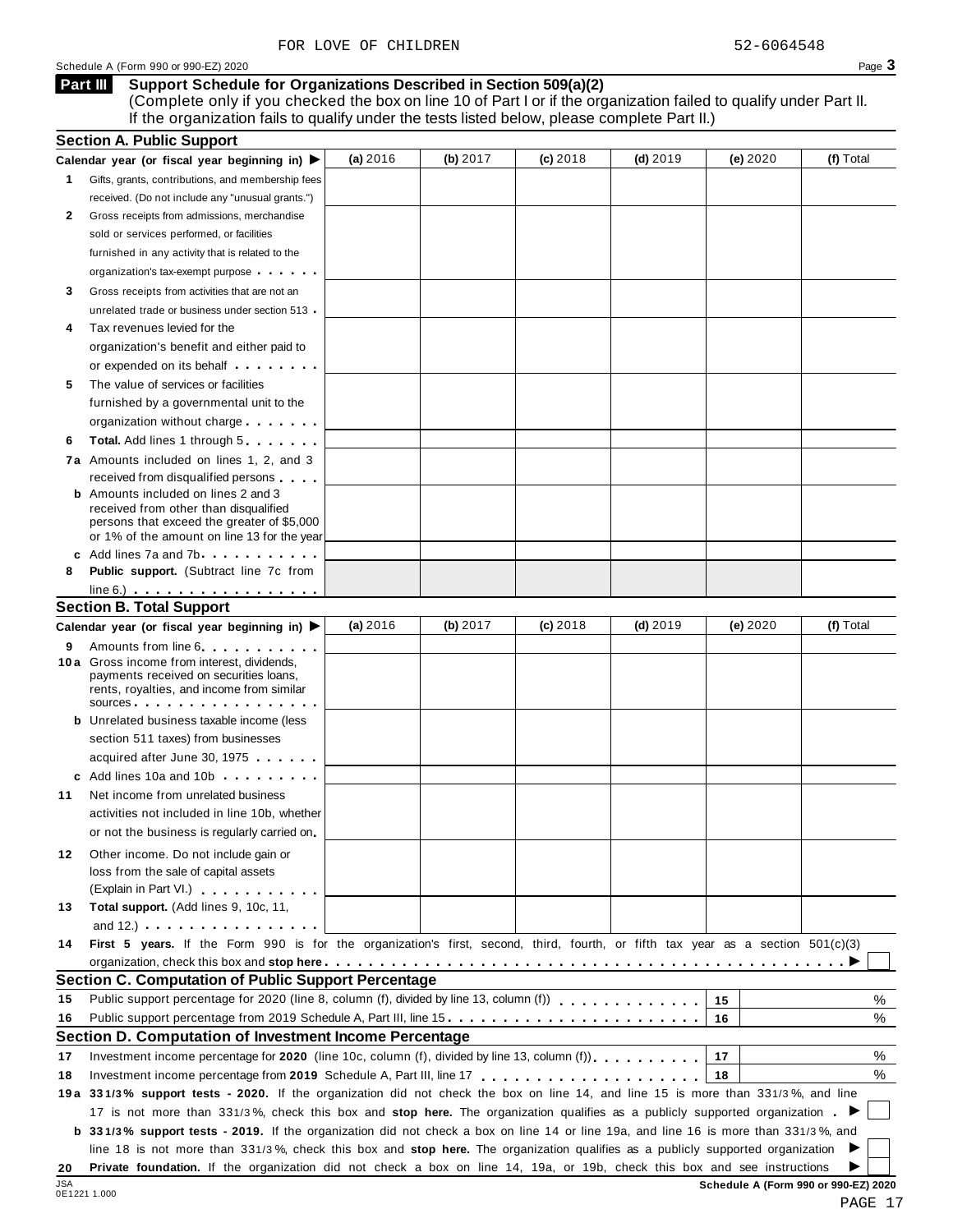### **Part IV Supporting Organizations**

(Complete only if you checked a box in line 12 on Part I. If you checked box 12a, Part I, complete Sections A and B. If you checked box 12b, Part I, complete Sections A and C. If you checked box 12c, Part I, complete Sections A, D, and E. If you checked box 12d, Part I, complete Sections A and D, and complete Part V.)

### **Section A. All Supporting Organizations**

- **1** Are all of the organization's supported organizations listed by name in the organization's governing documents? *If "No," describe in Part VI how the supported organizations are designated. If designated by class or purpose, describe the designation. If historic and continuing relationship, explain.* **1**
- **2** Did the organization have any supported organization that does not have an IRS determination of status under section 509(a)(1) or (2)? *If"Yes," explain in Part VI how the organization determined that the supported organization was described in section 509(a)(1) or (2).*
- **3 a** Did the organization have a supported organization described in section 501(c)(4), (5), or (6)? *If "Yes," answer lines 3b and 3c below.*
- **b** Did the organization confirm that each supported organization qualified under section 501(c)(4), (5), or (6) and | satisfied the public support tests under section 509(a)(2)? *If "Yes," describe in Part VI when and how the organization made the determination.*
- **c** Did the organization ensure that all support to such organizations was used exclusively for section 170(c)(2)(B) purposes? *If"Yes," explain in Part VI what controls the organization put in place to ensure such use.*
- **4 a** Was any supported organization not organized in the United States ("foreign supported organization")? *If "Yes," and if you checked box 12a or 12b in Part I, answer lines 4b and 4c below.*
- **b** Did the organization have ultimate control and discretion in deciding whether to make grants to the foreign | supported organization? *If "Yes," describe in Part VI how the organization had such control and discretion despite being controlled or supervised by or in connection with its supported organizations.*
- **c** Did the organization support any foreign supported organization that does not have an IRS determination | under sections 501(c)(3) and 509(a)(1) or (2)? *If "Yes," explain in Part VI what controls the organization used to ensure that all support to the foreign supported organization was used exclusively for section 170(c)(2)(B) purposes.*
- **5 a** Did the organization add, substitute, or remove any supported organizations during the tax year? *If "Yes,"* answer lines 5b and 5c below (if applicable). Also, provide detail in Part VI, including (i) the names and EIN *numbers of the supported organizations added, substituted, or removed; (ii) the reasons for each such action;* (iii) the authority under the organization's organizing document authorizing such action; and (iv) how the action *was accomplished (such as by amendment to the organizing document).*
- **b Type I or Type II only.** Was any added or substituted supported organization part of a class already designated in the organization's organizing document?
- **c Substitutions only.** Was the substitution the result of an event beyond the organization's control?
- **6** Did the organization provide support (whether in the form of grants or the provision of services or facilities) to anyone other than (i) its supported organizations, (ii) individuals that are part of the charitable class benefited by one or more of its supported organizations, or (iii) other supporting organizations that also support or benefit one or more of the filing organization's supported organizations? *If"Yes," provide detail in Part VI.*
- **7** Did the organization provide a grant, loan, compensation, or other similar payment to a substantial contributor (as defined in section 4958(c)(3)(C)), a family member of a substantial contributor, or a 35% controlled entity with regard to a substantial contributor? *If"Yes," complete Part I of Schedule L (Form 990 or 990-EZ).*
- **8** Did the organization make a loan to a disqualified person (as defined in section 4958) not described in line 7? *If "Yes," complete Part I of Schedule L (Form 990 or 990-EZ).*
- **9a** Was the organization controlled directly or indirectly at any time during the tax year by one or more | disqualified persons, as defined in section 4946 (other than foundation managers and organizations described in section 509(a)(1) or (2))? *If"Yes," provide detail in Part VI.*
- **b** Did one or more disqualified persons (as defined in line 9a) hold a controlling interest in any entity in which | the supporting organization had an interest? *If"Yes," provide detail in Part VI.*
- **c** Did a disqualified person (as defined in line 9a) have an ownership interest in, or derive any personal benefit from, assets in which the supporting organization also had an interest? *If"Yes," provide detail in Part VI.*
- **10a** Was the organization subject to the excess business holdings rules of section 4943 because of section | 4943(f) (regarding certain Type II supporting organizations, and all Type III non-functionally integrated supporting organizations)? *If"Yes," answer line 10b below.*
	- **b** Did the organization have any excess business holdings in the tax year? *(Use Schedule C, Form 4720, to determine whether the organization had excess business holdings.)*

**10b** JSA **Schedule A (Form 990 or 990-EZ) 2020**

**Yes No**

**2**

**3a**

**3b**

**3c**

**4a**

**4b**

**4c**

**5a**

**5b 5c**

**6**

**7**

**8**

**9a**

**9b**

**9c**

**10a**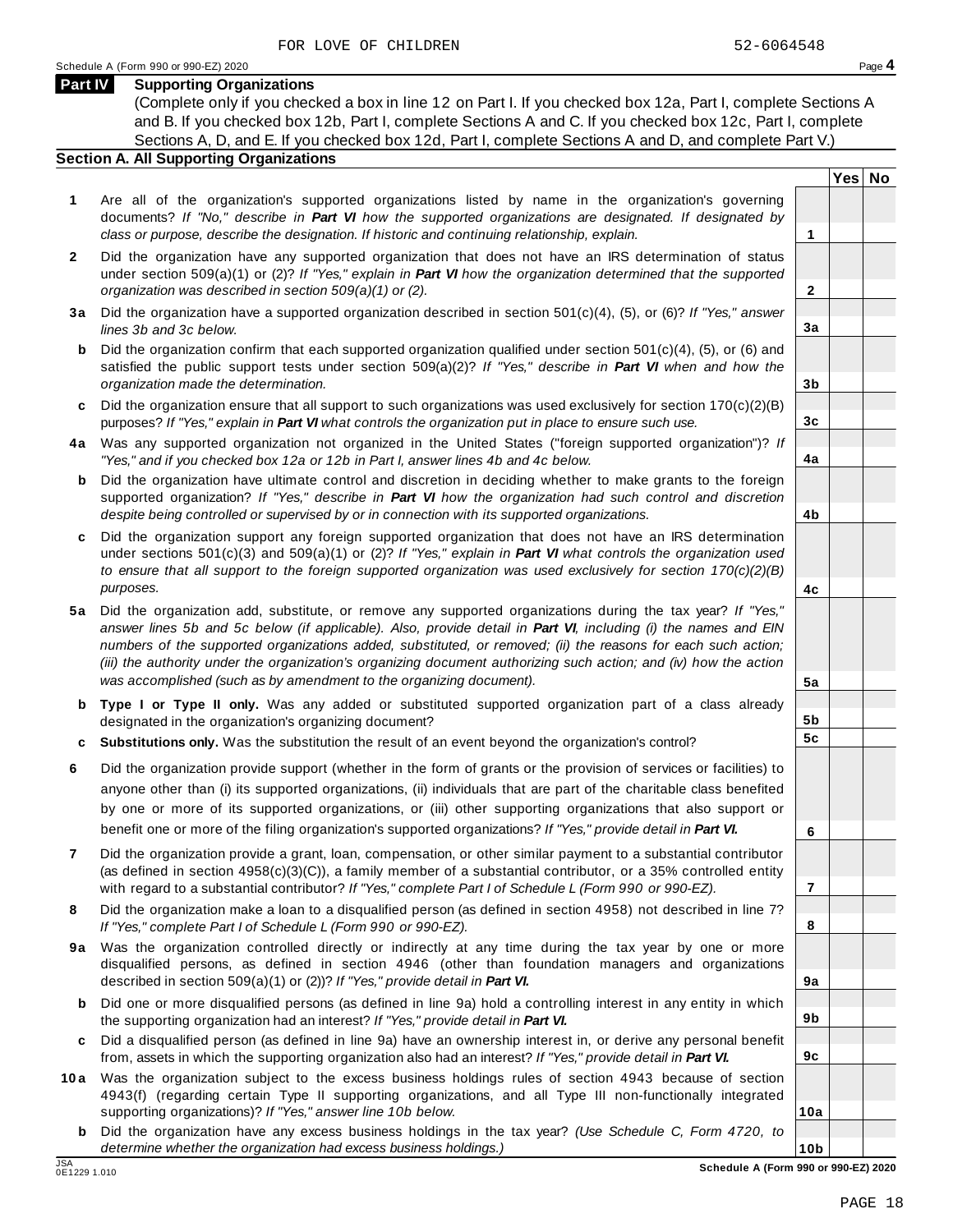|    |                                                                                                                    |                 | Yes⊺ | Nο |
|----|--------------------------------------------------------------------------------------------------------------------|-----------------|------|----|
| 11 | Has the organization accepted a gift or contribution from any of the following persons?                            |                 |      |    |
| a  | A person who directly or indirectly controls, either alone or together with persons described in lines 11b and     |                 |      |    |
|    | 11c below, the governing body of a supported organization?                                                         | 11a             |      |    |
| b  | A family member of a person described in line 11a above?                                                           | 11 <sub>b</sub> |      |    |
| c  | A 35% controlled entity of a person described in line 11a or 11b above? If "Yes" to line 11a, 11b, or 11c, provide |                 |      |    |
|    | detail in <b>Part VI.</b>                                                                                          | 11c             |      |    |
|    | <b>Section B. Type I Supporting Organizations</b>                                                                  |                 |      |    |
|    |                                                                                                                    |                 |      |    |

| more supported organizations have the power to regularly appoint or elect at least a majority of the organization's officers,<br>directors, or trustees at all times during the tax year? If "No," describe in Part VI how the supported organization(s)<br>effectively operated, supervised, or controlled the organization's activities. If the organization had more than one supported<br>organization, describe how the powers to appoint and/or remove officers, directors, or trustees were allocated among the<br>supported organizations and what conditions or restrictions, if any, applied to such powers during the tax year. |  |
|--------------------------------------------------------------------------------------------------------------------------------------------------------------------------------------------------------------------------------------------------------------------------------------------------------------------------------------------------------------------------------------------------------------------------------------------------------------------------------------------------------------------------------------------------------------------------------------------------------------------------------------------|--|
| Did the governing body, members of the governing body, officers acting in their official capacity, or membership of one or                                                                                                                                                                                                                                                                                                                                                                                                                                                                                                                 |  |

**2** Did the organization operate for the benefit of any supported organization other than the supported organization(s) that operated, supervised, or controlled the supporting organization? *If "Yes," explain in Part VI how providing such benefit carried out the purposes of the supported organization(s) that operated, supervised, or controlled the supporting organization.*

### **Section C. Type II Supporting Organizations**

**1 Yes No 1** Were a majority of the organization's directors or trustees during the tax year also a majority of the directors or trustees of each of the organization's supported organization(s)? *If"No," describe in Part VI how control or management of the supporting organization was vested in the same persons that controlled or managed the supported organization(s).*

### **Section D. All Type III Supporting Organizations**

|   |                                                                                                                                                                                                                                                                                                                                                                                                                                                                                          | Yes⊺ |  |
|---|------------------------------------------------------------------------------------------------------------------------------------------------------------------------------------------------------------------------------------------------------------------------------------------------------------------------------------------------------------------------------------------------------------------------------------------------------------------------------------------|------|--|
|   | Did the organization provide to each of its supported organizations, by the last day of the fifth month of the<br>organization's tax year, (i) a written notice describing the type and amount of support provided during the prior<br>tax year, (ii) a copy of the Form 990 that was most recently filed as of the date of notification, and (iii) copies of<br>the organization's governing documents in effect on the date of notification, to the extent not previously<br>provided? |      |  |
| 2 | Were any of the organization's officers, directors, or trustees either (i) appointed or elected by the supported<br>organization(s) or (ii) serving on the governing body of a supported organization? If "No," explain in Part VI how                                                                                                                                                                                                                                                   |      |  |
|   | the organization maintained a close and continuous working relationship with the supported organization(s).                                                                                                                                                                                                                                                                                                                                                                              |      |  |
| 3 | By reason of the relationship described in line 2, above, did the organization's supported organizations have<br>a significant voice in the organization's investment policies and in directing the use of the organization's<br>income or assets at all times during the tax year? If "Yes," describe in Part VI the role the organization's                                                                                                                                            |      |  |
|   | supported organizations played in this regard.                                                                                                                                                                                                                                                                                                                                                                                                                                           |      |  |

### **Section E. Type III Functionally Integrated Supporting Organizations**

|   | Check the box next to the method that the organization used to satisfy the Integral Part Test during the year (see instructions). |      |    |
|---|-----------------------------------------------------------------------------------------------------------------------------------|------|----|
|   | The organization satisfied the Activities Test. Complete line 2 below.                                                            |      |    |
| b | The organization is the parent of each of its supported organizations. Complete line 3 below.                                     |      |    |
|   | The organization supported a governmental entity. Describe in Part VI how you supported a governmental entity (see instructions). |      |    |
|   | Activities Test Answer lines 23 and 2h holew                                                                                      | Yesl | No |
|   |                                                                                                                                   |      |    |

|   | AUDULICS TESL. AUSWEI INGS ZO ONU ZU DEIUW.                                                                                                                                                                                                                                                                                                                                                                                                                      |    |  |
|---|------------------------------------------------------------------------------------------------------------------------------------------------------------------------------------------------------------------------------------------------------------------------------------------------------------------------------------------------------------------------------------------------------------------------------------------------------------------|----|--|
| a | Did substantially all of the organization's activities during the tax year directly further the exempt purposes of<br>the supported organization(s) to which the organization was responsive? If "Yes," then in <b>Part VI identify</b><br>those supported organizations and explain how these activities directly furthered their exempt purposes.<br>how the organization was responsive to those supported organizations, and how the organization determined |    |  |
|   | that these activities constituted substantially all of its activities.                                                                                                                                                                                                                                                                                                                                                                                           | 2a |  |
| b | Did the activities described in line 2a, above, constitute activities that, but for the organization's involvement,<br>one or more of the organization's supported organization(s) would have been engaged in? If "Yes," explain in<br><b>Part VI</b> the reasons for the organization's position that its supported organization(s) would have engaged in<br>these activities but for the organization's involvement.                                           | 2b |  |
|   |                                                                                                                                                                                                                                                                                                                                                                                                                                                                  |    |  |
| 3 | Parent of Supported Organizations. Answer lines 3a and 3b below.                                                                                                                                                                                                                                                                                                                                                                                                 |    |  |
| a | Did the organization have the power to regularly appoint or elect a majority of the officers, directors, or<br>trustees of each of the supported organizations? If "Yes" or "No," provide details in Part VI.                                                                                                                                                                                                                                                    | 3a |  |
|   |                                                                                                                                                                                                                                                                                                                                                                                                                                                                  |    |  |
| b | Did the organization exercise a substantial degree of direction over the policies, programs, and activities of each                                                                                                                                                                                                                                                                                                                                              |    |  |
|   | of its supported organizations? If "Yes," describe in <b>Part VI</b> the role played by the organization in this regard.                                                                                                                                                                                                                                                                                                                                         | 3b |  |

**2**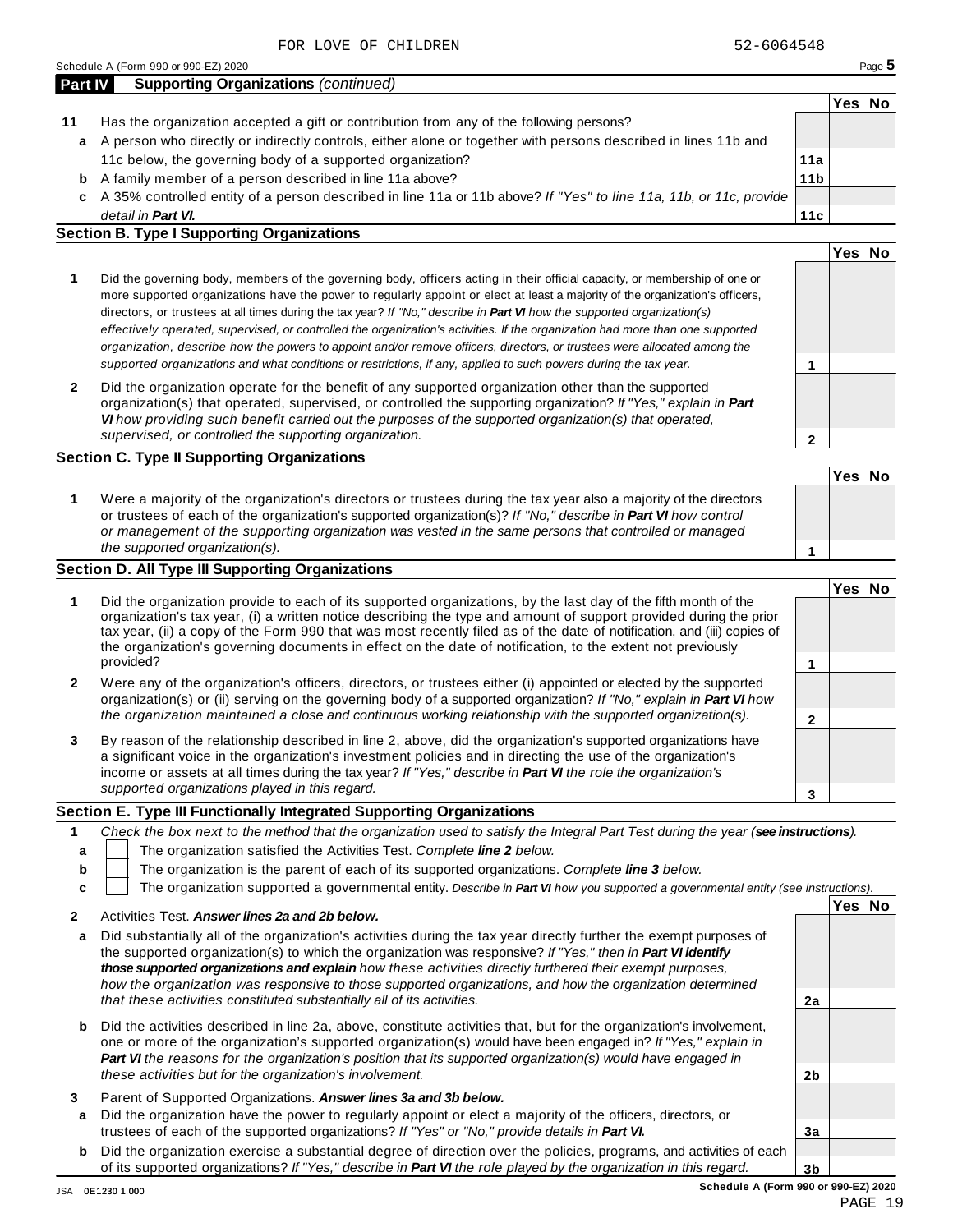|              | Type III Non-Functionally Integrated 509(a)(3) Supporting Organizations<br>Part V                                                                                                                              |                |                |                                |
|--------------|----------------------------------------------------------------------------------------------------------------------------------------------------------------------------------------------------------------|----------------|----------------|--------------------------------|
| 1            | Check here if the organization satisfied the Integral Part Test as a qualifying trust on Nov. 20, 1970 (explain in Part VI). See                                                                               |                |                |                                |
|              | instructions. All other Type III non-functionally integrated supporting organizations must complete Sections A through E.                                                                                      |                |                |                                |
|              | Section A - Adjusted Net Income                                                                                                                                                                                |                | (A) Prior Year | (B) Current Year<br>(optional) |
| 1.           | Net short-term capital gain                                                                                                                                                                                    | 1              |                |                                |
| 2            | Recoveries of prior-year distributions                                                                                                                                                                         | $\mathbf 2$    |                |                                |
| 3            | Other gross income (see instructions)                                                                                                                                                                          | 3              |                |                                |
|              | 4 Add lines 1 through 3.                                                                                                                                                                                       | 4              |                |                                |
| 5            | Depreciation and depletion                                                                                                                                                                                     | 5              |                |                                |
| 6            | Portion of operating expenses paid or incurred for production or collection of<br>gross income or for management, conservation, or maintenance of property<br>held for production of income (see instructions) | 6              |                |                                |
|              | 7 Other expenses (see instructions)                                                                                                                                                                            | $\overline{7}$ |                |                                |
| 8            | Adjusted Net Income (subtract lines 5, 6, and 7 from line 4)                                                                                                                                                   | 8              |                |                                |
|              | <b>Section B - Minimum Asset Amount</b>                                                                                                                                                                        |                | (A) Prior Year | (B) Current Year<br>(optional) |
|              | 1 Aggregate fair market value of all non-exempt-use assets (see<br>instructions for short tax year or assets held for part of year):                                                                           |                |                |                                |
|              | a Average monthly value of securities                                                                                                                                                                          | 1a             |                |                                |
|              | <b>b</b> Average monthly cash balances                                                                                                                                                                         | 1b             |                |                                |
|              | c Fair market value of other non-exempt-use assets                                                                                                                                                             | 1 <sub>c</sub> |                |                                |
|              | d Total (add lines 1a, 1b, and 1c)                                                                                                                                                                             | 1d             |                |                                |
|              |                                                                                                                                                                                                                |                |                |                                |
|              | e Discount claimed for blockage or other factors (explain in detail in Part VI):                                                                                                                               | 1е             |                |                                |
|              | 2 Acquisition indebtedness applicable to non-exempt-use assets                                                                                                                                                 | $\mathbf{2}$   |                |                                |
| 3            | Subtract line 2 from line 1d.                                                                                                                                                                                  | 3              |                |                                |
| 4            | Cash deemed held for exempt use. Enter 0.015 of line 3 (for greater amount,                                                                                                                                    |                |                |                                |
|              | see instructions).                                                                                                                                                                                             | 4              |                |                                |
|              | 5 Net value of non-exempt-use assets (subtract line 4 from line 3)                                                                                                                                             | 5              |                |                                |
| 6            | Multiply line 5 by 0.035.                                                                                                                                                                                      | 6              |                |                                |
|              | 7 Recoveries of prior-year distributions                                                                                                                                                                       | 7              |                |                                |
| 8            | Minimum Asset Amount (add line 7 to line 6)                                                                                                                                                                    | 8              |                |                                |
|              | <b>Section C - Distributable Amount</b>                                                                                                                                                                        |                |                | <b>Current Year</b>            |
| 1            | Adjusted net income for prior year (from Section A, line 8, column A)                                                                                                                                          | 1              |                |                                |
| $\mathbf{2}$ | Enter $0.85$ of line 1.                                                                                                                                                                                        | $\mathbf 2$    |                |                                |
| 3            | Minimum asset amount for prior year (from Section B, line 8, column A)                                                                                                                                         | 3              |                |                                |
| 4            | Enter greater of line 2 or line 3.                                                                                                                                                                             | 4              |                |                                |
| 5            | Income tax imposed in prior year                                                                                                                                                                               | 5              |                |                                |
| 6            | Distributable Amount. Subtract line 5 from line 4, unless subject to                                                                                                                                           |                |                |                                |
|              | emergency temporary reduction (see instructions).                                                                                                                                                              | 6              |                |                                |

**7** Check here if the current year is the organization's first as a non-functionally integrated Type III supporting organization (see instructions).

**Schedule A (Form 990 or 990-EZ) 2020**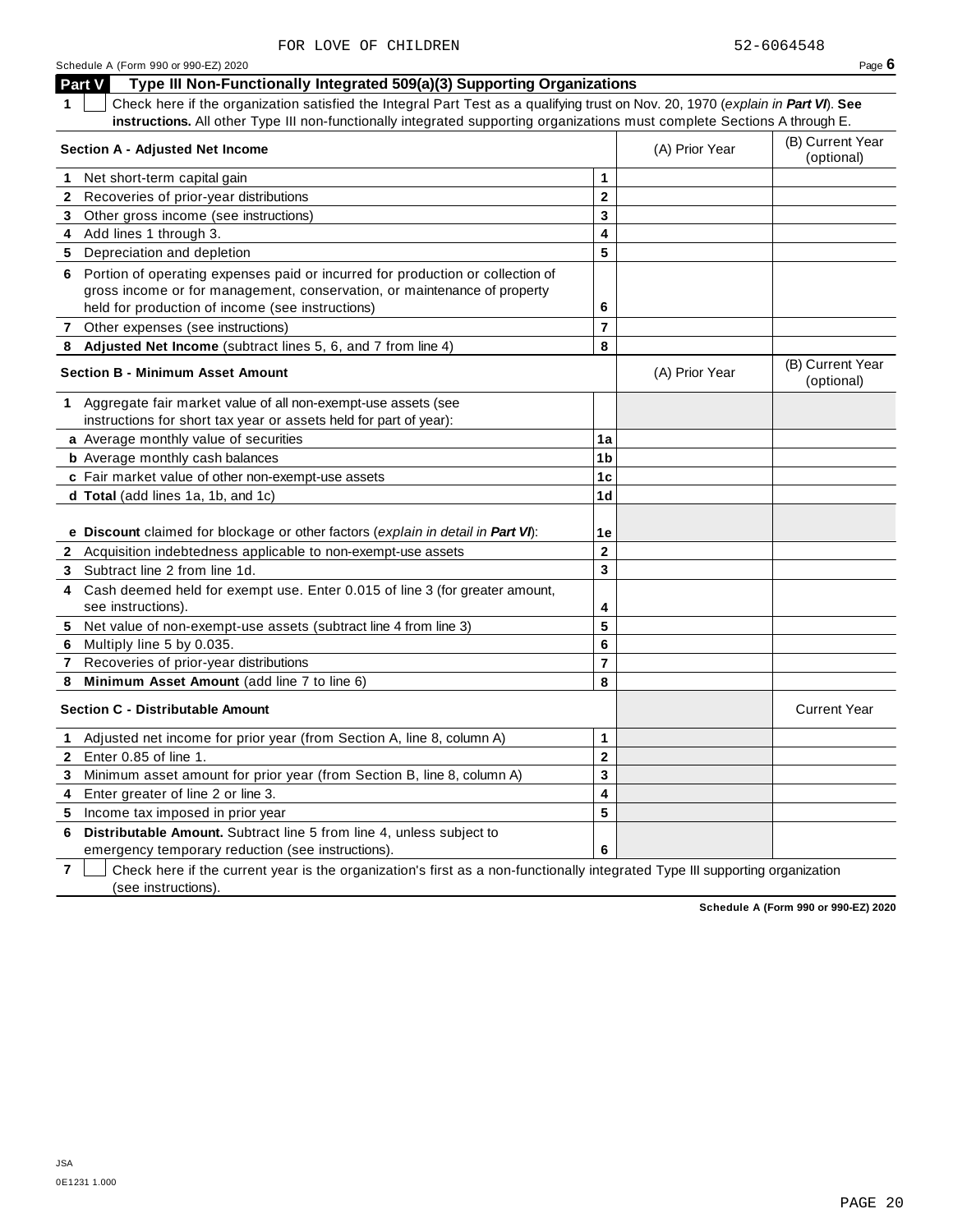| <b>Part V</b>  | Type III Non-Functionally Integrated 509(a)(3) Supporting Organizations (continued)        |                                    |                                               |                |                                                  |
|----------------|--------------------------------------------------------------------------------------------|------------------------------------|-----------------------------------------------|----------------|--------------------------------------------------|
|                | <b>Section D - Distributions</b>                                                           |                                    |                                               |                | <b>Current Year</b>                              |
| 1              | Amounts paid to supported organizations to accomplish exempt purposes                      |                                    |                                               | 1              |                                                  |
| $\mathbf{2}$   | Amounts paid to perform activity that directly furthers exempt purposes of supported       |                                    |                                               |                |                                                  |
|                | organizations, in excess of income from activity                                           |                                    |                                               | $\mathbf{2}$   |                                                  |
| 3              | Administrative expenses paid to accomplish exempt purposes of supported organizations      |                                    |                                               | 3              |                                                  |
| 4              | Amounts paid to acquire exempt-use assets                                                  |                                    |                                               | 4              |                                                  |
| 5              | Qualified set-aside amounts (prior IRS approval required - provide details in Part VI)     |                                    |                                               | 5              |                                                  |
| 6              | Other distributions (describe in Part VI). See instructions.                               |                                    |                                               | 6              |                                                  |
| 7              | Total annual distributions. Add lines 1 through 6.                                         |                                    |                                               | $\overline{7}$ |                                                  |
| 8              | Distributions to attentive supported organizations to which the organization is responsive |                                    |                                               |                |                                                  |
|                | (provide details in Part VI). See instructions.                                            |                                    |                                               | 8              |                                                  |
| 9              | Distributable amount for 2020 from Section C, line 6                                       |                                    |                                               | 9              |                                                  |
| 10             | Line 8 amount divided by line 9 amount                                                     |                                    |                                               | 10             |                                                  |
|                | Section E - Distribution Allocations (see instructions)                                    | (i)<br><b>Excess Distributions</b> | (ii)<br><b>Underdistributions</b><br>Pre-2020 |                | (iii)<br><b>Distributable</b><br>Amount for 2020 |
| 1              | Distributable amount for 2020 from Section C, line 6                                       |                                    |                                               |                |                                                  |
| $\mathbf{2}$   | Underdistributions, if any, for years prior to 2020                                        |                                    |                                               |                |                                                  |
|                | (reasonable cause required - explain in Part VI). See                                      |                                    |                                               |                |                                                  |
|                | instructions.                                                                              |                                    |                                               |                |                                                  |
| 3              | Excess distributions carryover, if any, to 2020                                            |                                    |                                               |                |                                                  |
| a              | From 2015 $\frac{1}{2}$                                                                    |                                    |                                               |                |                                                  |
| b              | From 2016 <b>Figure 1.1</b>                                                                |                                    |                                               |                |                                                  |
| c              | From 2017                                                                                  |                                    |                                               |                |                                                  |
| d              |                                                                                            |                                    |                                               |                |                                                  |
| е              | $From 2019$ $100$                                                                          |                                    |                                               |                |                                                  |
| f              | Total of lines 3a through 3e                                                               |                                    |                                               |                |                                                  |
| g              | Applied to underdistributions of prior years                                               |                                    |                                               |                |                                                  |
| h              | Applied to 2020 distributable amount                                                       |                                    |                                               |                |                                                  |
| j.             | Carryover from 2015 not applied (see instructions)                                         |                                    |                                               |                |                                                  |
|                | Remainder. Subtract lines 3g, 3h, and 3i from line 3f.                                     |                                    |                                               |                |                                                  |
| 4              | Distributions for 2020 from                                                                |                                    |                                               |                |                                                  |
|                | Section D, line 7:<br>\$                                                                   |                                    |                                               |                |                                                  |
| а              | Applied to underdistributions of prior years                                               |                                    |                                               |                |                                                  |
| b              | Applied to 2020 distributable amount                                                       |                                    |                                               |                |                                                  |
| c              | Remainder. Subtract lines 4a and 4b from line 4.                                           |                                    |                                               |                |                                                  |
|                | Remaining underdistributions for years prior to 2020, if                                   |                                    |                                               |                |                                                  |
|                | any. Subtract lines 3g and 4a from line 2. For result                                      |                                    |                                               |                |                                                  |
|                | greater than zero, explain in Part VI. See instructions.                                   |                                    |                                               |                |                                                  |
| 6              | Remaining underdistributions for 2020. Subtract lines 3h                                   |                                    |                                               |                |                                                  |
|                | and 4b from line 1. For result greater than zero, explain in                               |                                    |                                               |                |                                                  |
|                | Part VI. See instructions.                                                                 |                                    |                                               |                |                                                  |
| $\overline{7}$ | Excess distributions carryover to 2021. Add lines 3j                                       |                                    |                                               |                |                                                  |
|                | and 4c.                                                                                    |                                    |                                               |                |                                                  |
| 8              | Breakdown of line 7:                                                                       |                                    |                                               |                |                                                  |
| а              | Excess from 2016                                                                           |                                    |                                               |                |                                                  |
| b              | Excess from 2017                                                                           |                                    |                                               |                |                                                  |
| c              | Excess from 2018                                                                           |                                    |                                               |                |                                                  |
| d              | Excess from 2019                                                                           |                                    |                                               |                |                                                  |
| e              | Excess from 2020                                                                           |                                    |                                               |                |                                                  |

Schedule A (Form 990 or 990-EZ) 2020  $\blacksquare$ 

**Schedule A (Form 990 or 990-EZ) 2020**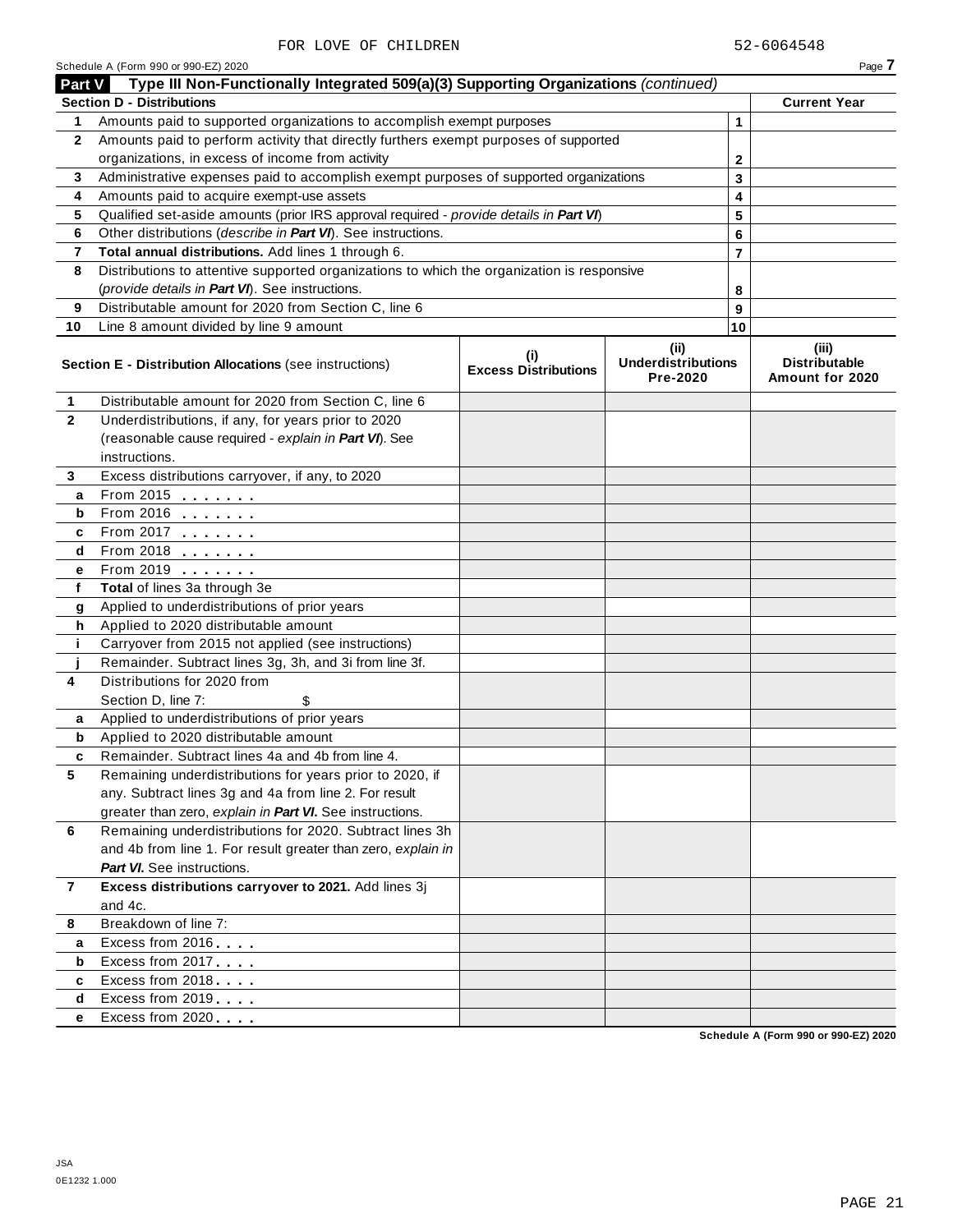<span id="page-23-0"></span>**Supplemental Information.** Provide the explanations required by Part II, line 10; Part II, line 17a or 17b; Part **Part VI** III, line 12; Part IV, Section A, lines 1, 2, 3b, 3c, 4b, 4c, 5a, 6, 9a, 9b, 9c, 11a, 11b, and 11c; Part IV, Section B, lines 1 and 2; Part IV, Section C, line 1; Part IV, Section D, lines 2 and 3; Part IV, Section E, lines 1c, 2a, 2b, 3a and 3b; Part V, line 1; Part V, Section B, line 1e; Part V, Section D, lines 5, 6, and 8; and Part V, Section E, lines 2, 5, and 6. Also complete this part for any additional information. (See instructions.)

|                                    |      |      |      |      | ATTACHMENT |        |
|------------------------------------|------|------|------|------|------------|--------|
| SCHEDULE A, PART II - OTHER INCOME |      |      |      |      |            |        |
|                                    |      |      |      |      |            |        |
| DESCRIPTION                        | 2016 | 2017 | 2018 | 2019 | 2020       | TOTAL  |
|                                    |      |      |      |      |            |        |
| MISCELLANEOUS                      |      |      |      |      | 4,739.     | 4,739. |
|                                    |      |      |      |      |            |        |
| TOTALS                             |      |      |      |      | 4,739.     | 4,739. |
|                                    |      |      |      |      |            |        |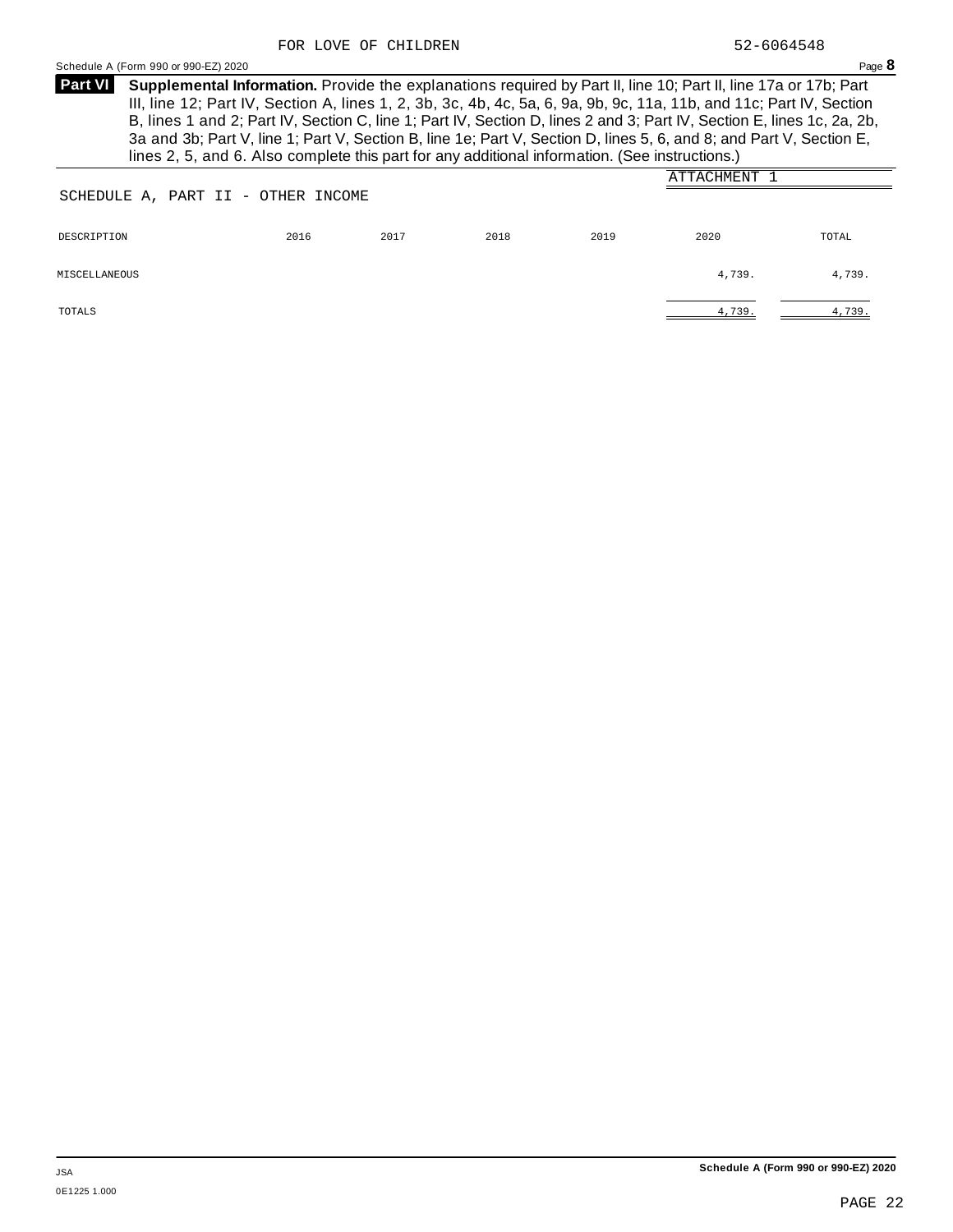**(Form 990, 990-EZ, or 990-PF)** Department of the Treasury<br>Internal Revenue Service

FOR LOVE OF CHILDREN

# **Schedule B chedule of Contributors**

(Form 990, 990-EZ,<br>
or 990-PF,<br>
Department of the Treasury **COLOCY**<br>
Internal Revenue Service **COLOCY**<br>
Name of the organization<br>
Name of the organization

**2020** 

52-6064548

### **Organization type** (check one):

| Filers of:         | Section:                                                                    |
|--------------------|-----------------------------------------------------------------------------|
| Form 990 or 990-EZ | $\vert X \vert$<br>$501(c)$ (3<br>enter number) organization                |
|                    | $4947(a)(1)$ nonexempt charitable trust not treated as a private foundation |
|                    | 527 political organization                                                  |
| Form 990-PF        | $501(c)(3)$ exempt private foundation                                       |
|                    | 4947(a)(1) nonexempt charitable trust treated as a private foundation       |
|                    | $501(c)(3)$ taxable private foundation                                      |

Check if your organization is covered by the **General Rule** or a **Special Rule.**

**Note:** Only a section 501(c)(7), (8), or (10) organization can check boxes for both the General Rule and a Special Rule. See instructions.

### **General Rule**

For an organization filing Form 990, 990-EZ, or 990-PF that received, during the year, contributions totaling \$5,000 or more (in money or property) from any one contributor. Complete Parts I and II. See instructions for determining a contributor's total contributions.

### **Special Rules**

 $\text{X}$  For an organization described in section 501(c)(3) filing Form 990 or 990-EZ that met the 33 1/3% support test of the regulations under sections 509(a)(1) and 170(b)(1)(A)(vi), that checked Schedule A (Form 990 or 990-EZ), Part II, line 13, 16a, or 16b, and that received from any one contributor, during the year, total contributions of the greater of **(1)** \$5,000; or **(2)** 2% of the amount on (i) Form 990, Part VIII, line 1h; or (ii) Form 990-EZ, line 1. Complete Parts I and II.

For an organization described in section 501(c)(7), (8), or (10) filing Form 990 or 990-EZ that received from any one contributor, during the year, total contributions of more than \$1,000 *exclusively* for religious, charitable, scientific, literary, or educational purposes, or for the prevention of cruelty to children or animals. Complete Parts I (entering "N/A" in column (b) instead of the contributor name and address), II, and III.

For an organization described in section 501(c)(7), (8), or (10) filing Form 990 or 990-EZ that received from any one contributor, during the year, contributions *exclusively* for religious, charitable, etc., purposes, but no such contributions totaled more than \$1,000. If this box is checked, enter here the total contributions that were received during the year for an *exclusively* religious, charitable, etc., purpose. Don't complete any of the parts unless the **General Rule** applies to this organization because it received *nonexclusively* religious, charitable, etc., contributions totaling \$5,000 or more during the year  $\ldots \ldots \ldots \ldots \ldots \ldots \ldots \ldots \ldots \vdots$ 

**Caution:** An organization that isn't covered by the General Rule and/or the Special Rules doesn't file Schedule B (Form 990, 990-EZ, or 990-PF), but it **must** answer "No" on Part IV, line 2, of its Form 990; or check the box on line H of its Form 990-EZ or on its Form 990-PF, Part I, line 2, to certify that it doesn't meet the filing requirements of Schedule B (Form 990, 990-EZ, or 990-PF).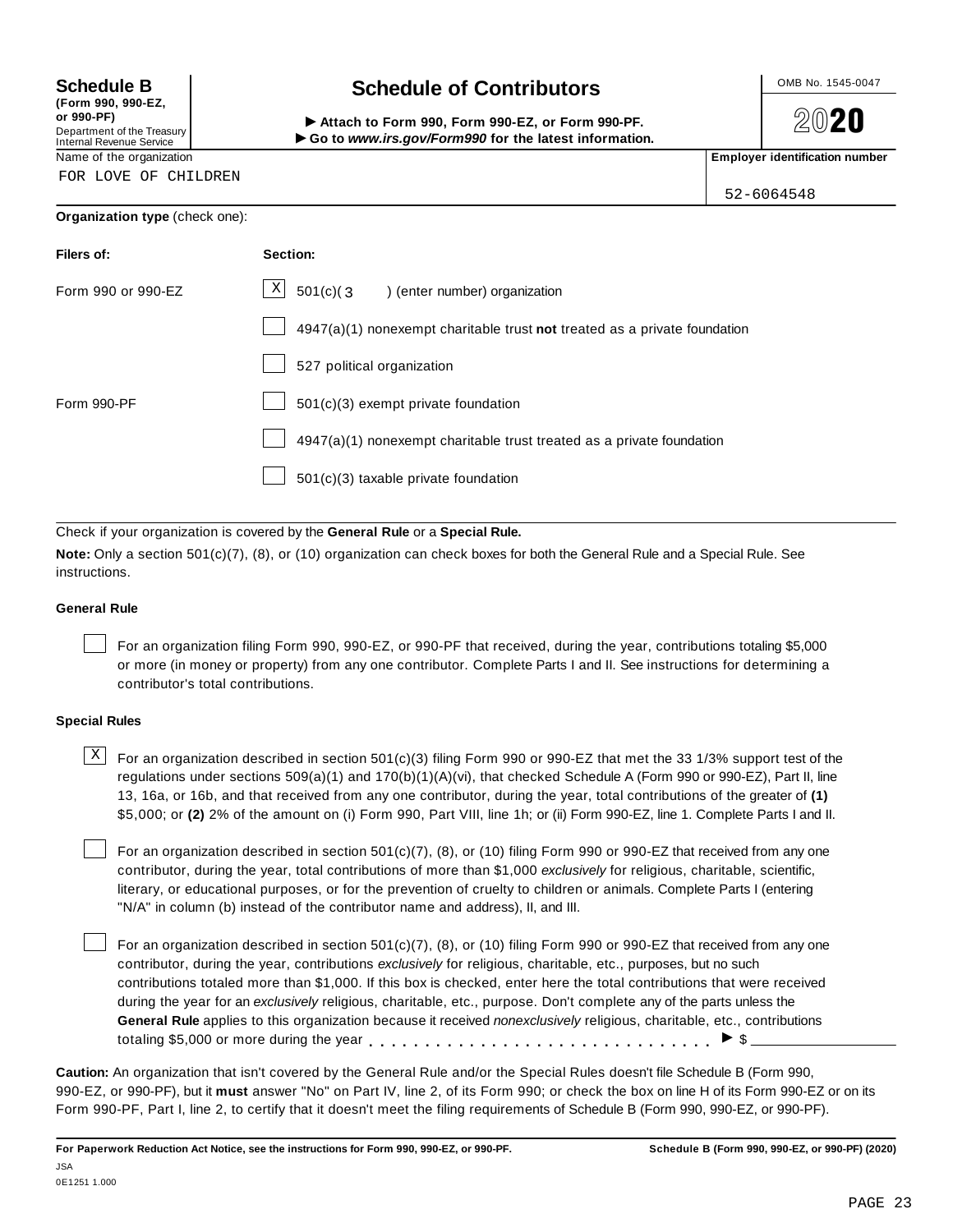Ī Ĭ.

| Part I<br>Contributors (see instructions). Use duplicate copies of Part I if additional space is needed.<br>(b)<br>(d)<br>(c)<br>(a)<br><b>Total contributions</b><br>Name, address, and ZIP + 4<br>No.<br>1<br>N/A<br>Person<br><b>Payroll</b><br>155,400.<br>$\frac{1}{2}$<br><b>Noncash</b><br>(b)<br>(c)<br>(d)<br>(a)<br><b>Total contributions</b><br>Name, address, and ZIP + 4<br>No.<br>2<br>N/A<br>Person<br><b>Payroll</b><br>600,000.<br>$\mathsf{\$}$ .<br><b>Noncash</b><br>(b)<br>(c)<br>(d)<br>(a)<br><b>Total contributions</b><br>Name, address, and ZIP + 4<br>No.<br>3<br>N/A<br>Person<br><b>Payroll</b><br>35,000.<br>\$<br><b>Noncash</b><br>(c)<br>(d)<br>(b)<br>(a)<br><b>Total contributions</b><br>Name, address, and ZIP + 4<br>No.<br>4<br>N/A<br>Person<br>Payroll<br>65,000.<br>$\$\,$<br>Noncash<br>(d)<br>(b)<br>(c)<br>(a)<br><b>Total contributions</b><br>Name, address, and ZIP + 4<br>No.<br>5<br>N/A<br>Person<br>Payroll<br>161,700.<br>$\$\,$<br><b>Noncash</b> | FOR LOVE OF CHILDREN<br>Name of organization | Employer identification number<br>52-6064548                                            |
|----------------------------------------------------------------------------------------------------------------------------------------------------------------------------------------------------------------------------------------------------------------------------------------------------------------------------------------------------------------------------------------------------------------------------------------------------------------------------------------------------------------------------------------------------------------------------------------------------------------------------------------------------------------------------------------------------------------------------------------------------------------------------------------------------------------------------------------------------------------------------------------------------------------------------------------------------------------------------------------------------------|----------------------------------------------|-----------------------------------------------------------------------------------------|
|                                                                                                                                                                                                                                                                                                                                                                                                                                                                                                                                                                                                                                                                                                                                                                                                                                                                                                                                                                                                          |                                              |                                                                                         |
|                                                                                                                                                                                                                                                                                                                                                                                                                                                                                                                                                                                                                                                                                                                                                                                                                                                                                                                                                                                                          |                                              | Type of contribution                                                                    |
|                                                                                                                                                                                                                                                                                                                                                                                                                                                                                                                                                                                                                                                                                                                                                                                                                                                                                                                                                                                                          |                                              | $\mathbf X$<br>(Complete Part II for<br>noncash contributions.)                         |
|                                                                                                                                                                                                                                                                                                                                                                                                                                                                                                                                                                                                                                                                                                                                                                                                                                                                                                                                                                                                          |                                              | Type of contribution                                                                    |
|                                                                                                                                                                                                                                                                                                                                                                                                                                                                                                                                                                                                                                                                                                                                                                                                                                                                                                                                                                                                          |                                              | Χ<br>(Complete Part II for<br>noncash contributions.)                                   |
|                                                                                                                                                                                                                                                                                                                                                                                                                                                                                                                                                                                                                                                                                                                                                                                                                                                                                                                                                                                                          |                                              | Type of contribution                                                                    |
|                                                                                                                                                                                                                                                                                                                                                                                                                                                                                                                                                                                                                                                                                                                                                                                                                                                                                                                                                                                                          |                                              | $\mathbf X$<br>(Complete Part II for<br>noncash contributions.)                         |
|                                                                                                                                                                                                                                                                                                                                                                                                                                                                                                                                                                                                                                                                                                                                                                                                                                                                                                                                                                                                          |                                              | Type of contribution                                                                    |
|                                                                                                                                                                                                                                                                                                                                                                                                                                                                                                                                                                                                                                                                                                                                                                                                                                                                                                                                                                                                          |                                              | $\mathbf X$<br>(Complete Part II for<br>noncash contributions.)                         |
|                                                                                                                                                                                                                                                                                                                                                                                                                                                                                                                                                                                                                                                                                                                                                                                                                                                                                                                                                                                                          |                                              | Type of contribution                                                                    |
| (b)<br>(c)<br>(d)<br>(a)<br><b>Total contributions</b>                                                                                                                                                                                                                                                                                                                                                                                                                                                                                                                                                                                                                                                                                                                                                                                                                                                                                                                                                   |                                              | $\mathbf X$<br>(Complete Part II for<br>noncash contributions.)<br>Type of contribution |

 $6 \mid N/A$  Person  $X$ 

**Person Payroll**

(Complete Part II for noncash contributions.)

\$ **Noncash**

97,000.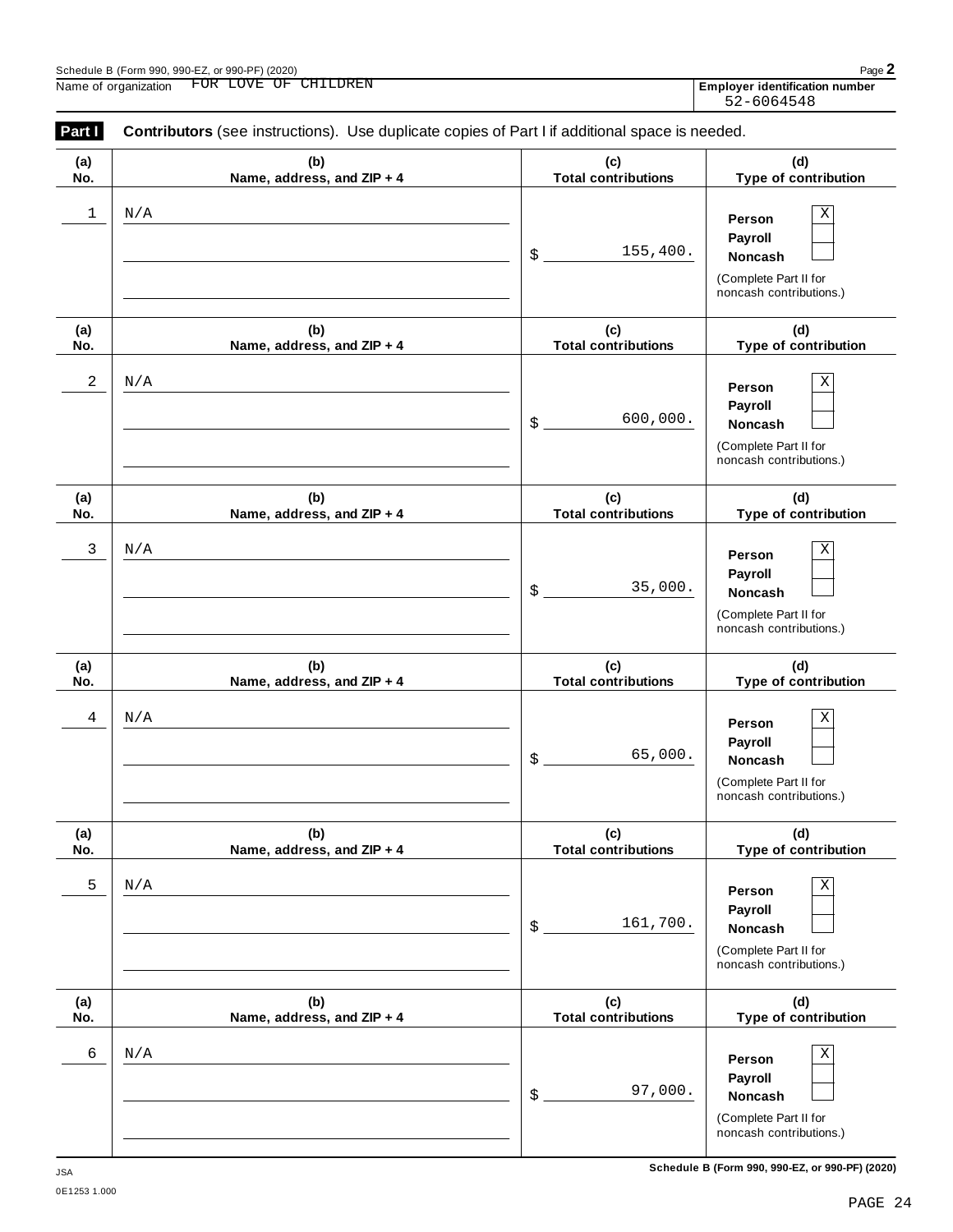| Part II                   | Noncash Property (see instructions). Use duplicate copies of Part II if additional space is needed. |                                                 |                      |
|---------------------------|-----------------------------------------------------------------------------------------------------|-------------------------------------------------|----------------------|
| (a) No.<br>from<br>Part I | (b)<br>Description of noncash property given                                                        | (c)<br>FMV (or estimate)<br>(See instructions.) | (d)<br>Date received |
|                           |                                                                                                     | $\mathcal{L}_{-}$                               |                      |
| (a) No.<br>from<br>Part I | (b)<br>Description of noncash property given                                                        | (c)<br>FMV (or estimate)<br>(See instructions.) | (d)<br>Date received |
|                           |                                                                                                     | $\mathcal{L}_{\mathcal{L}}$                     |                      |
| (a) No.<br>from<br>Part I | (b)<br>Description of noncash property given                                                        | (c)<br>FMV (or estimate)<br>(See instructions.) | (d)<br>Date received |
|                           |                                                                                                     | $\mathcal{L}_{\mathcal{L}}$                     |                      |
| (a) No.<br>from<br>Part I | (b)<br>Description of noncash property given                                                        | (c)<br>FMV (or estimate)<br>(See instructions.) | (d)<br>Date received |
|                           |                                                                                                     | \$                                              |                      |
| (a) No.<br>from<br>Part I | (b)<br>Description of noncash property given                                                        | (c)<br>FMV (or estimate)<br>(See instructions.) | (d)<br>Date received |
|                           |                                                                                                     | $\, \, \raisebox{12pt}{$\scriptstyle \$}$       |                      |
| (a) No.<br>from<br>Part I | (b)<br>Description of noncash property given                                                        | (c)<br>FMV (or estimate)<br>(See instructions.) | (d)<br>Date received |
|                           |                                                                                                     | \$                                              |                      |

| Name of organization | LOVE<br>CHILDREN<br><b>FOR</b><br>OF | <b>Emplover identification number</b> |
|----------------------|--------------------------------------|---------------------------------------|
|                      |                                      | 52-6064548                            |

52-6064548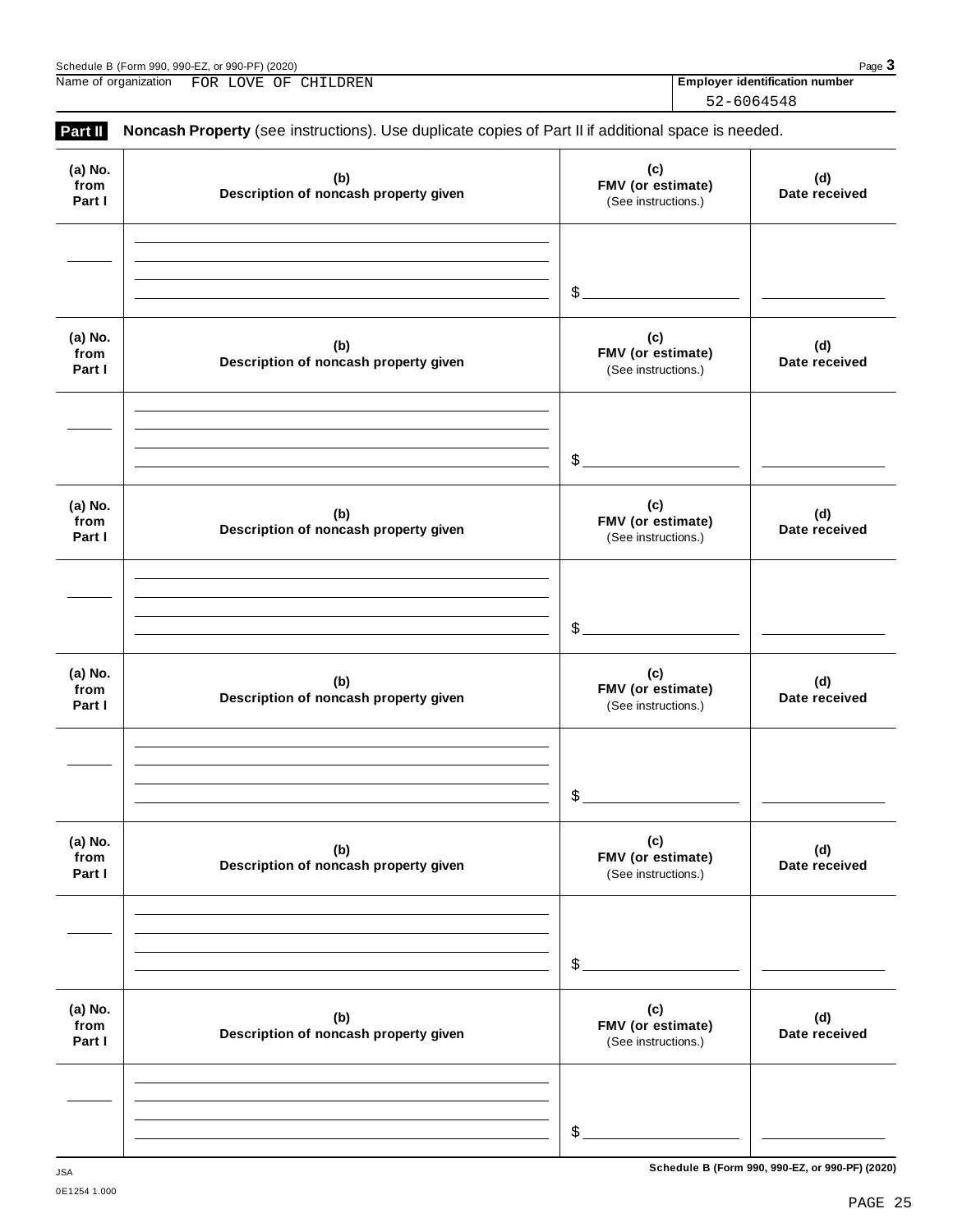| (b) Purpose of gift<br>Transferee's name, address, and ZIP + 4 | contributions of \$1,000 or less for the year. (Enter this information once. See instructions.) $\triangleright$ \$<br>Use duplicate copies of Part III if additional space is needed.<br>(c) Use of gift<br>(e) Transfer of gift |                                         | Exclusively religious, charitable, etc., contributions to organizations described in section 501(c)(7), (8), or<br>(10) that total more than \$1,000 for the year from any one contributor. Complete columns (a) through (e) and<br>the following line entry. For organizations completing Part III, enter the total of exclusively religious, charitable, etc.,<br>(d) Description of how gift is held<br>Relationship of transferor to transferee |
|----------------------------------------------------------------|-----------------------------------------------------------------------------------------------------------------------------------------------------------------------------------------------------------------------------------|-----------------------------------------|-----------------------------------------------------------------------------------------------------------------------------------------------------------------------------------------------------------------------------------------------------------------------------------------------------------------------------------------------------------------------------------------------------------------------------------------------------|
|                                                                |                                                                                                                                                                                                                                   |                                         |                                                                                                                                                                                                                                                                                                                                                                                                                                                     |
|                                                                |                                                                                                                                                                                                                                   |                                         |                                                                                                                                                                                                                                                                                                                                                                                                                                                     |
|                                                                |                                                                                                                                                                                                                                   |                                         |                                                                                                                                                                                                                                                                                                                                                                                                                                                     |
| (b) Purpose of gift                                            |                                                                                                                                                                                                                                   |                                         | (d) Description of how gift is held                                                                                                                                                                                                                                                                                                                                                                                                                 |
|                                                                |                                                                                                                                                                                                                                   |                                         |                                                                                                                                                                                                                                                                                                                                                                                                                                                     |
|                                                                |                                                                                                                                                                                                                                   |                                         | Relationship of transferor to transferee                                                                                                                                                                                                                                                                                                                                                                                                            |
|                                                                |                                                                                                                                                                                                                                   |                                         |                                                                                                                                                                                                                                                                                                                                                                                                                                                     |
|                                                                |                                                                                                                                                                                                                                   | Transferee's name, address, and ZIP + 4 | (c) Use of gift<br>(e) Transfer of gift                                                                                                                                                                                                                                                                                                                                                                                                             |

**Transferee's name, address, and ZIP + 4 Relationship of transferor to transferee (a) No. from Part I (b) Purpose of gift (c) Use of gift (d) Description of how gift is held (e) Transfer of gift Transferee's name, address, and ZIP + 4 Relationship of transferor to transferee**

**Schedule B (Form 990, 990-EZ, or 990-PF) (2020)** JSA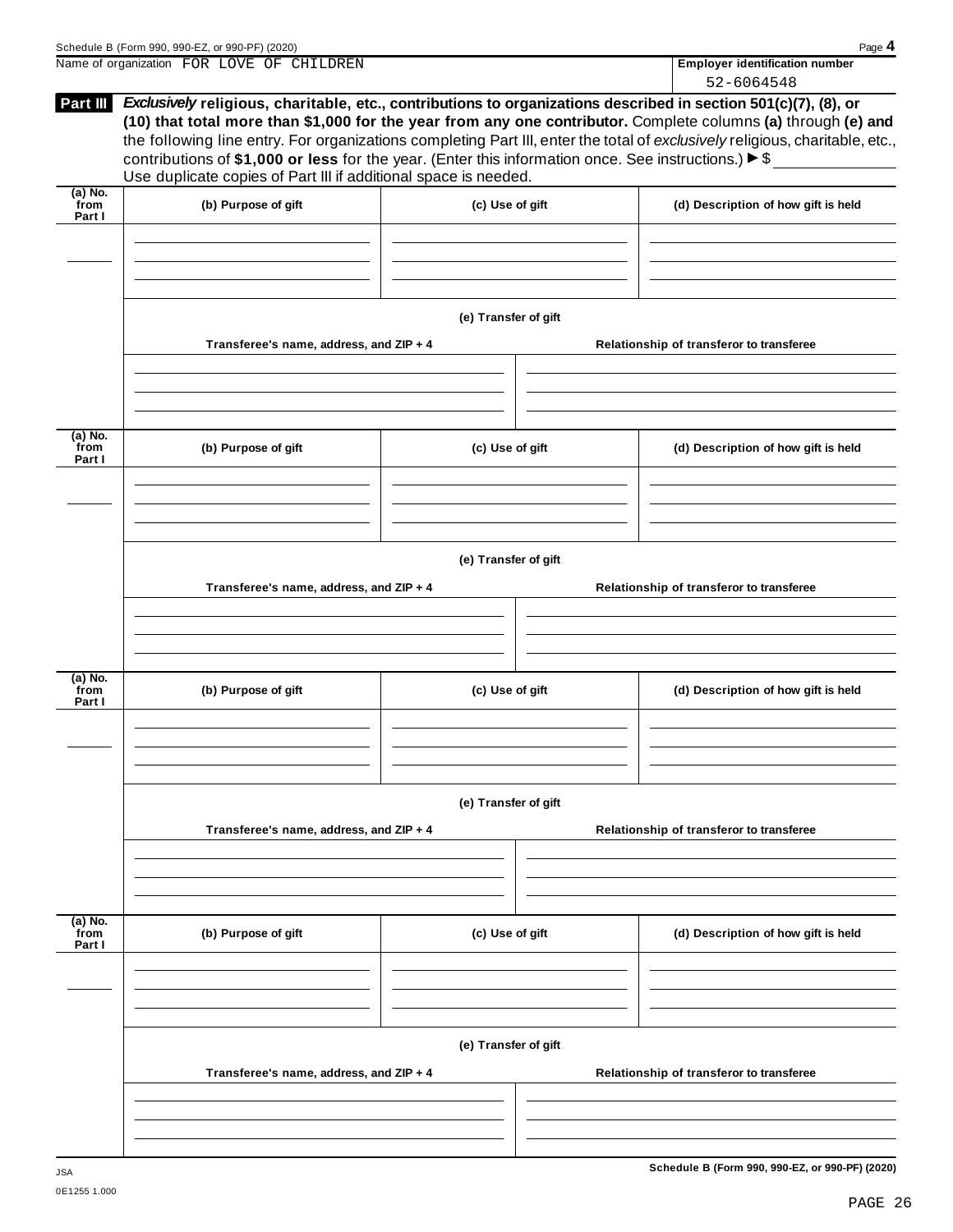| <b>SCHEDULE D</b> |  |
|-------------------|--|
| (Form 990)        |  |

# **Supplemental Financial Statements** 2008 No. 1545-0047

|              | (Form 990)                            |                                                                                                                                                                                                                                                                        | Complete if the organization answered "Yes" on Form 990,                 |                                                    |                |                                       |                                 |           |
|--------------|---------------------------------------|------------------------------------------------------------------------------------------------------------------------------------------------------------------------------------------------------------------------------------------------------------------------|--------------------------------------------------------------------------|----------------------------------------------------|----------------|---------------------------------------|---------------------------------|-----------|
|              |                                       |                                                                                                                                                                                                                                                                        | Part IV, line 6, 7, 8, 9, 10, 11a, 11b, 11c, 11d, 11e, 11f, 12a, or 12b. |                                                    |                |                                       |                                 |           |
|              | Department of the Treasury            |                                                                                                                                                                                                                                                                        | Attach to Form 990.                                                      |                                                    |                |                                       | Open to Public                  |           |
|              | <b>Internal Revenue Service</b>       |                                                                                                                                                                                                                                                                        | Go to www.irs.gov/Form990 for instructions and the latest information.   |                                                    |                |                                       | <b>Inspection</b>               |           |
|              | Name of the organization              |                                                                                                                                                                                                                                                                        |                                                                          |                                                    |                | <b>Employer identification number</b> |                                 |           |
|              | FOR LOVE OF CHILDREN                  |                                                                                                                                                                                                                                                                        |                                                                          |                                                    |                | 52-6064548                            |                                 |           |
|              | Part I                                | Organizations Maintaining Donor Advised Funds or Other Similar Funds or Accounts.                                                                                                                                                                                      |                                                                          |                                                    |                |                                       |                                 |           |
|              |                                       | Complete if the organization answered "Yes" on Form 990, Part IV, line 6.                                                                                                                                                                                              |                                                                          |                                                    |                |                                       |                                 |           |
|              |                                       |                                                                                                                                                                                                                                                                        | (a) Donor advised funds                                                  |                                                    |                |                                       | (b) Funds and other accounts    |           |
| 1            |                                       | Total number at end of year                                                                                                                                                                                                                                            |                                                                          |                                                    |                |                                       |                                 |           |
| 2            |                                       | Aggregate value of contributions to (during year)                                                                                                                                                                                                                      |                                                                          |                                                    |                |                                       |                                 |           |
| 3            |                                       | Aggregate value of grants from (during year)                                                                                                                                                                                                                           |                                                                          |                                                    |                |                                       |                                 |           |
| 4            |                                       | Aggregate value at end of year                                                                                                                                                                                                                                         |                                                                          |                                                    |                |                                       |                                 |           |
| 5            |                                       | Did the organization inform all donors and donor advisors in writing that the assets held in donor advised                                                                                                                                                             |                                                                          |                                                    |                |                                       |                                 | <b>No</b> |
|              |                                       | funds are the organization's property, subject to the organization's exclusive legal control?                                                                                                                                                                          |                                                                          |                                                    |                |                                       | <b>Yes</b>                      |           |
| 6            |                                       | Did the organization inform all grantees, donors, and donor advisors in writing that grant funds can be used                                                                                                                                                           |                                                                          |                                                    |                |                                       |                                 |           |
|              |                                       | only for charitable purposes and not for the benefit of the donor or donor advisor, or for any other purpose                                                                                                                                                           |                                                                          |                                                    |                |                                       | <b>Yes</b>                      | <b>No</b> |
|              | Part II                               | <b>Conservation Easements.</b>                                                                                                                                                                                                                                         |                                                                          |                                                    |                |                                       |                                 |           |
|              |                                       | Complete if the organization answered "Yes" on Form 990, Part IV, line 7.                                                                                                                                                                                              |                                                                          |                                                    |                |                                       |                                 |           |
| 1            |                                       | Purpose(s) of conservation easements held by the organization (check all that apply).                                                                                                                                                                                  |                                                                          |                                                    |                |                                       |                                 |           |
|              |                                       | Preservation of land for public use (for example, recreation or education)                                                                                                                                                                                             |                                                                          | Preservation of a historically important land area |                |                                       |                                 |           |
|              |                                       | Protection of natural habitat                                                                                                                                                                                                                                          |                                                                          | Preservation of a certified historic structure     |                |                                       |                                 |           |
|              |                                       | Preservation of open space                                                                                                                                                                                                                                             |                                                                          |                                                    |                |                                       |                                 |           |
| $\mathbf{2}$ |                                       | Complete lines 2a through 2d if the organization held a qualified conservation contribution in the form of a conservation                                                                                                                                              |                                                                          |                                                    |                |                                       |                                 |           |
|              |                                       | easement on the last day of the tax year.                                                                                                                                                                                                                              |                                                                          |                                                    |                |                                       | Held at the End of the Tax Year |           |
|              |                                       |                                                                                                                                                                                                                                                                        |                                                                          |                                                    | 2a             |                                       |                                 |           |
| a<br>b       |                                       |                                                                                                                                                                                                                                                                        |                                                                          |                                                    | 2 <sub>b</sub> |                                       |                                 |           |
|              |                                       | Number of conservation easements on a certified historic structure included in (a)                                                                                                                                                                                     |                                                                          |                                                    | 2c             |                                       |                                 |           |
| c<br>d       |                                       | Number of conservation easements included in (c) acquired after 7/25/06, and not on a                                                                                                                                                                                  |                                                                          |                                                    |                |                                       |                                 |           |
|              |                                       | historic structure listed in the National Register                                                                                                                                                                                                                     |                                                                          |                                                    | 2d             |                                       |                                 |           |
| 3            |                                       | Number of conservation easements modified, transferred, released, extinguished, or terminated by the organization during the                                                                                                                                           |                                                                          |                                                    |                |                                       |                                 |           |
|              | tax year $\blacktriangleright$ $\_\_$ |                                                                                                                                                                                                                                                                        |                                                                          |                                                    |                |                                       |                                 |           |
| 4            |                                       | Number of states where property subject to conservation easement is located $\blacktriangleright$ ____                                                                                                                                                                 |                                                                          |                                                    |                |                                       |                                 |           |
| 5            |                                       | Does the organization have a written policy regarding the periodic monitoring, inspection, handling of                                                                                                                                                                 |                                                                          |                                                    |                |                                       |                                 |           |
|              |                                       |                                                                                                                                                                                                                                                                        |                                                                          |                                                    |                |                                       | Yes                             | No        |
| 6            |                                       | Staff and volunteer hours devoted to monitoring, inspecting, handling of violations, and enforcing conservation easements during the year                                                                                                                              |                                                                          |                                                    |                |                                       |                                 |           |
|              |                                       |                                                                                                                                                                                                                                                                        |                                                                          |                                                    |                |                                       |                                 |           |
| 7            |                                       | Amount of expenses incurred in monitoring, inspecting, handling of violations, and enforcing conservation easements during the year                                                                                                                                    |                                                                          |                                                    |                |                                       |                                 |           |
|              |                                       |                                                                                                                                                                                                                                                                        |                                                                          |                                                    |                |                                       |                                 |           |
| 8            |                                       | Does each conservation easement reported on line 2(d) above satisfy the requirements of section 170(h)(4)(B)(i)                                                                                                                                                        |                                                                          |                                                    |                |                                       |                                 |           |
|              |                                       |                                                                                                                                                                                                                                                                        |                                                                          |                                                    |                |                                       | <b>Yes</b>                      | <b>No</b> |
| 9            |                                       | In Part XIII, describe how the organization reports conservation easements in its revenue and expense statement and                                                                                                                                                    |                                                                          |                                                    |                |                                       |                                 |           |
|              |                                       | balance sheet, and include, if applicable, the text of the footnote to the organization's financial statements that describes the                                                                                                                                      |                                                                          |                                                    |                |                                       |                                 |           |
|              |                                       | organization's accounting for conservation easements.                                                                                                                                                                                                                  |                                                                          |                                                    |                |                                       |                                 |           |
|              | <b>Part III</b>                       | Organizations Maintaining Collections of Art, Historical Treasures, or Other Similar Assets.                                                                                                                                                                           |                                                                          |                                                    |                |                                       |                                 |           |
|              |                                       | Complete if the organization answered "Yes" on Form 990, Part IV, line 8.                                                                                                                                                                                              |                                                                          |                                                    |                |                                       |                                 |           |
| 1a           |                                       | If the organization elected, as permitted under FASB ASC 958, not to report in its revenue statement and balance sheet works of art, historical treasures, or other similar assets held for public exhibition, education, or r                                         |                                                                          |                                                    |                |                                       |                                 |           |
| b            |                                       | If the organization elected, as permitted under FASB ASC 958, to report in its revenue statement and balance sheet works of<br>art, historical treasures, or other similar assets held for public exhibition, education, or research in furtherance of public service, |                                                                          |                                                    |                |                                       |                                 |           |
|              |                                       | provide the following amounts relating to these items:<br>(i) Revenue included on Form 990, Part VIII, line $1, \ldots, \ldots, \ldots, \ldots, \ldots, \ldots, \ldots, \ldots, \ldots$                                                                                |                                                                          |                                                    |                |                                       |                                 |           |
|              |                                       |                                                                                                                                                                                                                                                                        |                                                                          |                                                    |                |                                       | $\triangleright$ \$             |           |
|              |                                       | If the organization received or held works of art, historical treasures, or other similar assets for financial gain, provide the                                                                                                                                       |                                                                          |                                                    |                |                                       |                                 |           |
| 2            |                                       |                                                                                                                                                                                                                                                                        |                                                                          |                                                    |                |                                       |                                 |           |

| <b>b</b> Assets included in Form 990, Part $X_1, \ldots, X_n$ |  |  |  |  |
|---------------------------------------------------------------|--|--|--|--|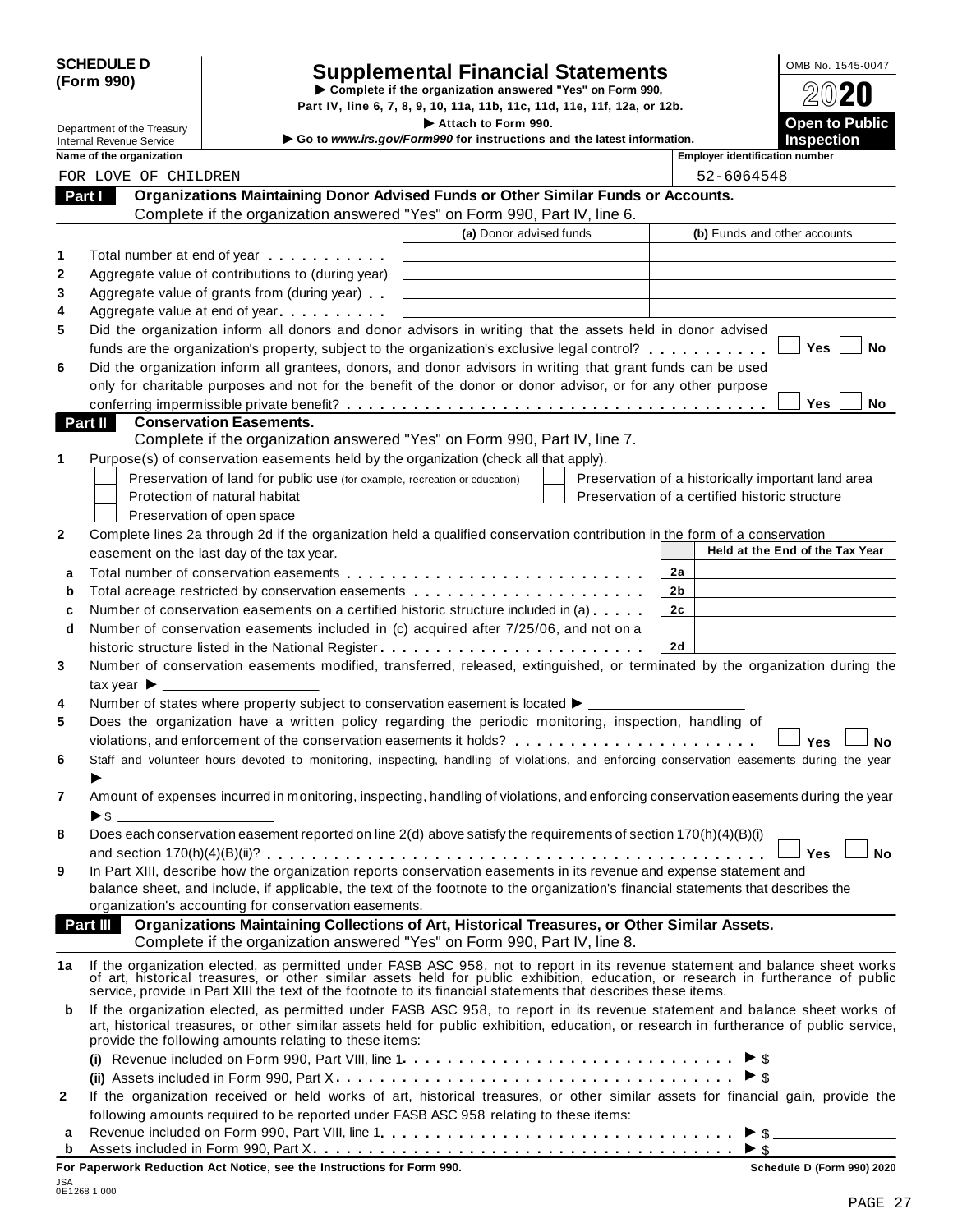FOR LOVE OF CHILDREN 52-6064548

| Organizations Maintaining Collections of Art, Historical Treasures, or Other Similar Assets (continued)<br>Part III<br>Using the organization's acquisition, accession, and other records, check any of the following that make significant use of its<br>3<br>collection items (check all that apply):<br>Public exhibition<br>Loan or exchange program<br>a<br>d<br>Scholarly research<br>Other<br>b<br>e<br>Preservation for future generations<br>c<br>Provide a description of the organization's collections and explain how they further the organization's exempt purpose in Part<br>4<br>XIII.<br>During the year, did the organization solicit or receive donations of art, historical treasures, or other similar<br>5<br>assets to be sold to raise funds rather than to be maintained as part of the organization's collection?<br>Yes<br>No<br><b>Part IV</b><br><b>Escrow and Custodial Arrangements.</b><br>Complete if the organization answered "Yes" on Form 990, Part IV, line 9, or reported an amount on Form<br>990, Part X, line 21.<br>1a Is the organization an agent, trustee, custodian or other intermediary for contributions or other assets not<br>Yes<br>No<br><b>b</b> If "Yes," explain the arrangement in Part XIII and complete the following table:<br>Amount<br>1c<br>c<br>1 <sub>d</sub><br>1e<br>1f<br>2a Did the organization include an amount on Form 990, Part X, line 21, for escrow or custodial account liability?<br><b>Yes</b><br>No<br><b>b</b> If "Yes," explain the arrangement in Part XIII. Check here if the explanation has been provided on Part XIII<br><b>Endowment Funds.</b><br><b>Part V</b><br>Complete if the organization answered "Yes" on Form 990, Part IV, line 10.<br>(c) Two years back<br>(d) Three years back<br>(e) Four years back<br>(a) Current year<br>(b) Prior year<br>300,000.<br>300,000.<br>300,000.<br>311,349.<br>310,162.<br>Beginning of year balance<br>1а<br>b<br>Net investment earnings, gains,<br>15,316.<br>28,968.<br>13,845.<br>1,550.<br>30,204.<br>and losses <b>and in the set of the set of the set of the set of the set of the set of the set of the set of the s</b><br>Grants or scholarships<br>Other expenditures for facilities<br>е<br>15,316.<br>28,968.<br>13,845.<br>12,899.<br>29,017.<br>and programs<br>Administrative expenses<br>300,000.<br>300,000.<br>300,000.<br>311,349.<br>300,000.<br>a<br>Provide the estimated percentage of the current year end balance (line 1g, column (a)) held as:<br>2<br>Board designated or quasi-endowment ><br>a<br>Permanent endowment ▶ 100.0000 %<br>b<br>Term endowment ▶<br>%<br>c<br>The percentages on lines 2a, 2b, and 2c should equal 100%.<br>3a Are there endowment funds not in the possession of the organization that are held and administered for the<br>Yes<br>No<br>organization by:<br>Χ<br>3a(i)<br>Χ<br>3a(ii)<br><b>b</b> If "Yes" on line 3a(ii), are the related organizations listed as required on Schedule R?<br>3b<br>Describe in Part XIII the intended uses of the organization's endowment funds.<br>4<br>Land, Buildings, and Equipment.<br><b>Part VI</b><br>Complete if the organization answered "Yes" on Form 990, Part IV, line 11a. See Form 990, Part X, line 10.<br>Description of property<br>(a) Cost or other basis<br>(b) Cost or other basis<br>(c) Accumulated<br>(d) Book value<br>(investment)<br>depreciation<br>(other)<br>759,232.<br>759,232.<br>1a<br>520,020.<br>29,382.<br>490,638.<br>Buildings <b>Example 20</b> Suite 1 and 1 and 1 and 1 and 1 and 1 and 1 and 1 and 1 and 1 and 1 and 1 and 1 and 1 and 1 and 1 and 1 and 1 and 1 and 1 and 1 and 1 and 1 and 1 and 1 and 1 and 1 and 1 and 1 and 1 and 1 and 1 and 1<br>b<br>65,162.<br>41,704.<br>23,458.<br>Leasehold improvements experiences<br>c<br>49,908.<br>33,468<br>16,440.<br>Equipment<br>d<br>е<br>Total. Add lines 1a through 1e. (Column (d) must equal Form 990, Part X, column (B), line 10c.).<br>1,308,014. | Schedule D (Form 990) 2020 |  |  |  | Page 2 |
|------------------------------------------------------------------------------------------------------------------------------------------------------------------------------------------------------------------------------------------------------------------------------------------------------------------------------------------------------------------------------------------------------------------------------------------------------------------------------------------------------------------------------------------------------------------------------------------------------------------------------------------------------------------------------------------------------------------------------------------------------------------------------------------------------------------------------------------------------------------------------------------------------------------------------------------------------------------------------------------------------------------------------------------------------------------------------------------------------------------------------------------------------------------------------------------------------------------------------------------------------------------------------------------------------------------------------------------------------------------------------------------------------------------------------------------------------------------------------------------------------------------------------------------------------------------------------------------------------------------------------------------------------------------------------------------------------------------------------------------------------------------------------------------------------------------------------------------------------------------------------------------------------------------------------------------------------------------------------------------------------------------------------------------------------------------------------------------------------------------------------------------------------------------------------------------------------------------------------------------------------------------------------------------------------------------------------------------------------------------------------------------------------------------------------------------------------------------------------------------------------------------------------------------------------------------------------------------------------------------------------------------------------------------------------------------------------------------------------------------------------------------------------------------------------------------------------------------------------------------------------------------------------------------------------------------------------------------------------------------------------------------------------------------------------------------------------------------------------------------------------------------------------------------------------------------------------------------------------------------------------------------------------------------------------------------------------------------------------------------------------------------------------------------------------------------------------------------------------------------------------------------------------------------------------------------------------------------------------------------------------------------------------------------------------------------------------------------------------------------------------------------------------------------------------------------------------------------------------------------------------------------------------------------------------------------------------------------------------------------------------|----------------------------|--|--|--|--------|
|                                                                                                                                                                                                                                                                                                                                                                                                                                                                                                                                                                                                                                                                                                                                                                                                                                                                                                                                                                                                                                                                                                                                                                                                                                                                                                                                                                                                                                                                                                                                                                                                                                                                                                                                                                                                                                                                                                                                                                                                                                                                                                                                                                                                                                                                                                                                                                                                                                                                                                                                                                                                                                                                                                                                                                                                                                                                                                                                                                                                                                                                                                                                                                                                                                                                                                                                                                                                                                                                                                                                                                                                                                                                                                                                                                                                                                                                                                                                                                                                      |                            |  |  |  |        |
|                                                                                                                                                                                                                                                                                                                                                                                                                                                                                                                                                                                                                                                                                                                                                                                                                                                                                                                                                                                                                                                                                                                                                                                                                                                                                                                                                                                                                                                                                                                                                                                                                                                                                                                                                                                                                                                                                                                                                                                                                                                                                                                                                                                                                                                                                                                                                                                                                                                                                                                                                                                                                                                                                                                                                                                                                                                                                                                                                                                                                                                                                                                                                                                                                                                                                                                                                                                                                                                                                                                                                                                                                                                                                                                                                                                                                                                                                                                                                                                                      |                            |  |  |  |        |
|                                                                                                                                                                                                                                                                                                                                                                                                                                                                                                                                                                                                                                                                                                                                                                                                                                                                                                                                                                                                                                                                                                                                                                                                                                                                                                                                                                                                                                                                                                                                                                                                                                                                                                                                                                                                                                                                                                                                                                                                                                                                                                                                                                                                                                                                                                                                                                                                                                                                                                                                                                                                                                                                                                                                                                                                                                                                                                                                                                                                                                                                                                                                                                                                                                                                                                                                                                                                                                                                                                                                                                                                                                                                                                                                                                                                                                                                                                                                                                                                      |                            |  |  |  |        |
|                                                                                                                                                                                                                                                                                                                                                                                                                                                                                                                                                                                                                                                                                                                                                                                                                                                                                                                                                                                                                                                                                                                                                                                                                                                                                                                                                                                                                                                                                                                                                                                                                                                                                                                                                                                                                                                                                                                                                                                                                                                                                                                                                                                                                                                                                                                                                                                                                                                                                                                                                                                                                                                                                                                                                                                                                                                                                                                                                                                                                                                                                                                                                                                                                                                                                                                                                                                                                                                                                                                                                                                                                                                                                                                                                                                                                                                                                                                                                                                                      |                            |  |  |  |        |
|                                                                                                                                                                                                                                                                                                                                                                                                                                                                                                                                                                                                                                                                                                                                                                                                                                                                                                                                                                                                                                                                                                                                                                                                                                                                                                                                                                                                                                                                                                                                                                                                                                                                                                                                                                                                                                                                                                                                                                                                                                                                                                                                                                                                                                                                                                                                                                                                                                                                                                                                                                                                                                                                                                                                                                                                                                                                                                                                                                                                                                                                                                                                                                                                                                                                                                                                                                                                                                                                                                                                                                                                                                                                                                                                                                                                                                                                                                                                                                                                      |                            |  |  |  |        |
|                                                                                                                                                                                                                                                                                                                                                                                                                                                                                                                                                                                                                                                                                                                                                                                                                                                                                                                                                                                                                                                                                                                                                                                                                                                                                                                                                                                                                                                                                                                                                                                                                                                                                                                                                                                                                                                                                                                                                                                                                                                                                                                                                                                                                                                                                                                                                                                                                                                                                                                                                                                                                                                                                                                                                                                                                                                                                                                                                                                                                                                                                                                                                                                                                                                                                                                                                                                                                                                                                                                                                                                                                                                                                                                                                                                                                                                                                                                                                                                                      |                            |  |  |  |        |
|                                                                                                                                                                                                                                                                                                                                                                                                                                                                                                                                                                                                                                                                                                                                                                                                                                                                                                                                                                                                                                                                                                                                                                                                                                                                                                                                                                                                                                                                                                                                                                                                                                                                                                                                                                                                                                                                                                                                                                                                                                                                                                                                                                                                                                                                                                                                                                                                                                                                                                                                                                                                                                                                                                                                                                                                                                                                                                                                                                                                                                                                                                                                                                                                                                                                                                                                                                                                                                                                                                                                                                                                                                                                                                                                                                                                                                                                                                                                                                                                      |                            |  |  |  |        |
|                                                                                                                                                                                                                                                                                                                                                                                                                                                                                                                                                                                                                                                                                                                                                                                                                                                                                                                                                                                                                                                                                                                                                                                                                                                                                                                                                                                                                                                                                                                                                                                                                                                                                                                                                                                                                                                                                                                                                                                                                                                                                                                                                                                                                                                                                                                                                                                                                                                                                                                                                                                                                                                                                                                                                                                                                                                                                                                                                                                                                                                                                                                                                                                                                                                                                                                                                                                                                                                                                                                                                                                                                                                                                                                                                                                                                                                                                                                                                                                                      |                            |  |  |  |        |
|                                                                                                                                                                                                                                                                                                                                                                                                                                                                                                                                                                                                                                                                                                                                                                                                                                                                                                                                                                                                                                                                                                                                                                                                                                                                                                                                                                                                                                                                                                                                                                                                                                                                                                                                                                                                                                                                                                                                                                                                                                                                                                                                                                                                                                                                                                                                                                                                                                                                                                                                                                                                                                                                                                                                                                                                                                                                                                                                                                                                                                                                                                                                                                                                                                                                                                                                                                                                                                                                                                                                                                                                                                                                                                                                                                                                                                                                                                                                                                                                      |                            |  |  |  |        |
|                                                                                                                                                                                                                                                                                                                                                                                                                                                                                                                                                                                                                                                                                                                                                                                                                                                                                                                                                                                                                                                                                                                                                                                                                                                                                                                                                                                                                                                                                                                                                                                                                                                                                                                                                                                                                                                                                                                                                                                                                                                                                                                                                                                                                                                                                                                                                                                                                                                                                                                                                                                                                                                                                                                                                                                                                                                                                                                                                                                                                                                                                                                                                                                                                                                                                                                                                                                                                                                                                                                                                                                                                                                                                                                                                                                                                                                                                                                                                                                                      |                            |  |  |  |        |
|                                                                                                                                                                                                                                                                                                                                                                                                                                                                                                                                                                                                                                                                                                                                                                                                                                                                                                                                                                                                                                                                                                                                                                                                                                                                                                                                                                                                                                                                                                                                                                                                                                                                                                                                                                                                                                                                                                                                                                                                                                                                                                                                                                                                                                                                                                                                                                                                                                                                                                                                                                                                                                                                                                                                                                                                                                                                                                                                                                                                                                                                                                                                                                                                                                                                                                                                                                                                                                                                                                                                                                                                                                                                                                                                                                                                                                                                                                                                                                                                      |                            |  |  |  |        |
|                                                                                                                                                                                                                                                                                                                                                                                                                                                                                                                                                                                                                                                                                                                                                                                                                                                                                                                                                                                                                                                                                                                                                                                                                                                                                                                                                                                                                                                                                                                                                                                                                                                                                                                                                                                                                                                                                                                                                                                                                                                                                                                                                                                                                                                                                                                                                                                                                                                                                                                                                                                                                                                                                                                                                                                                                                                                                                                                                                                                                                                                                                                                                                                                                                                                                                                                                                                                                                                                                                                                                                                                                                                                                                                                                                                                                                                                                                                                                                                                      |                            |  |  |  |        |
|                                                                                                                                                                                                                                                                                                                                                                                                                                                                                                                                                                                                                                                                                                                                                                                                                                                                                                                                                                                                                                                                                                                                                                                                                                                                                                                                                                                                                                                                                                                                                                                                                                                                                                                                                                                                                                                                                                                                                                                                                                                                                                                                                                                                                                                                                                                                                                                                                                                                                                                                                                                                                                                                                                                                                                                                                                                                                                                                                                                                                                                                                                                                                                                                                                                                                                                                                                                                                                                                                                                                                                                                                                                                                                                                                                                                                                                                                                                                                                                                      |                            |  |  |  |        |
|                                                                                                                                                                                                                                                                                                                                                                                                                                                                                                                                                                                                                                                                                                                                                                                                                                                                                                                                                                                                                                                                                                                                                                                                                                                                                                                                                                                                                                                                                                                                                                                                                                                                                                                                                                                                                                                                                                                                                                                                                                                                                                                                                                                                                                                                                                                                                                                                                                                                                                                                                                                                                                                                                                                                                                                                                                                                                                                                                                                                                                                                                                                                                                                                                                                                                                                                                                                                                                                                                                                                                                                                                                                                                                                                                                                                                                                                                                                                                                                                      |                            |  |  |  |        |
|                                                                                                                                                                                                                                                                                                                                                                                                                                                                                                                                                                                                                                                                                                                                                                                                                                                                                                                                                                                                                                                                                                                                                                                                                                                                                                                                                                                                                                                                                                                                                                                                                                                                                                                                                                                                                                                                                                                                                                                                                                                                                                                                                                                                                                                                                                                                                                                                                                                                                                                                                                                                                                                                                                                                                                                                                                                                                                                                                                                                                                                                                                                                                                                                                                                                                                                                                                                                                                                                                                                                                                                                                                                                                                                                                                                                                                                                                                                                                                                                      |                            |  |  |  |        |
|                                                                                                                                                                                                                                                                                                                                                                                                                                                                                                                                                                                                                                                                                                                                                                                                                                                                                                                                                                                                                                                                                                                                                                                                                                                                                                                                                                                                                                                                                                                                                                                                                                                                                                                                                                                                                                                                                                                                                                                                                                                                                                                                                                                                                                                                                                                                                                                                                                                                                                                                                                                                                                                                                                                                                                                                                                                                                                                                                                                                                                                                                                                                                                                                                                                                                                                                                                                                                                                                                                                                                                                                                                                                                                                                                                                                                                                                                                                                                                                                      |                            |  |  |  |        |
|                                                                                                                                                                                                                                                                                                                                                                                                                                                                                                                                                                                                                                                                                                                                                                                                                                                                                                                                                                                                                                                                                                                                                                                                                                                                                                                                                                                                                                                                                                                                                                                                                                                                                                                                                                                                                                                                                                                                                                                                                                                                                                                                                                                                                                                                                                                                                                                                                                                                                                                                                                                                                                                                                                                                                                                                                                                                                                                                                                                                                                                                                                                                                                                                                                                                                                                                                                                                                                                                                                                                                                                                                                                                                                                                                                                                                                                                                                                                                                                                      |                            |  |  |  |        |
|                                                                                                                                                                                                                                                                                                                                                                                                                                                                                                                                                                                                                                                                                                                                                                                                                                                                                                                                                                                                                                                                                                                                                                                                                                                                                                                                                                                                                                                                                                                                                                                                                                                                                                                                                                                                                                                                                                                                                                                                                                                                                                                                                                                                                                                                                                                                                                                                                                                                                                                                                                                                                                                                                                                                                                                                                                                                                                                                                                                                                                                                                                                                                                                                                                                                                                                                                                                                                                                                                                                                                                                                                                                                                                                                                                                                                                                                                                                                                                                                      |                            |  |  |  |        |
|                                                                                                                                                                                                                                                                                                                                                                                                                                                                                                                                                                                                                                                                                                                                                                                                                                                                                                                                                                                                                                                                                                                                                                                                                                                                                                                                                                                                                                                                                                                                                                                                                                                                                                                                                                                                                                                                                                                                                                                                                                                                                                                                                                                                                                                                                                                                                                                                                                                                                                                                                                                                                                                                                                                                                                                                                                                                                                                                                                                                                                                                                                                                                                                                                                                                                                                                                                                                                                                                                                                                                                                                                                                                                                                                                                                                                                                                                                                                                                                                      |                            |  |  |  |        |
|                                                                                                                                                                                                                                                                                                                                                                                                                                                                                                                                                                                                                                                                                                                                                                                                                                                                                                                                                                                                                                                                                                                                                                                                                                                                                                                                                                                                                                                                                                                                                                                                                                                                                                                                                                                                                                                                                                                                                                                                                                                                                                                                                                                                                                                                                                                                                                                                                                                                                                                                                                                                                                                                                                                                                                                                                                                                                                                                                                                                                                                                                                                                                                                                                                                                                                                                                                                                                                                                                                                                                                                                                                                                                                                                                                                                                                                                                                                                                                                                      |                            |  |  |  |        |
|                                                                                                                                                                                                                                                                                                                                                                                                                                                                                                                                                                                                                                                                                                                                                                                                                                                                                                                                                                                                                                                                                                                                                                                                                                                                                                                                                                                                                                                                                                                                                                                                                                                                                                                                                                                                                                                                                                                                                                                                                                                                                                                                                                                                                                                                                                                                                                                                                                                                                                                                                                                                                                                                                                                                                                                                                                                                                                                                                                                                                                                                                                                                                                                                                                                                                                                                                                                                                                                                                                                                                                                                                                                                                                                                                                                                                                                                                                                                                                                                      |                            |  |  |  |        |
|                                                                                                                                                                                                                                                                                                                                                                                                                                                                                                                                                                                                                                                                                                                                                                                                                                                                                                                                                                                                                                                                                                                                                                                                                                                                                                                                                                                                                                                                                                                                                                                                                                                                                                                                                                                                                                                                                                                                                                                                                                                                                                                                                                                                                                                                                                                                                                                                                                                                                                                                                                                                                                                                                                                                                                                                                                                                                                                                                                                                                                                                                                                                                                                                                                                                                                                                                                                                                                                                                                                                                                                                                                                                                                                                                                                                                                                                                                                                                                                                      |                            |  |  |  |        |
|                                                                                                                                                                                                                                                                                                                                                                                                                                                                                                                                                                                                                                                                                                                                                                                                                                                                                                                                                                                                                                                                                                                                                                                                                                                                                                                                                                                                                                                                                                                                                                                                                                                                                                                                                                                                                                                                                                                                                                                                                                                                                                                                                                                                                                                                                                                                                                                                                                                                                                                                                                                                                                                                                                                                                                                                                                                                                                                                                                                                                                                                                                                                                                                                                                                                                                                                                                                                                                                                                                                                                                                                                                                                                                                                                                                                                                                                                                                                                                                                      |                            |  |  |  |        |
|                                                                                                                                                                                                                                                                                                                                                                                                                                                                                                                                                                                                                                                                                                                                                                                                                                                                                                                                                                                                                                                                                                                                                                                                                                                                                                                                                                                                                                                                                                                                                                                                                                                                                                                                                                                                                                                                                                                                                                                                                                                                                                                                                                                                                                                                                                                                                                                                                                                                                                                                                                                                                                                                                                                                                                                                                                                                                                                                                                                                                                                                                                                                                                                                                                                                                                                                                                                                                                                                                                                                                                                                                                                                                                                                                                                                                                                                                                                                                                                                      |                            |  |  |  |        |
|                                                                                                                                                                                                                                                                                                                                                                                                                                                                                                                                                                                                                                                                                                                                                                                                                                                                                                                                                                                                                                                                                                                                                                                                                                                                                                                                                                                                                                                                                                                                                                                                                                                                                                                                                                                                                                                                                                                                                                                                                                                                                                                                                                                                                                                                                                                                                                                                                                                                                                                                                                                                                                                                                                                                                                                                                                                                                                                                                                                                                                                                                                                                                                                                                                                                                                                                                                                                                                                                                                                                                                                                                                                                                                                                                                                                                                                                                                                                                                                                      |                            |  |  |  |        |
|                                                                                                                                                                                                                                                                                                                                                                                                                                                                                                                                                                                                                                                                                                                                                                                                                                                                                                                                                                                                                                                                                                                                                                                                                                                                                                                                                                                                                                                                                                                                                                                                                                                                                                                                                                                                                                                                                                                                                                                                                                                                                                                                                                                                                                                                                                                                                                                                                                                                                                                                                                                                                                                                                                                                                                                                                                                                                                                                                                                                                                                                                                                                                                                                                                                                                                                                                                                                                                                                                                                                                                                                                                                                                                                                                                                                                                                                                                                                                                                                      |                            |  |  |  |        |
|                                                                                                                                                                                                                                                                                                                                                                                                                                                                                                                                                                                                                                                                                                                                                                                                                                                                                                                                                                                                                                                                                                                                                                                                                                                                                                                                                                                                                                                                                                                                                                                                                                                                                                                                                                                                                                                                                                                                                                                                                                                                                                                                                                                                                                                                                                                                                                                                                                                                                                                                                                                                                                                                                                                                                                                                                                                                                                                                                                                                                                                                                                                                                                                                                                                                                                                                                                                                                                                                                                                                                                                                                                                                                                                                                                                                                                                                                                                                                                                                      |                            |  |  |  |        |
|                                                                                                                                                                                                                                                                                                                                                                                                                                                                                                                                                                                                                                                                                                                                                                                                                                                                                                                                                                                                                                                                                                                                                                                                                                                                                                                                                                                                                                                                                                                                                                                                                                                                                                                                                                                                                                                                                                                                                                                                                                                                                                                                                                                                                                                                                                                                                                                                                                                                                                                                                                                                                                                                                                                                                                                                                                                                                                                                                                                                                                                                                                                                                                                                                                                                                                                                                                                                                                                                                                                                                                                                                                                                                                                                                                                                                                                                                                                                                                                                      |                            |  |  |  |        |
|                                                                                                                                                                                                                                                                                                                                                                                                                                                                                                                                                                                                                                                                                                                                                                                                                                                                                                                                                                                                                                                                                                                                                                                                                                                                                                                                                                                                                                                                                                                                                                                                                                                                                                                                                                                                                                                                                                                                                                                                                                                                                                                                                                                                                                                                                                                                                                                                                                                                                                                                                                                                                                                                                                                                                                                                                                                                                                                                                                                                                                                                                                                                                                                                                                                                                                                                                                                                                                                                                                                                                                                                                                                                                                                                                                                                                                                                                                                                                                                                      |                            |  |  |  |        |
|                                                                                                                                                                                                                                                                                                                                                                                                                                                                                                                                                                                                                                                                                                                                                                                                                                                                                                                                                                                                                                                                                                                                                                                                                                                                                                                                                                                                                                                                                                                                                                                                                                                                                                                                                                                                                                                                                                                                                                                                                                                                                                                                                                                                                                                                                                                                                                                                                                                                                                                                                                                                                                                                                                                                                                                                                                                                                                                                                                                                                                                                                                                                                                                                                                                                                                                                                                                                                                                                                                                                                                                                                                                                                                                                                                                                                                                                                                                                                                                                      |                            |  |  |  |        |
|                                                                                                                                                                                                                                                                                                                                                                                                                                                                                                                                                                                                                                                                                                                                                                                                                                                                                                                                                                                                                                                                                                                                                                                                                                                                                                                                                                                                                                                                                                                                                                                                                                                                                                                                                                                                                                                                                                                                                                                                                                                                                                                                                                                                                                                                                                                                                                                                                                                                                                                                                                                                                                                                                                                                                                                                                                                                                                                                                                                                                                                                                                                                                                                                                                                                                                                                                                                                                                                                                                                                                                                                                                                                                                                                                                                                                                                                                                                                                                                                      |                            |  |  |  |        |
|                                                                                                                                                                                                                                                                                                                                                                                                                                                                                                                                                                                                                                                                                                                                                                                                                                                                                                                                                                                                                                                                                                                                                                                                                                                                                                                                                                                                                                                                                                                                                                                                                                                                                                                                                                                                                                                                                                                                                                                                                                                                                                                                                                                                                                                                                                                                                                                                                                                                                                                                                                                                                                                                                                                                                                                                                                                                                                                                                                                                                                                                                                                                                                                                                                                                                                                                                                                                                                                                                                                                                                                                                                                                                                                                                                                                                                                                                                                                                                                                      |                            |  |  |  |        |
|                                                                                                                                                                                                                                                                                                                                                                                                                                                                                                                                                                                                                                                                                                                                                                                                                                                                                                                                                                                                                                                                                                                                                                                                                                                                                                                                                                                                                                                                                                                                                                                                                                                                                                                                                                                                                                                                                                                                                                                                                                                                                                                                                                                                                                                                                                                                                                                                                                                                                                                                                                                                                                                                                                                                                                                                                                                                                                                                                                                                                                                                                                                                                                                                                                                                                                                                                                                                                                                                                                                                                                                                                                                                                                                                                                                                                                                                                                                                                                                                      |                            |  |  |  |        |
|                                                                                                                                                                                                                                                                                                                                                                                                                                                                                                                                                                                                                                                                                                                                                                                                                                                                                                                                                                                                                                                                                                                                                                                                                                                                                                                                                                                                                                                                                                                                                                                                                                                                                                                                                                                                                                                                                                                                                                                                                                                                                                                                                                                                                                                                                                                                                                                                                                                                                                                                                                                                                                                                                                                                                                                                                                                                                                                                                                                                                                                                                                                                                                                                                                                                                                                                                                                                                                                                                                                                                                                                                                                                                                                                                                                                                                                                                                                                                                                                      |                            |  |  |  |        |
|                                                                                                                                                                                                                                                                                                                                                                                                                                                                                                                                                                                                                                                                                                                                                                                                                                                                                                                                                                                                                                                                                                                                                                                                                                                                                                                                                                                                                                                                                                                                                                                                                                                                                                                                                                                                                                                                                                                                                                                                                                                                                                                                                                                                                                                                                                                                                                                                                                                                                                                                                                                                                                                                                                                                                                                                                                                                                                                                                                                                                                                                                                                                                                                                                                                                                                                                                                                                                                                                                                                                                                                                                                                                                                                                                                                                                                                                                                                                                                                                      |                            |  |  |  |        |
|                                                                                                                                                                                                                                                                                                                                                                                                                                                                                                                                                                                                                                                                                                                                                                                                                                                                                                                                                                                                                                                                                                                                                                                                                                                                                                                                                                                                                                                                                                                                                                                                                                                                                                                                                                                                                                                                                                                                                                                                                                                                                                                                                                                                                                                                                                                                                                                                                                                                                                                                                                                                                                                                                                                                                                                                                                                                                                                                                                                                                                                                                                                                                                                                                                                                                                                                                                                                                                                                                                                                                                                                                                                                                                                                                                                                                                                                                                                                                                                                      |                            |  |  |  |        |
|                                                                                                                                                                                                                                                                                                                                                                                                                                                                                                                                                                                                                                                                                                                                                                                                                                                                                                                                                                                                                                                                                                                                                                                                                                                                                                                                                                                                                                                                                                                                                                                                                                                                                                                                                                                                                                                                                                                                                                                                                                                                                                                                                                                                                                                                                                                                                                                                                                                                                                                                                                                                                                                                                                                                                                                                                                                                                                                                                                                                                                                                                                                                                                                                                                                                                                                                                                                                                                                                                                                                                                                                                                                                                                                                                                                                                                                                                                                                                                                                      |                            |  |  |  |        |
|                                                                                                                                                                                                                                                                                                                                                                                                                                                                                                                                                                                                                                                                                                                                                                                                                                                                                                                                                                                                                                                                                                                                                                                                                                                                                                                                                                                                                                                                                                                                                                                                                                                                                                                                                                                                                                                                                                                                                                                                                                                                                                                                                                                                                                                                                                                                                                                                                                                                                                                                                                                                                                                                                                                                                                                                                                                                                                                                                                                                                                                                                                                                                                                                                                                                                                                                                                                                                                                                                                                                                                                                                                                                                                                                                                                                                                                                                                                                                                                                      |                            |  |  |  |        |
|                                                                                                                                                                                                                                                                                                                                                                                                                                                                                                                                                                                                                                                                                                                                                                                                                                                                                                                                                                                                                                                                                                                                                                                                                                                                                                                                                                                                                                                                                                                                                                                                                                                                                                                                                                                                                                                                                                                                                                                                                                                                                                                                                                                                                                                                                                                                                                                                                                                                                                                                                                                                                                                                                                                                                                                                                                                                                                                                                                                                                                                                                                                                                                                                                                                                                                                                                                                                                                                                                                                                                                                                                                                                                                                                                                                                                                                                                                                                                                                                      |                            |  |  |  |        |
|                                                                                                                                                                                                                                                                                                                                                                                                                                                                                                                                                                                                                                                                                                                                                                                                                                                                                                                                                                                                                                                                                                                                                                                                                                                                                                                                                                                                                                                                                                                                                                                                                                                                                                                                                                                                                                                                                                                                                                                                                                                                                                                                                                                                                                                                                                                                                                                                                                                                                                                                                                                                                                                                                                                                                                                                                                                                                                                                                                                                                                                                                                                                                                                                                                                                                                                                                                                                                                                                                                                                                                                                                                                                                                                                                                                                                                                                                                                                                                                                      |                            |  |  |  |        |
|                                                                                                                                                                                                                                                                                                                                                                                                                                                                                                                                                                                                                                                                                                                                                                                                                                                                                                                                                                                                                                                                                                                                                                                                                                                                                                                                                                                                                                                                                                                                                                                                                                                                                                                                                                                                                                                                                                                                                                                                                                                                                                                                                                                                                                                                                                                                                                                                                                                                                                                                                                                                                                                                                                                                                                                                                                                                                                                                                                                                                                                                                                                                                                                                                                                                                                                                                                                                                                                                                                                                                                                                                                                                                                                                                                                                                                                                                                                                                                                                      |                            |  |  |  |        |
|                                                                                                                                                                                                                                                                                                                                                                                                                                                                                                                                                                                                                                                                                                                                                                                                                                                                                                                                                                                                                                                                                                                                                                                                                                                                                                                                                                                                                                                                                                                                                                                                                                                                                                                                                                                                                                                                                                                                                                                                                                                                                                                                                                                                                                                                                                                                                                                                                                                                                                                                                                                                                                                                                                                                                                                                                                                                                                                                                                                                                                                                                                                                                                                                                                                                                                                                                                                                                                                                                                                                                                                                                                                                                                                                                                                                                                                                                                                                                                                                      |                            |  |  |  |        |
|                                                                                                                                                                                                                                                                                                                                                                                                                                                                                                                                                                                                                                                                                                                                                                                                                                                                                                                                                                                                                                                                                                                                                                                                                                                                                                                                                                                                                                                                                                                                                                                                                                                                                                                                                                                                                                                                                                                                                                                                                                                                                                                                                                                                                                                                                                                                                                                                                                                                                                                                                                                                                                                                                                                                                                                                                                                                                                                                                                                                                                                                                                                                                                                                                                                                                                                                                                                                                                                                                                                                                                                                                                                                                                                                                                                                                                                                                                                                                                                                      |                            |  |  |  |        |
|                                                                                                                                                                                                                                                                                                                                                                                                                                                                                                                                                                                                                                                                                                                                                                                                                                                                                                                                                                                                                                                                                                                                                                                                                                                                                                                                                                                                                                                                                                                                                                                                                                                                                                                                                                                                                                                                                                                                                                                                                                                                                                                                                                                                                                                                                                                                                                                                                                                                                                                                                                                                                                                                                                                                                                                                                                                                                                                                                                                                                                                                                                                                                                                                                                                                                                                                                                                                                                                                                                                                                                                                                                                                                                                                                                                                                                                                                                                                                                                                      |                            |  |  |  |        |
|                                                                                                                                                                                                                                                                                                                                                                                                                                                                                                                                                                                                                                                                                                                                                                                                                                                                                                                                                                                                                                                                                                                                                                                                                                                                                                                                                                                                                                                                                                                                                                                                                                                                                                                                                                                                                                                                                                                                                                                                                                                                                                                                                                                                                                                                                                                                                                                                                                                                                                                                                                                                                                                                                                                                                                                                                                                                                                                                                                                                                                                                                                                                                                                                                                                                                                                                                                                                                                                                                                                                                                                                                                                                                                                                                                                                                                                                                                                                                                                                      |                            |  |  |  |        |
|                                                                                                                                                                                                                                                                                                                                                                                                                                                                                                                                                                                                                                                                                                                                                                                                                                                                                                                                                                                                                                                                                                                                                                                                                                                                                                                                                                                                                                                                                                                                                                                                                                                                                                                                                                                                                                                                                                                                                                                                                                                                                                                                                                                                                                                                                                                                                                                                                                                                                                                                                                                                                                                                                                                                                                                                                                                                                                                                                                                                                                                                                                                                                                                                                                                                                                                                                                                                                                                                                                                                                                                                                                                                                                                                                                                                                                                                                                                                                                                                      |                            |  |  |  |        |
|                                                                                                                                                                                                                                                                                                                                                                                                                                                                                                                                                                                                                                                                                                                                                                                                                                                                                                                                                                                                                                                                                                                                                                                                                                                                                                                                                                                                                                                                                                                                                                                                                                                                                                                                                                                                                                                                                                                                                                                                                                                                                                                                                                                                                                                                                                                                                                                                                                                                                                                                                                                                                                                                                                                                                                                                                                                                                                                                                                                                                                                                                                                                                                                                                                                                                                                                                                                                                                                                                                                                                                                                                                                                                                                                                                                                                                                                                                                                                                                                      |                            |  |  |  |        |
|                                                                                                                                                                                                                                                                                                                                                                                                                                                                                                                                                                                                                                                                                                                                                                                                                                                                                                                                                                                                                                                                                                                                                                                                                                                                                                                                                                                                                                                                                                                                                                                                                                                                                                                                                                                                                                                                                                                                                                                                                                                                                                                                                                                                                                                                                                                                                                                                                                                                                                                                                                                                                                                                                                                                                                                                                                                                                                                                                                                                                                                                                                                                                                                                                                                                                                                                                                                                                                                                                                                                                                                                                                                                                                                                                                                                                                                                                                                                                                                                      |                            |  |  |  |        |
|                                                                                                                                                                                                                                                                                                                                                                                                                                                                                                                                                                                                                                                                                                                                                                                                                                                                                                                                                                                                                                                                                                                                                                                                                                                                                                                                                                                                                                                                                                                                                                                                                                                                                                                                                                                                                                                                                                                                                                                                                                                                                                                                                                                                                                                                                                                                                                                                                                                                                                                                                                                                                                                                                                                                                                                                                                                                                                                                                                                                                                                                                                                                                                                                                                                                                                                                                                                                                                                                                                                                                                                                                                                                                                                                                                                                                                                                                                                                                                                                      |                            |  |  |  |        |
|                                                                                                                                                                                                                                                                                                                                                                                                                                                                                                                                                                                                                                                                                                                                                                                                                                                                                                                                                                                                                                                                                                                                                                                                                                                                                                                                                                                                                                                                                                                                                                                                                                                                                                                                                                                                                                                                                                                                                                                                                                                                                                                                                                                                                                                                                                                                                                                                                                                                                                                                                                                                                                                                                                                                                                                                                                                                                                                                                                                                                                                                                                                                                                                                                                                                                                                                                                                                                                                                                                                                                                                                                                                                                                                                                                                                                                                                                                                                                                                                      |                            |  |  |  |        |
|                                                                                                                                                                                                                                                                                                                                                                                                                                                                                                                                                                                                                                                                                                                                                                                                                                                                                                                                                                                                                                                                                                                                                                                                                                                                                                                                                                                                                                                                                                                                                                                                                                                                                                                                                                                                                                                                                                                                                                                                                                                                                                                                                                                                                                                                                                                                                                                                                                                                                                                                                                                                                                                                                                                                                                                                                                                                                                                                                                                                                                                                                                                                                                                                                                                                                                                                                                                                                                                                                                                                                                                                                                                                                                                                                                                                                                                                                                                                                                                                      |                            |  |  |  |        |
|                                                                                                                                                                                                                                                                                                                                                                                                                                                                                                                                                                                                                                                                                                                                                                                                                                                                                                                                                                                                                                                                                                                                                                                                                                                                                                                                                                                                                                                                                                                                                                                                                                                                                                                                                                                                                                                                                                                                                                                                                                                                                                                                                                                                                                                                                                                                                                                                                                                                                                                                                                                                                                                                                                                                                                                                                                                                                                                                                                                                                                                                                                                                                                                                                                                                                                                                                                                                                                                                                                                                                                                                                                                                                                                                                                                                                                                                                                                                                                                                      |                            |  |  |  |        |
|                                                                                                                                                                                                                                                                                                                                                                                                                                                                                                                                                                                                                                                                                                                                                                                                                                                                                                                                                                                                                                                                                                                                                                                                                                                                                                                                                                                                                                                                                                                                                                                                                                                                                                                                                                                                                                                                                                                                                                                                                                                                                                                                                                                                                                                                                                                                                                                                                                                                                                                                                                                                                                                                                                                                                                                                                                                                                                                                                                                                                                                                                                                                                                                                                                                                                                                                                                                                                                                                                                                                                                                                                                                                                                                                                                                                                                                                                                                                                                                                      |                            |  |  |  |        |
|                                                                                                                                                                                                                                                                                                                                                                                                                                                                                                                                                                                                                                                                                                                                                                                                                                                                                                                                                                                                                                                                                                                                                                                                                                                                                                                                                                                                                                                                                                                                                                                                                                                                                                                                                                                                                                                                                                                                                                                                                                                                                                                                                                                                                                                                                                                                                                                                                                                                                                                                                                                                                                                                                                                                                                                                                                                                                                                                                                                                                                                                                                                                                                                                                                                                                                                                                                                                                                                                                                                                                                                                                                                                                                                                                                                                                                                                                                                                                                                                      |                            |  |  |  |        |

**Schedule D (Form 990) 2020**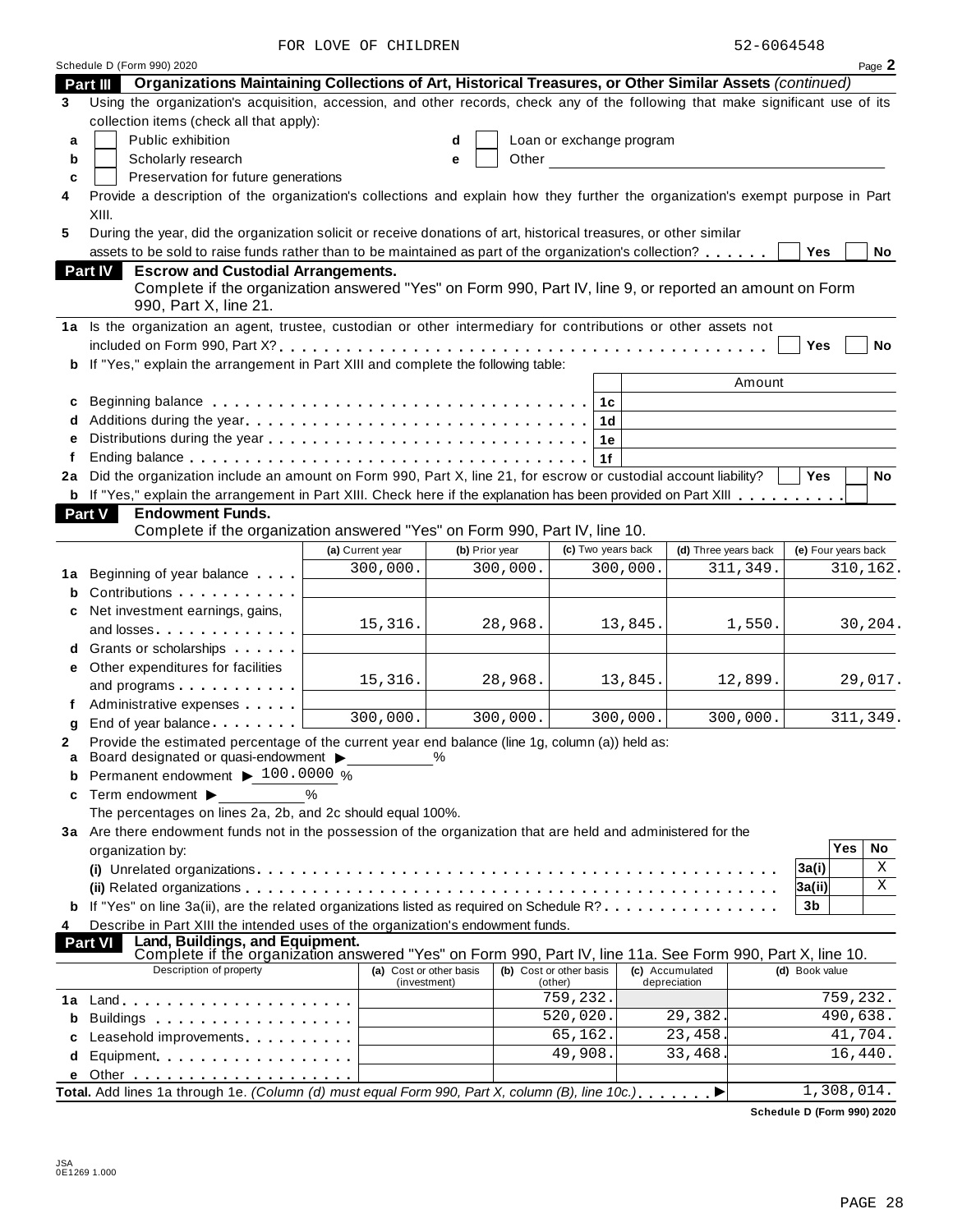| <b>Part VII</b>  | <b>Investments - Other Securities.</b>                                                                                                                |                 |                                                              |                |
|------------------|-------------------------------------------------------------------------------------------------------------------------------------------------------|-----------------|--------------------------------------------------------------|----------------|
|                  | Complete if the organization answered "Yes" on Form 990, Part IV, line 11b. See Form 990, Part X, line 12.<br>(a) Description of security or category | (b) Book value  | (c) Method of valuation:                                     |                |
|                  | (including name of security)                                                                                                                          |                 | Cost or end-of-year market value                             |                |
|                  | (1) Financial derivatives expansion results in the set of the set of the set of the set of the set of the set o                                       |                 |                                                              |                |
|                  | (2) Closely held equity interests                                                                                                                     |                 |                                                              |                |
|                  | $(3)$ Other $\overline{\phantom{a}}$                                                                                                                  |                 |                                                              |                |
| (A)              |                                                                                                                                                       |                 |                                                              |                |
| (B)              |                                                                                                                                                       |                 |                                                              |                |
| (C)              |                                                                                                                                                       |                 |                                                              |                |
| (D)              |                                                                                                                                                       |                 |                                                              |                |
| (E)              |                                                                                                                                                       |                 |                                                              |                |
| (F)              |                                                                                                                                                       |                 |                                                              |                |
| (G)              |                                                                                                                                                       |                 |                                                              |                |
| (H)              |                                                                                                                                                       |                 |                                                              |                |
|                  | Total. (Column (b) must equal Form 990, Part X, col. (B) line 12.) $\blacktriangleright$                                                              |                 |                                                              |                |
| <b>Part VIII</b> | <b>Investments - Program Related.</b>                                                                                                                 |                 |                                                              |                |
|                  | Complete if the organization answered "Yes" on Form 990, Part IV, line 11c. See Form 990, Part X, line 13.                                            |                 |                                                              |                |
|                  | (a) Description of investment                                                                                                                         | (b) Book value  | (c) Method of valuation:<br>Cost or end-of-year market value |                |
| (1)              |                                                                                                                                                       |                 |                                                              |                |
| (2)              |                                                                                                                                                       |                 |                                                              |                |
| (3)              |                                                                                                                                                       |                 |                                                              |                |
| (4)              |                                                                                                                                                       |                 |                                                              |                |
| (5)              |                                                                                                                                                       |                 |                                                              |                |
| (6)              |                                                                                                                                                       |                 |                                                              |                |
| (7)              |                                                                                                                                                       |                 |                                                              |                |
| (8)              |                                                                                                                                                       |                 |                                                              |                |
| (9)              |                                                                                                                                                       |                 |                                                              |                |
|                  | Total. (Column (b) must equal Form 990, Part X, col. (B) line 13.) $\blacktriangleright$                                                              |                 |                                                              |                |
| Part IX          | Other Assets.                                                                                                                                         |                 |                                                              |                |
|                  | Complete if the organization answered "Yes" on Form 990, Part IV, line 11d. See Form 990, Part X, line 15.                                            |                 |                                                              |                |
|                  |                                                                                                                                                       | (a) Description |                                                              | (b) Book value |
| (1)              |                                                                                                                                                       |                 |                                                              |                |
| (2)              |                                                                                                                                                       |                 |                                                              |                |
| (3)              |                                                                                                                                                       |                 |                                                              |                |
| (4)              |                                                                                                                                                       |                 |                                                              |                |
| (5)              |                                                                                                                                                       |                 |                                                              |                |
| (6)              |                                                                                                                                                       |                 |                                                              |                |
| (7)              |                                                                                                                                                       |                 |                                                              |                |
| (8)              |                                                                                                                                                       |                 |                                                              |                |
| (9)              |                                                                                                                                                       |                 |                                                              |                |
|                  | Total. (Column (b) must equal Form 990, Part X, col. (B) line 15.). $\ldots \ldots \ldots \ldots \ldots \ldots \ldots \ldots \ldots \ldots$           |                 |                                                              |                |
| Part X           | <b>Other Liabilities.</b>                                                                                                                             |                 |                                                              |                |
|                  | Complete if the organization answered "Yes" on Form 990, Part IV, line 11e or 11f. See Form 990, Part X,<br>line 25.                                  |                 |                                                              |                |
|                  |                                                                                                                                                       |                 |                                                              |                |

| 1.  | (a) Description of liability  | (b) Book value |
|-----|-------------------------------|----------------|
| (1) | Federal income taxes          |                |
| (2) | DEFERRED RENT                 | 152,547.       |
| (3) | ACCRUED SALARIES AND BENEFITS | 28,430.        |
| (4) | SCHOLARSHIPS PAYABLE          | 27,269.        |
| (5) | SECURITY DEPOSIT              |                |
| (6) |                               |                |
| (7) |                               |                |
| (8) |                               |                |
| (9) |                               |                |
|     |                               | 208,246.       |

**2.** Liability for uncertain tax positions. In Part XIII, provide the text of the footnote to the organization's financial statements that reports the organization's liability for uncertain tax positions under FASB ASC 740. Check here if the text of the footnote has been provided in Part XIII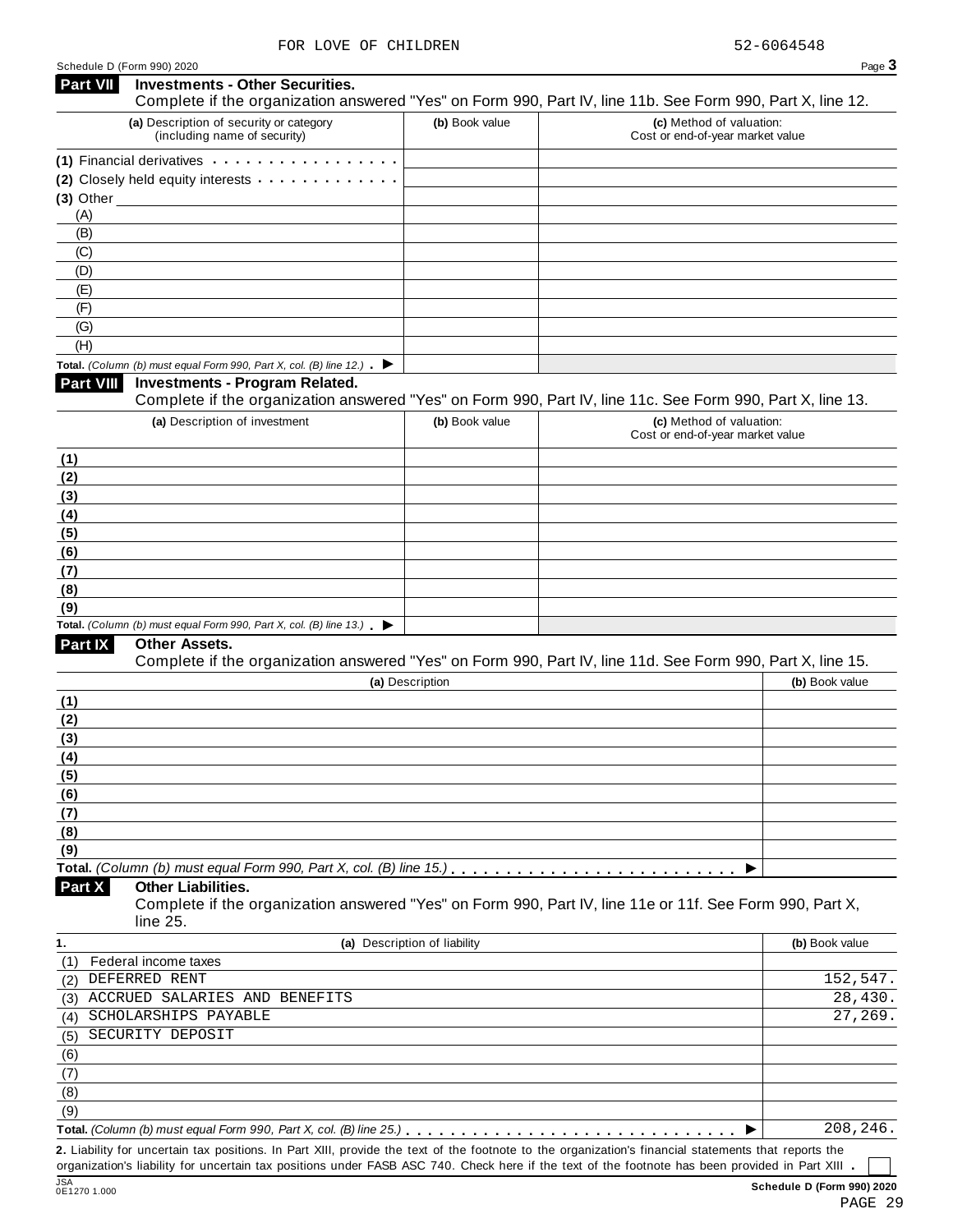|  | FOR LOVE OF CHILDREN | 52-6064548 |
|--|----------------------|------------|
|  |                      |            |

|                         | Schedule D (Form 990) 2020                                                                                                                                                       |           | Page 4                                             |
|-------------------------|----------------------------------------------------------------------------------------------------------------------------------------------------------------------------------|-----------|----------------------------------------------------|
| Part XI                 | Reconciliation of Revenue per Audited Financial Statements With Revenue per Return.                                                                                              |           |                                                    |
| 1                       | Complete if the organization answered "Yes" on Form 990, Part IV, line 12a.<br>Total revenue, gains, and other support per audited financial statements                          | 1         | 1,880,292.                                         |
|                         | Amounts included on line 1 but not on Form 990, Part VIII, line 12:                                                                                                              |           |                                                    |
| $\mathbf{2}$            | 118,083.<br>2a                                                                                                                                                                   |           |                                                    |
| a                       | 105,659.<br>2 <sub>b</sub>                                                                                                                                                       |           |                                                    |
| b                       | Donated services and use of facilities<br>2c                                                                                                                                     |           |                                                    |
| c                       | <b>2d</b>                                                                                                                                                                        |           |                                                    |
| d                       |                                                                                                                                                                                  | <b>2e</b> | 223,742.                                           |
| e                       |                                                                                                                                                                                  | 3         | 1,656,550.                                         |
| 3                       |                                                                                                                                                                                  |           |                                                    |
| 4                       | Amounts included on Form 990, Part VIII, line 12, but not on line 1:                                                                                                             |           |                                                    |
| a                       | 4a<br>Investment expenses not included on Form 990, Part VIII, line 7b                                                                                                           |           |                                                    |
|                         | 4b                                                                                                                                                                               |           |                                                    |
| b                       |                                                                                                                                                                                  |           |                                                    |
|                         |                                                                                                                                                                                  | 4c        |                                                    |
| 5.                      | Total revenue. Add lines 3 and 4c. (This must equal Form 990, Part I, line 12.)                                                                                                  | 5         | 1,656,550.                                         |
|                         | Reconciliation of Expenses per Audited Financial Statements With Expenses per Return.<br>Part XII<br>Complete if the organization answered "Yes" on Form 990, Part IV, line 12a. |           |                                                    |
|                         |                                                                                                                                                                                  | 1         |                                                    |
|                         |                                                                                                                                                                                  |           |                                                    |
| a                       | Amounts included on line 1 but not on Form 990, Part IX, line 25:<br>105,659.<br>2a                                                                                              |           |                                                    |
|                         | Donated services and use of facilities<br>2 <sub>b</sub>                                                                                                                         |           |                                                    |
| b                       | 2c                                                                                                                                                                               |           |                                                    |
| C                       | 2d                                                                                                                                                                               |           |                                                    |
| d                       |                                                                                                                                                                                  | 2e        |                                                    |
| e                       |                                                                                                                                                                                  | 3         |                                                    |
|                         |                                                                                                                                                                                  |           |                                                    |
|                         | Amounts included on Form 990, Part IX, line 25, but not on line 1:                                                                                                               |           |                                                    |
| a                       | 4a<br>Investment expenses not included on Form 990, Part VIII, line 7b<br>4b                                                                                                     |           |                                                    |
| 3<br>4<br>b             |                                                                                                                                                                                  |           |                                                    |
| 1<br>$\mathbf{2}$<br>5. | Total expenses. Add lines 3 and 4c. (This must equal Form 990, Part I, line 18.).                                                                                                | 4c<br>5   | 1,825,104.<br>105,659.<br>1,719,445.<br>1,719,445. |

Provide the descriptions required for Part II, lines 3, 5, and 9; Part III, lines 1a and 4; Part IV, lines 1b and 2b; Part V, line 4; Part X, line 2; Part XI, lines 2d and 4b; and Part XII, lines 2d and 4b. Also complete this part to provide any additional information.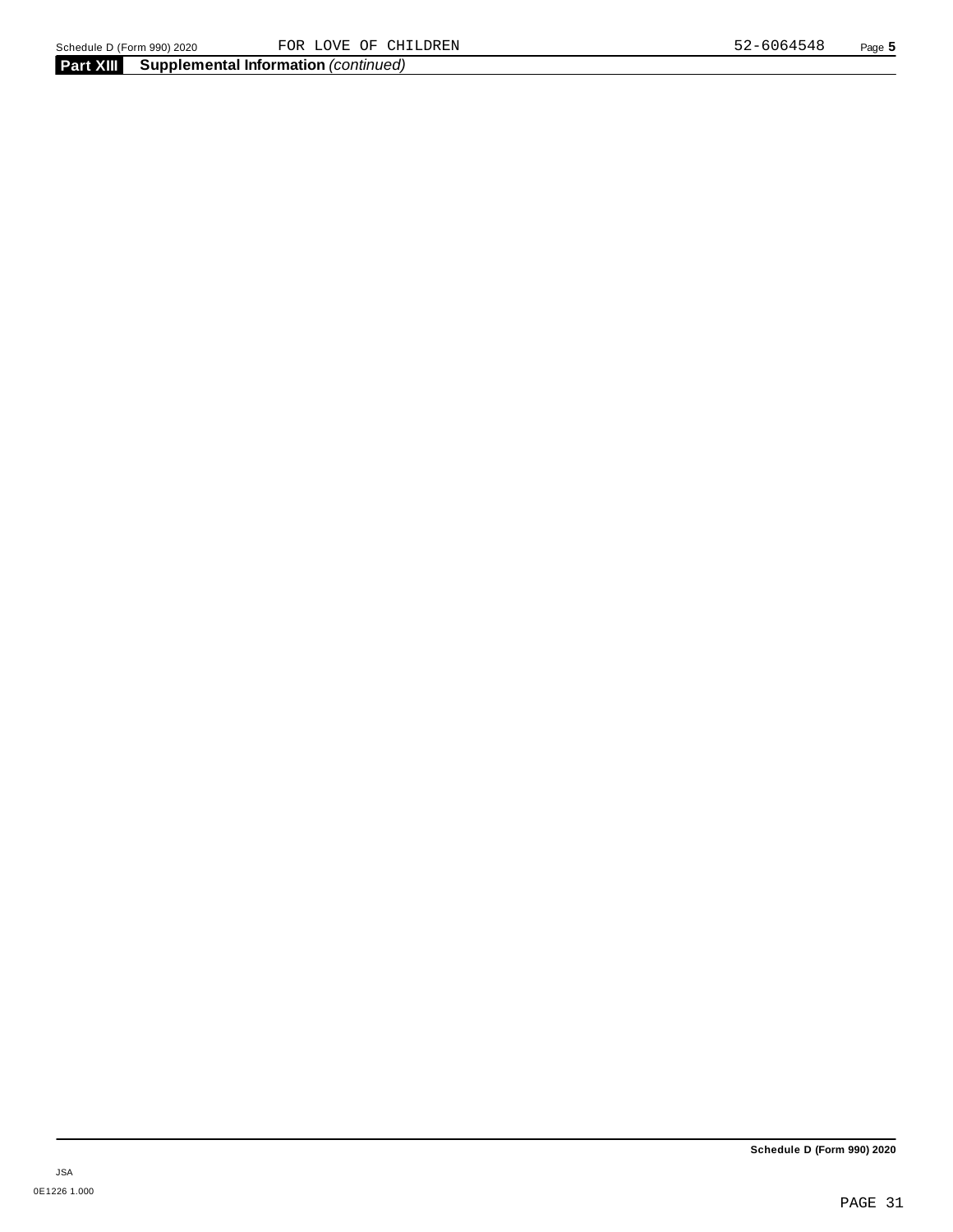| <b>SCHEDULE I</b><br>(Form 990)                               |                                                                                                                                                                                                                                                                               |           |                                    | <b>Grants and Other Assistance to Organizations,</b><br>Governments, and Individuals in the United States<br>Complete if the organization answered "Yes" on Form 990, Part IV, line 21 or 22. |                                       |                                                             |                                          | OMB No. 1545-0047<br>$20$ 20          |
|---------------------------------------------------------------|-------------------------------------------------------------------------------------------------------------------------------------------------------------------------------------------------------------------------------------------------------------------------------|-----------|------------------------------------|-----------------------------------------------------------------------------------------------------------------------------------------------------------------------------------------------|---------------------------------------|-------------------------------------------------------------|------------------------------------------|---------------------------------------|
|                                                               |                                                                                                                                                                                                                                                                               |           |                                    | Attach to Form 990.                                                                                                                                                                           |                                       |                                                             |                                          | <b>Open to Public</b>                 |
| Department of the Treasury<br><b>Internal Revenue Service</b> |                                                                                                                                                                                                                                                                               |           |                                    | Go to www.irs.gov/Form990 for the latest information.                                                                                                                                         |                                       |                                                             |                                          | <b>Inspection</b>                     |
| Name of the organization                                      |                                                                                                                                                                                                                                                                               |           |                                    |                                                                                                                                                                                               |                                       |                                                             | <b>Employer identification number</b>    |                                       |
| FOR LOVE OF CHILDREN                                          |                                                                                                                                                                                                                                                                               |           |                                    |                                                                                                                                                                                               |                                       |                                                             | 52-6064548                               |                                       |
| Part I                                                        | <b>General Information on Grants and Assistance</b>                                                                                                                                                                                                                           |           |                                    |                                                                                                                                                                                               |                                       |                                                             |                                          |                                       |
| 1.                                                            | Does the organization maintain records to substantiate the amount of the grants or assistance, the grantees' eligibility for the grants or assistance, and<br>2 Describe in Part IV the organization's procedures for monitoring the use of grant funds in the United States. |           |                                    |                                                                                                                                                                                               |                                       |                                                             |                                          | <b>Yes</b><br><b>No</b>               |
| Part II                                                       | Grants and Other Assistance to Domestic Organizations and Domestic Governments. Complete if the organization answered "Yes" on Form 990,                                                                                                                                      |           |                                    |                                                                                                                                                                                               |                                       |                                                             |                                          |                                       |
|                                                               | Part IV, line 21, for any recipient that received more than \$5,000. Part II can be duplicated if additional space is needed.                                                                                                                                                 |           |                                    |                                                                                                                                                                                               |                                       |                                                             |                                          |                                       |
|                                                               | 1 (a) Name and address of organization<br>or government                                                                                                                                                                                                                       | $(b)$ EIN | (c) IRC section<br>(if applicable) | (d) Amount of cash<br>grant                                                                                                                                                                   | (e) Amount of non-<br>cash assistance | (f) Method of valuation<br>(book, FMV, appraisal,<br>other) | (g) Description of<br>noncash assistance | (h) Purpose of grant<br>or assistance |
| (1)                                                           |                                                                                                                                                                                                                                                                               |           |                                    |                                                                                                                                                                                               |                                       |                                                             |                                          |                                       |
| (2)                                                           |                                                                                                                                                                                                                                                                               |           |                                    |                                                                                                                                                                                               |                                       |                                                             |                                          |                                       |
| (3)                                                           |                                                                                                                                                                                                                                                                               |           |                                    |                                                                                                                                                                                               |                                       |                                                             |                                          |                                       |
| (4)                                                           |                                                                                                                                                                                                                                                                               |           |                                    |                                                                                                                                                                                               |                                       |                                                             |                                          |                                       |
| (5)                                                           |                                                                                                                                                                                                                                                                               |           |                                    |                                                                                                                                                                                               |                                       |                                                             |                                          |                                       |
| (6)                                                           |                                                                                                                                                                                                                                                                               |           |                                    |                                                                                                                                                                                               |                                       |                                                             |                                          |                                       |
| (7)                                                           |                                                                                                                                                                                                                                                                               |           |                                    |                                                                                                                                                                                               |                                       |                                                             |                                          |                                       |
| (8)                                                           |                                                                                                                                                                                                                                                                               |           |                                    |                                                                                                                                                                                               |                                       |                                                             |                                          |                                       |
| <u>(9)</u>                                                    |                                                                                                                                                                                                                                                                               |           |                                    |                                                                                                                                                                                               |                                       |                                                             |                                          |                                       |
| (10)                                                          |                                                                                                                                                                                                                                                                               |           |                                    |                                                                                                                                                                                               |                                       |                                                             |                                          |                                       |
| (11)                                                          |                                                                                                                                                                                                                                                                               |           |                                    |                                                                                                                                                                                               |                                       |                                                             |                                          |                                       |
| (12)                                                          |                                                                                                                                                                                                                                                                               |           |                                    |                                                                                                                                                                                               |                                       |                                                             |                                          |                                       |
| 3                                                             |                                                                                                                                                                                                                                                                               |           |                                    |                                                                                                                                                                                               |                                       |                                                             |                                          |                                       |

Schedule I (Form 990) 2020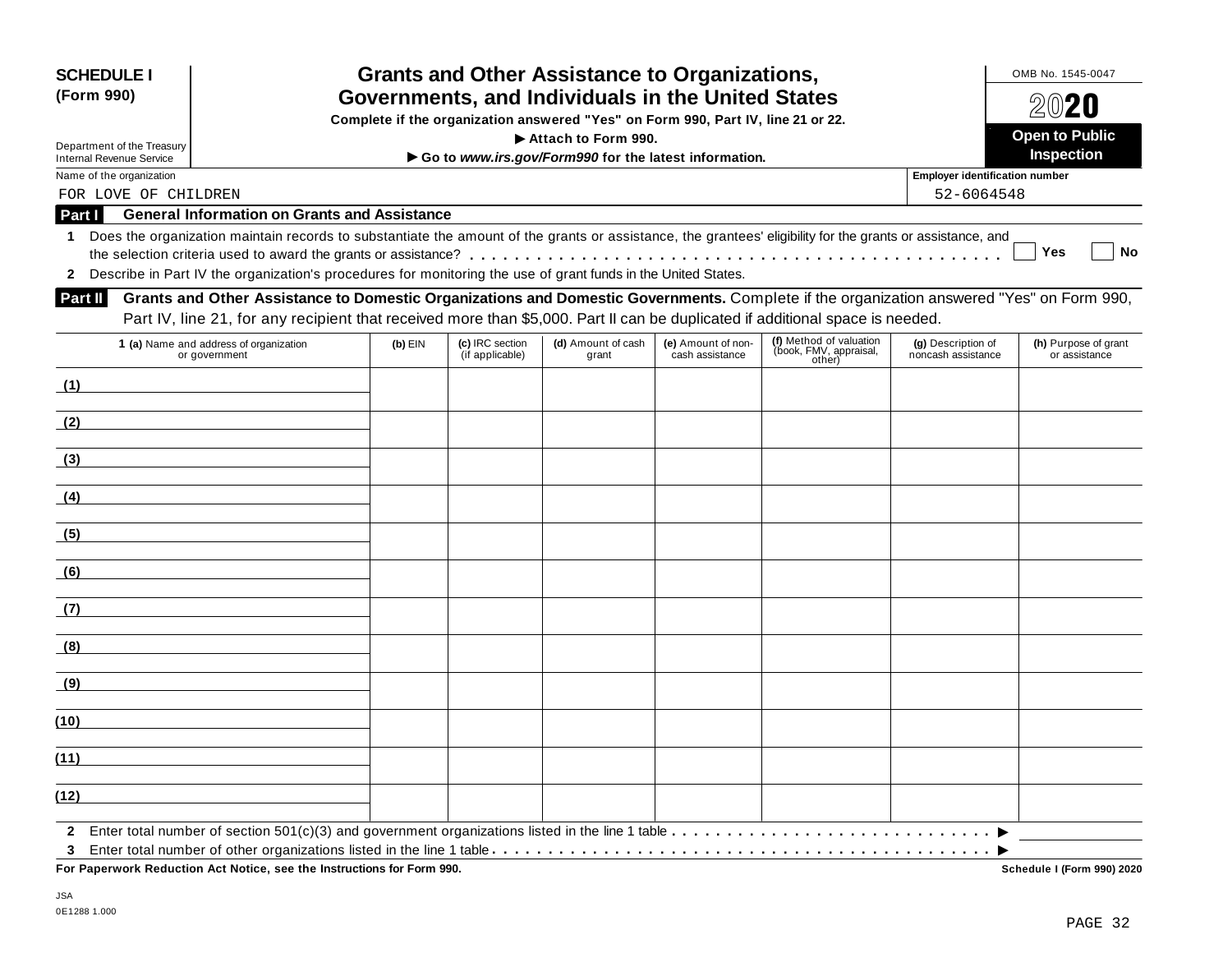Schedule I (Form 990) (2020) Page **2**

# **Part III** Grants and Other Assistance to Domestic Individuals. Complete if the organization answered "Yes" on Form 990, Part IV, line 22.<br>Part III can be duplicated if additional space is needed.

| (a) Type of grant or assistance                                                                                                                | (b) Number of<br>recipients | (c) Amount of<br>cash grant | (d) Amount of<br>non-cash assistance | (e) Method of valuation (book,<br>FMV, appraisal, other) | (f) Description of non-cash assistance |
|------------------------------------------------------------------------------------------------------------------------------------------------|-----------------------------|-----------------------------|--------------------------------------|----------------------------------------------------------|----------------------------------------|
| SCHOLARSHIPS                                                                                                                                   | 30.                         | 57,849.                     |                                      |                                                          |                                        |
| 2                                                                                                                                              |                             |                             |                                      |                                                          |                                        |
|                                                                                                                                                |                             |                             |                                      |                                                          |                                        |
|                                                                                                                                                |                             |                             |                                      |                                                          |                                        |
|                                                                                                                                                |                             |                             |                                      |                                                          |                                        |
| -5                                                                                                                                             |                             |                             |                                      |                                                          |                                        |
| 6                                                                                                                                              |                             |                             |                                      |                                                          |                                        |
| Supplemental Information. Provide the information required in Part I, line 2, Part III, column (b); and any other additional<br><b>Part IV</b> |                             |                             |                                      |                                                          |                                        |

PART I LINE 2

THE FRED TAYLOR SCHOLARSHIP REQUESTS STUDENTS TO SUBMIT THEIR BILLS FROM

THE SCHOOL TO SHOW THEIR TUITION DIFFERENCE. IF THE DIFFERENCE IS SMALLER

THAN THE AMOUNT GRANTED (MAXIMUM \$2,000), FLOC ONLY PAYS THE SCHOOL THE

AMOUNT NEEDED AND USES THE REST OF THE MONEY TO PURCHASE BOOKS AND

SUPPLIES FOR THE STUDENT. IF THE STUDENT PURCHASES THE BOOKS ON THEIR OWN

THEY MUST SUBMIT THE RECEIPT(S) IN ORDER TO BE REIMBURSED.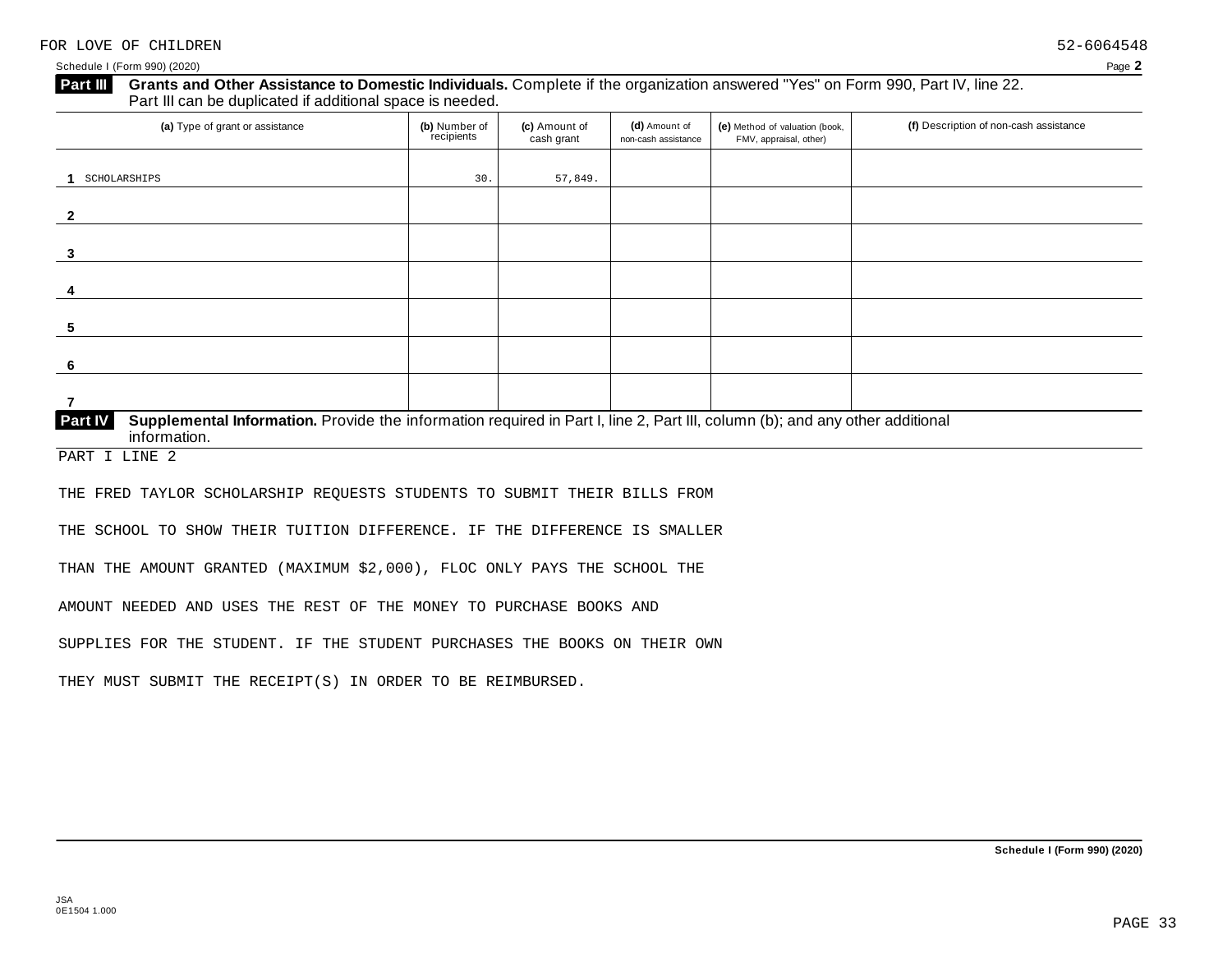### **SCHEDULE O** Supplemental Information to Form 990 or 990-EZ DMB No. 1545-0047

**(Form 990 or 990-EZ) Complete to provide information for responses to specific questions on** plete to provide information for responses to specific questions on  $\bigotimes_{\mathbb{Z}}\mathbb{Q}$  20 **EVECT**<br>
Attach to Form 990 or 990-EZ.<br>
and the Communication of the Communication of the Communication of the Communication of the Communication of the Communication of the Communication of the Communication of the Commu Department of the Treasury <br>Depen to Public<br>Name of the organization<br>Name of the organization<br>Name of the organization<br>Name of the organization



Department of the Treasury<br>Internal Revenue Service FOR LOVE OF CHILDREN 52-6064548

FORM 990, PART VI, SECTION B, LINE 12C: FLOC'S BOARD OF DIRECTORS ARE REQUIRED TO CERTIFY THEIR AGREEMENT WITH THE POLICY AND DISCLOSURE OF ANY KNOWN CONFLICTS OF INTEREST UPON ELECTION TO THE BOARD OF DIRECTORS AND ANNUAL RE-CERTIFICATION THEREAFTER. THE BOARD PRESIDENT IS RESPONSIBLE FOR MONITORING AND ENFORCING THE CERTIFICATIONS. THE BOARD OF DIRECTORS WILL DETERMINE THE SERIOUSNESS OF THE CONFLICT OF INTEREST AND THE RANGE OF POSSIBLE MITIGATION OPTIONS SHOULD A CONFLICT OF INTEREST ARISE. THE BOARD MEMBER INVOLVED IN THE CONFLICT SHOULD REFRAIN FROM PARTICIPATING IN DISCUSSIONS AND VOTING ON THE MATTER.

WHENEVER ANY EMPLOYEE OR VOLUNTEER HAS A CONFLICT OF INTEREST OR A PERCEIVED CONFLICT OF INTEREST WITH FLOC, HE/SHE SHALL NOTIFY THE EXECUTIVE DIRECTOR OF SUCH CONFLICT IN WRITING, AS SOON AS SUCH CONFLICT BECOMES KNOWN. AS ADMINISTERED BY THE EMPLOYEE IN CHARGE OF HUMAN RESOURCES, EACH SENIOR STAFF MEMBER WILL BE ASKED TO COMPLETE A CERTIFICATION OF AGREEMENT WITH THE POLICY AND DISCLOSE ANY KNOWN CONFLICTS OF INTEREST UPON HIS/HER MPLOYMENT AND/ON AN ANNUAL BASIS THEREAFTER.

FORM 990, PART VI, SECTION B, LINE 11B: IT IS THE POLICY OF FLOC THAT THE BOARD OF DIRECTORS REVIEW A DRAFT VERSION OF THE FEDERAL FORM 990, WHICH IS TO BE FILED ON FLOC'S BEHALF, WITHIN TEN DAYS PRIOR TO BEING FILED WITH THE INTERNAL REVENUE SERVICE.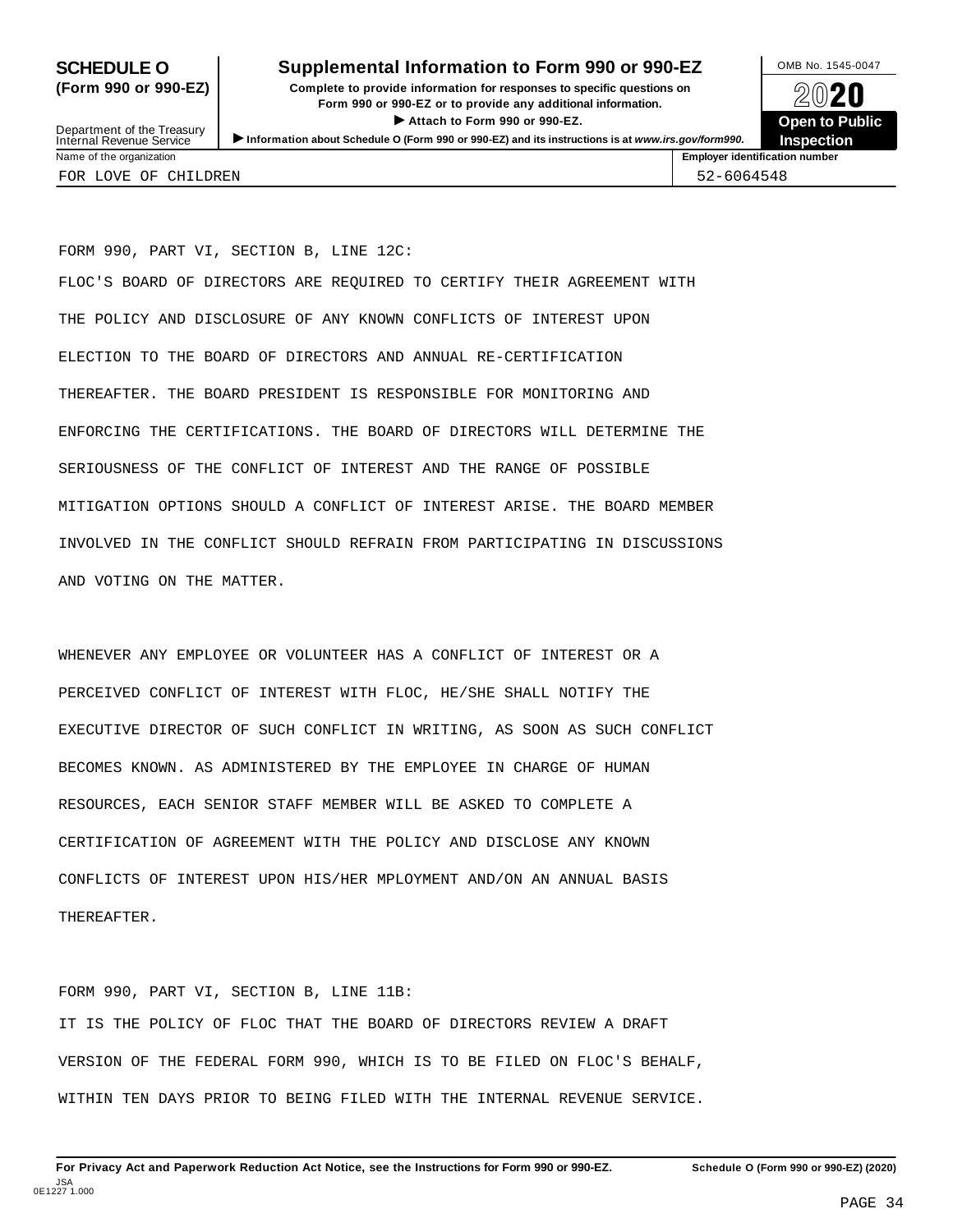<span id="page-36-0"></span>THE MEANS OF DELIVERY SHALL BE VIA EMAIL TO EACH BOARD MEMBER'S EMAIL ADDRESS, CALLING ATTENTION TO PORTIONS OF THE FORM MOST LIKELY TO BE READ BY THE PUBLIC AND FUNDERS ON GUIDESTAR. COMMENTS AND/OR CORRECTIONS ARE STRONGLY ENCOURAGED. IN ADDITION, THE FINANCE COMMITTEE MEETS FACE-TO-FACE WITH THE AUDITORS TO DISCUSS THE ENTIRE DRAFT FORM 990 IN DETAIL IN ADVANCE OF FILING THE FEDERAL FORM 990. THE BOARD OF DIRECTORS RESOLUTION IS NOT REQUIRED IN ORDER FOR THE FEDERAL FORM 990 TO BE FILED. THE APPROVED PUBLIC DISCLOSURE COPY OF THE FEDERAL FORM 990 WILL BE AVAILABLE FOR VIEWING BY THE GENERAL PUBLIC ON FLOC'S WEBSITE.

FORM 990, PART VI, SECTION C, LINE 19:

FORM 990, PART VI, SECTION C, LINE 19:

FLOC PUBLISHES AUDITED FINANCIAL STATEMENTS IN THE ANNUAL REPORT WHICH IS DISTRIBUTED TO DONORS AND AVAILABLE AT WWW.FLOC.ORG. GOVERNING DOCUMENTS ARE ROUTINELY SHARED WITH THE FOUNDATIONS AND OTHER DONORS. THE FEDERAL FORM 990 IS AVAILABLE AT WWW.GUIDESTAR.ORG. IN ADDITION, THE FINANCIAL STATEMENTS, GOVERNING DOCUMENTS AND FEDERAL FORM 990 ARE AVAILABLE UPON REQUEST.

### FORM 990, PART III, LINE 1 - ORGANIZATION'S MISSION

FOR LOVE OF CHILDREN'S (FLOC) MISSION IS TO PROVIDE EDUCATIONAL SERVICES BEYOND THE CLASSROOM TO HELP STUDENTS SUCCEED FROM FIRST GRADE THROUGH COLLEGE AND CAREER. WE BRING TOGETHER STUDENTS, VOLUNTEERS, FAMILIES, AND COMMUNITY PARTNERS IN PROVEN PROGRAMS THAT TEACH, EMPOWER AND TRANSFORM.

IN THE 2019-2020 PROGRAM YEAR, FLOC SERVED 596 DUPLICATED STUDENTS ACROSS OUR PROGRAMS (I.E. ONE STUDENT ENROLLED IN BOTH MATH AND

ATTACHMENT 1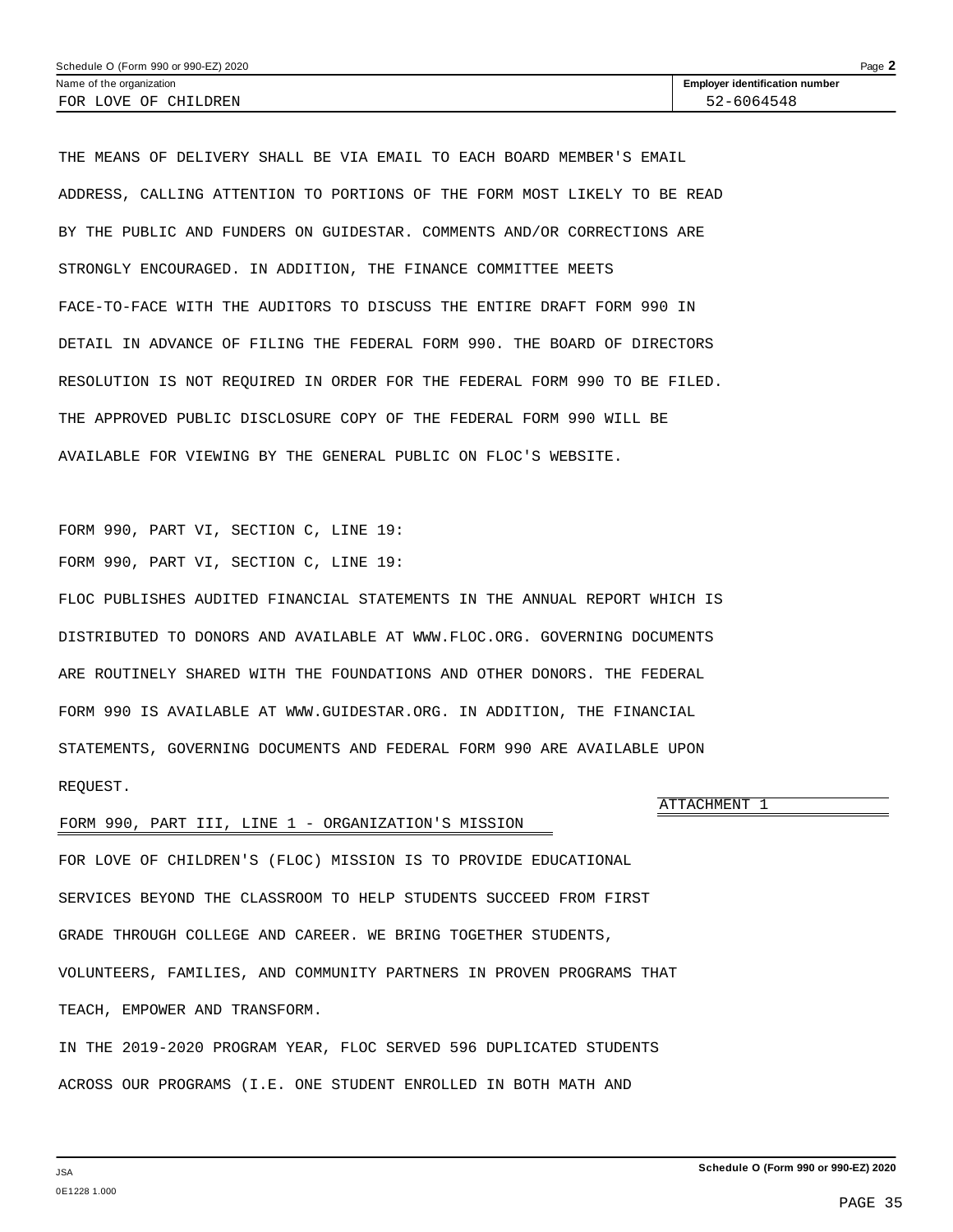<span id="page-37-0"></span>

| Schedule O (Form 990 or 990-EZ) 2020                              | Page 2                                |
|-------------------------------------------------------------------|---------------------------------------|
| Name of the organization                                          | <b>Employer identification number</b> |
| FOR LOVE OF CHILDREN                                              | 52-6064548                            |
|                                                                   | ATTACHMENT 1 (CONT'D)                 |
| FORM 990, PART III, LINE 1 - ORGANIZATION'S MISSION               |                                       |
| READING TUTORING WOULD BE CONSIDERED TWO STUDENTS SERVED). WE ARE |                                       |

PLEASED TO HAVE REACHED THIS NUMBER OF STUDENTS IN A YEAR SO THOROUGHLY DISRUPTED BY THE COVID-19 GLOBAL PANDEMIC. BEFORE MARCH 2020, MORE THAN 90% OF FLOC'S ACTIVITIES TOOK PLACE IN-PERSON, MEANING WE HAD TO COMPLETELY REIMAGINE HOW WE DELIVERED PROGRAMS IN A MATTER OF WEEKS. DESPITE THESE UNCERTAINTIES, FLOC HAS SINCE SERVED MORE THAN 50% MORE STUDENTS DURING SUMMER 2020 PROGRAMMING THAT WE HAD ANTICIPATED, THANKS IN LARGE PART TO OUR EXTENSIVE VOLUNTEER TUTOR NETWORK.

ATTACHMENT 2

### FORM 990, PART III - PROGRAM SERVICE, LINE 4A

NEIGHBORHOOD TUTORING PROGRAM

DESPITE THE DELAYS BROUGHT BY COVID-19, WE WERE ABLE TO COLLECT DATA FROM NTP MINI ASSESSMENTS FOR THE 2019-2020 YEAR. OF THE 147 STUDENTS WHO COMPLETED ASSESSMENTS: - 100% OF NTP READING STUDENTS INCREASED PROFICIENCY BY AT LEAST THREE MONTHS; - 50% OF NTP READING STUDENTS INCREASED PHONICS AND COMPREHENSION BY AT LEAST SIX MONTHS; - 70% OF NTP MATH STUDENTS INCREASED PROFICIENCY BY AT LEAST THREE MONTHS; - 50% OF NTP MATH STUDENTS INCREASED PROFICIENCY BY AT LEAST SIX MONTHS; AND - NTP STUDENTS MAINTAINED AN AVERAGE ATTENDANCE RATE OF 90%. FURTHER, FLOC FOUND THAT ELEMENTARY STUDENTS IN THE LANGUAGE! CURRICULUM ON AVERAGE MADE 12 MONTHS OF IMPROVEMENT IN 28 HOURS OF TUTORING.

JSA 0E1228 1.000

.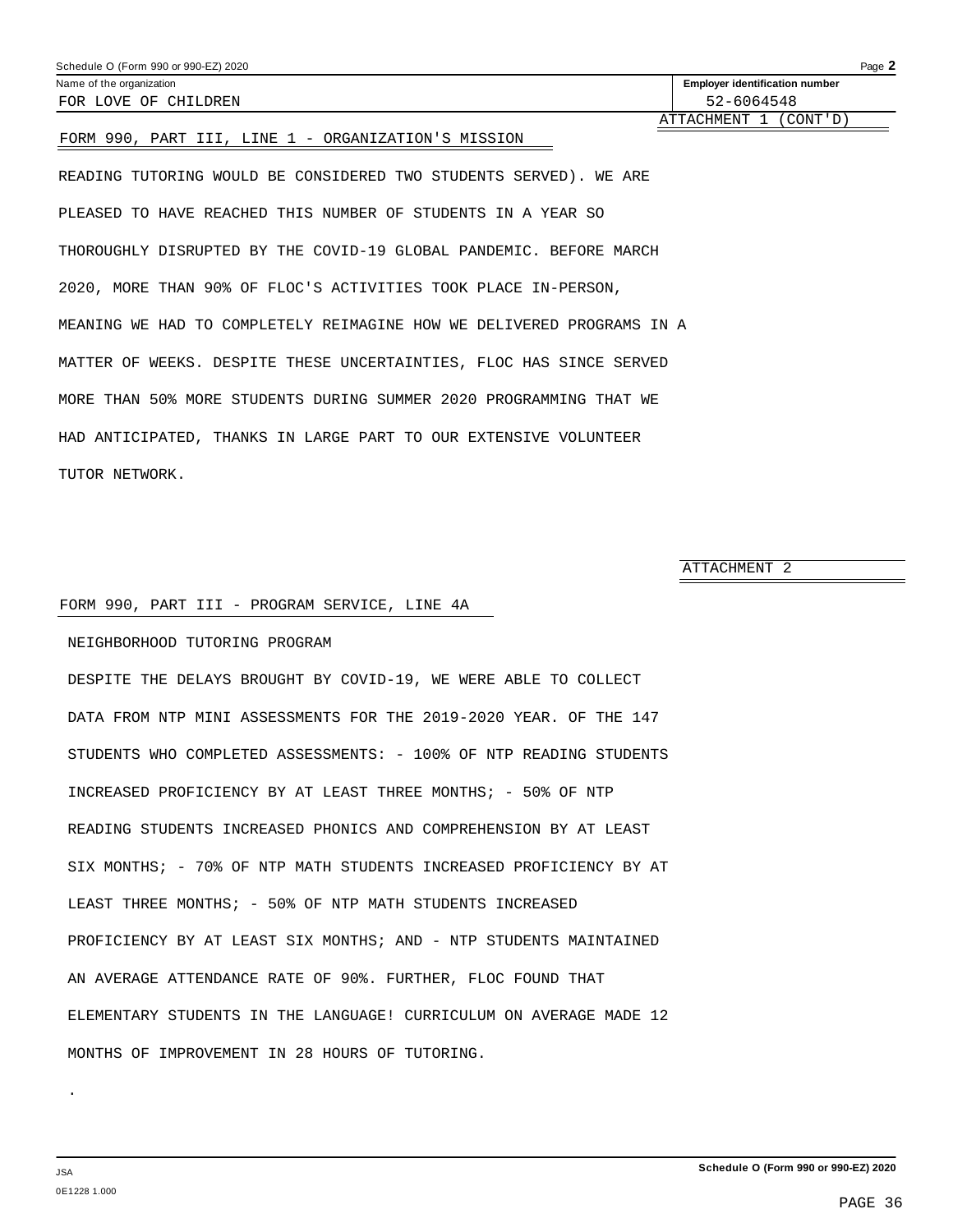ATTACHMENT 3

### <span id="page-38-0"></span>FORM 990, PART III - PROGRAM SERVICE, LINE 4B

COLLEGE AND CAREER READINESS

IN SPRING 2020, 100% OF FLOC'S HIGH SCHOOL SENIORS GRADUATED. OF THE NINE GRADUATES BENEFITING FROM FLOC'S PROGRAMS, ALL NINE WERE ACCEPTED INTO POST-SECONDARY PROGRAMS AND ARE ENROLLING IN COLLEGE AS FULL-TIME STUDENTS. FURTHERMORE, EIGHT PARTICIPANTS IN OUR POST-SECONDARY SUPPORT PROGRAM GRADUATED IN 2020. ALL EIGHT GRADUATED FROM RESPECTED INSTITUTIONS, RECEIVING DEGREES IN THE CHALLENGING FIELDS OF COMPUTER SCIENCE, PUBLIC HEALTH, BIOLOGY, PSYCHOLOGY, INTERNATIONAL SECURITY, ELEMENTARY EDUCATION, AND COMMUNICATIONS. OVERALL, 16 STUDENTS CONTINUE TO PERSIST IN THEIR POST-SECONDARY PURSUITS WITH THE BENEFIT OF A FRED TAYLOR SCHOLARSHIP AND ONE-ON-ONE STAFF GUIDANCE, WITH 88% MEETING OR EXCEEDING FLOC'S REQUIREMENTS FOR GPA AND COURSE-HOUR ENROLLMENT.

|                                                      |        | ATTACHMENT 4 |         |  |
|------------------------------------------------------|--------|--------------|---------|--|
| FORM 990, PART III, LINE 4D - OTHER PROGRAM SERVICES |        |              |         |  |
| DESCRIPTION                                          | GRANTS | EXPENSES     | REVENUE |  |
| OUTDOOR EDUCATION CENTER                             |        | 78,891.      |         |  |
| TOTALS                                               |        | 78,891.      |         |  |

ATTACHMENT 5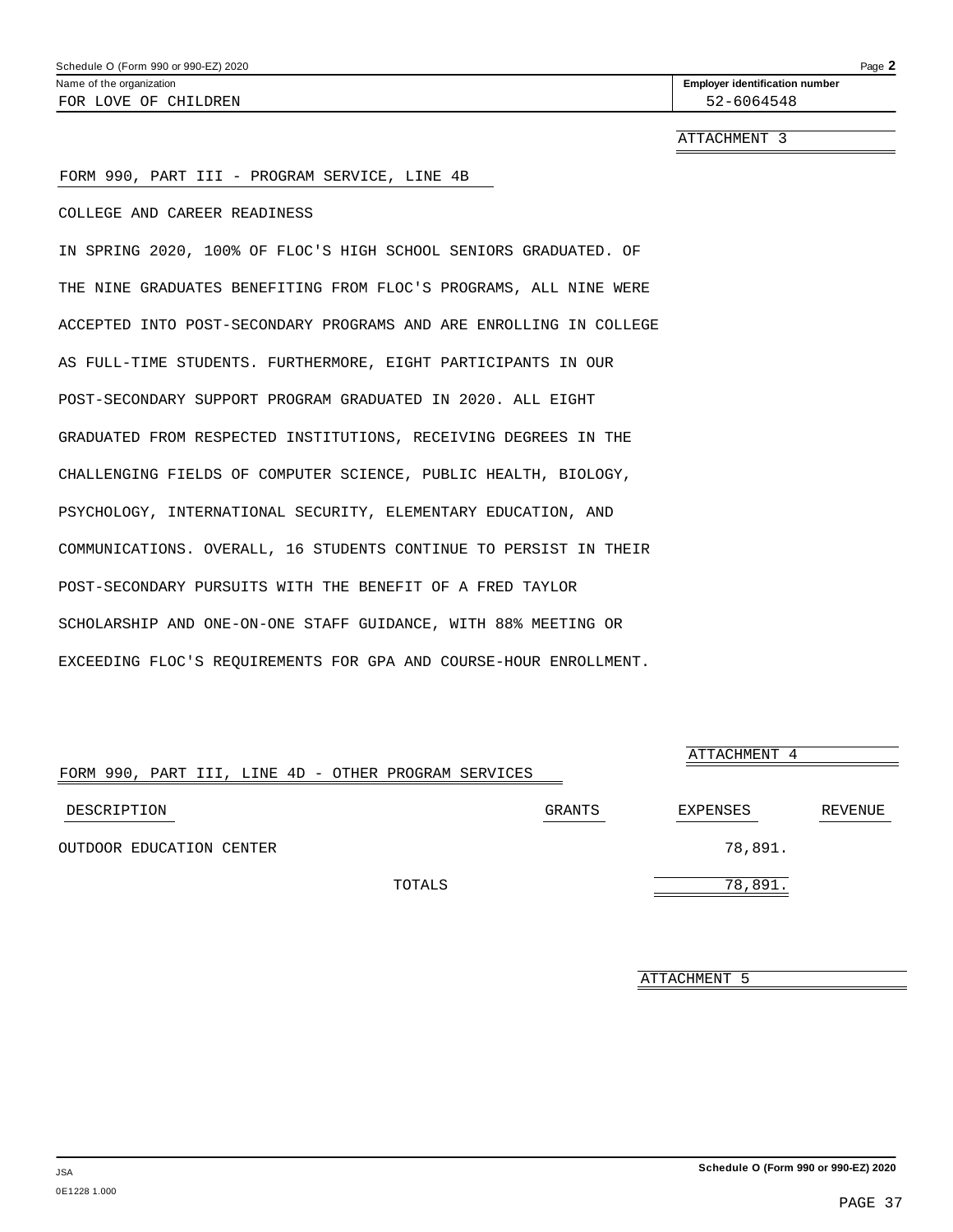| Schedule O (Form 990 or 990-EZ) 2020                        |                                       | Page 2     |  |
|-------------------------------------------------------------|---------------------------------------|------------|--|
| Name of the organization                                    | <b>Employer identification number</b> |            |  |
| FOR LOVE OF CHILDREN                                        | 52-6064548                            |            |  |
|                                                             | ATTACHMENT 5 (CONT'D)                 |            |  |
| FORM 990, PART X - INVESTMENTS - PUBLICLY TRADED SECURITIES |                                       |            |  |
|                                                             |                                       |            |  |
|                                                             | ENDING                                | COST       |  |
| DESCRIPTION                                                 | BOOK VALUE                            | OR FMV     |  |
| MUTUAL FUNDS                                                | 1,270,443.                            | <b>FMV</b> |  |
| TOTALS                                                      | 1,270,443.                            |            |  |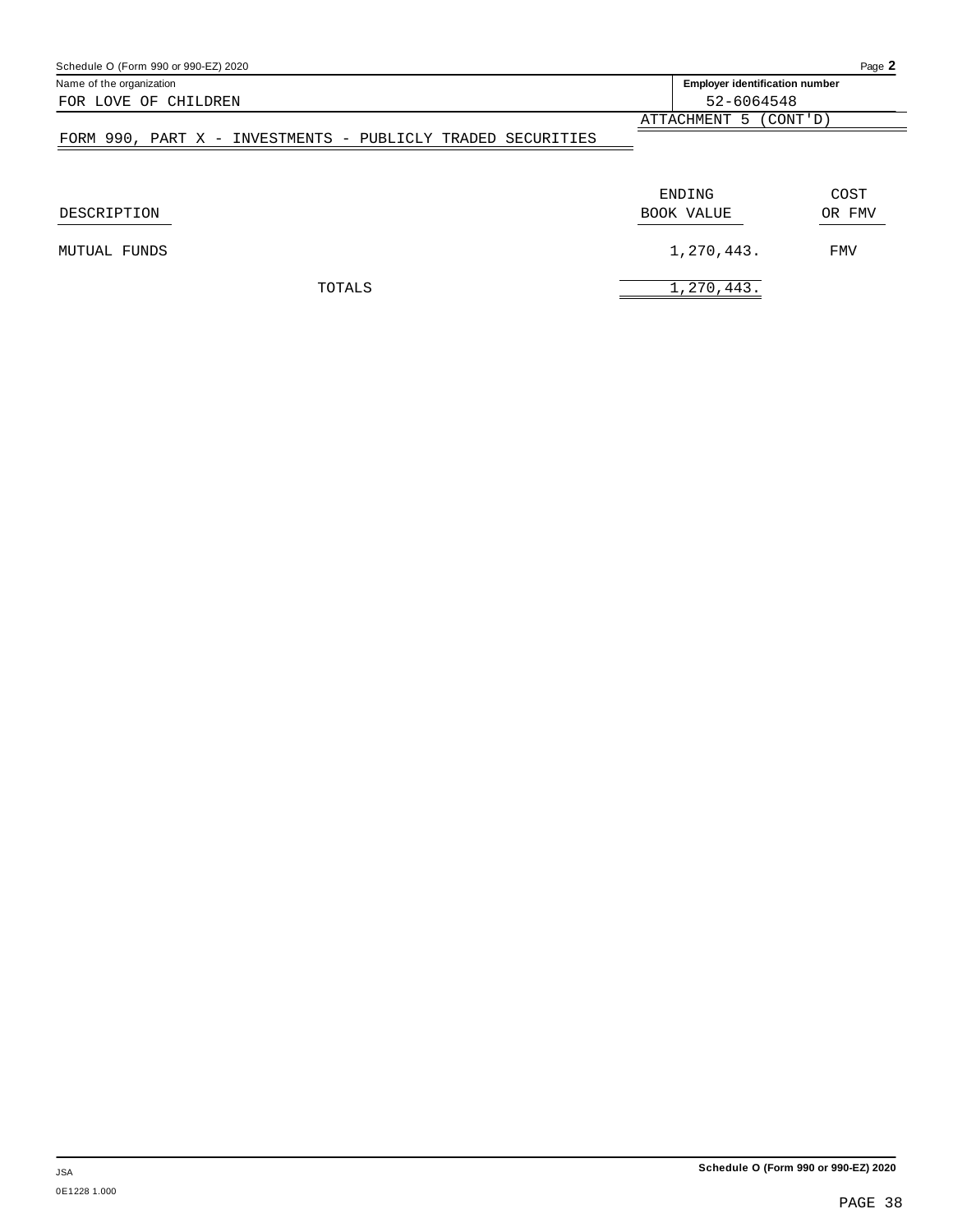| <b>SCHEDULE D</b> |  |
|-------------------|--|
| (Form 1041)       |  |

## **SCHEDULE D** OMB No. 1545-0092 **Capital Gains and Losses**

(FORM 1041)<br>Department of the Treasury Use Form 1049 to list your transactions for lines 1b, 2, 3, 8b, 9 and 10.<br>Internal Revenue Service Capital Control of the Service Capital Control of the latest information. Internal Revenue Service <u>Net all the service</u> internal Revenue Service internal Revenue Service internal Revenue Service internal Revenue Service internal Revenue Service internal Revenue Service internal Revenue Service Did you dispose of any investment(s) in a qualified opportunity fund during the tax year? Did you dispose of any investment(s) in a qualified opportunity fund during the tax year?<br>If "Yes," attach Form 8949 and see its instructions for additional requirements for reporting your gain or loss. **Note:** *Form 5227 filers need to complete only Parts I and II.* **Part I Short-Term Capital Gains and Losses - Generally Assets Held One Year or Less** (see instructions) See instructions for how to figure the amounts to enter on the lines below. **(g)** Adjustments to gain or loss from Form(s) 8949, Part I, line 2, column (g) **(h) Gain or (loss)** Subtract column (e) from column (d) and combine the result with column (g) **(d)** Proceeds (sales price) **(e)** Cost<br>(or other basis) This form may be easier to complete if you round off cents to whole dollars. **1a** Totals for all short-term transactions reported on Form 1099-B for which basis was reported to the IRS and for which you have no adjustments (see instructions). However, if you choose to report all these transactions on Form 8949, leave this line blank and go to line 1b. **1b** Totals for all transactions reported on Form(s) 8949 with **Box <sup>A</sup>** checked m mm m m m m m m m m m m m m m m m m **2** Totals for all transactions reported on Form(s) 8949 with **Box B** checked . . . . . <u>. . . . . . . . . . . . .</u> **3** Totals for all transactions reported on Form(s) 8949 with **Box C** checked **manual** metal manual manual metal manual manual metal manual metal **4** Short-term capital gain or (loss) from Forms 4684, 6252, 6781, and 8824 **4** m m m m m m m m m m m m m m m m m **5 6 7 5** Net short-term gain or (loss) from partnerships, S corporations, and other estates or trusts  $\dots \dots \dots$ **6** Short-term capital loss carryover. Enter the amount, if any, from line 9 of the 2019 Capital Loss Carryover Worksheet **( )** m m m m m m m m m m m m m m m m m m m m m m m m m m m m m m m m m m m m m m m m m m m m m m m **7 Net short-term capital gain or (loss).** Combine lines 1a through 6 in column (h). Enter here and on line 17, column (3) on the back m m m m m m m m m m m m m m m m m m m m m m m m m m m m m m m m m m m m m m m m I **Part II Long-Term Capital Gains and Losses - Generally Assets Held More Than One Year** (see instructions) See instructions for how to figure the amounts to enter on the lines below. **(g)** Adjustments to gain or loss from Form(s) 8949, Part II, line 2, column (g) **(h) Gain or (loss)** Subtract column (e) from column (d) and combine the result with column (g) **(d)** Proceeds (sales price) **(e)** Cost<br>(or other basis) This form may be easier to complete if you round off cents to whole dollars. **8a** Totals for all long-term transactions reported on Form 1099-B for which basis was reported to the IRS and for which you have no adjustments (see instructions). However, if you choose to report all these transactions on Form 8949, leave this line blank and go to line 8b. **8b** Totals for all transactions reported on Form(s) 8949 with **Box <sup>D</sup>** checked m m m m m m m m m m m m m m m m m m m **9** Totals for all transactions reported on Form(s) 8949 with **Box <sup>E</sup>** checked m m m m m m m m m m m m m m m m m m m **10** Totals for all transactions reported on Form(s) 8949 with **Box F** checked . . <u>. . . . . . . . . . . . . . . .</u> . **11 12** Net long-term gain or (loss) from partnerships, S corporations, and other estates or trusts m m m m m m m m m m **13 14** ith **Box F** checked ......................]<br>Long-term capital gain or (loss) from Forms 2439, 4684, 6252, 6781, and 8824.............<mark>11</mark> Capital gain distributions m m m m m m m m m m m m m m m m m m m m m m m m m m m m m m m m m m m m m m m m m m m m m Gain from Form 4797, Part I m m m m m m m m m m m m m m m m m m m m m m m m m m m m m m m m m m m m m m m m m m m **12 13 14** FOR LOVE OF CHILDREN 52-6064548  $X \mid N$ o 90,118.  $\begin{array}{|c|c|c|c|c|c|c|c|c|} \hline \end{array}$  86,983.  $\begin{array}{|c|c|c|c|c|c|c|c|} \hline \end{array}$  3,135.

**15** Long-term capital loss carryover. Enter the amount, if any, from line 14 of the 2019 Capital Loss Carryover Worksheet **( )** m m m m m m m m m m m m m m m m m m m m m m m m m m m m m m m m m m m m m m m m m m m m m m m **15 16 16 Net long-term capital gain or (loss).** Combine lines 8a through 15 in column (h). Enter here and on line 18a, column (3) on the back m m m m m m m m m m m m m m m m m m m m m m m m m m m m m m m m m m m m m m m I 3,135.

**For Paperwork Reduction Act Notice, see the Instructions for Form 1041.**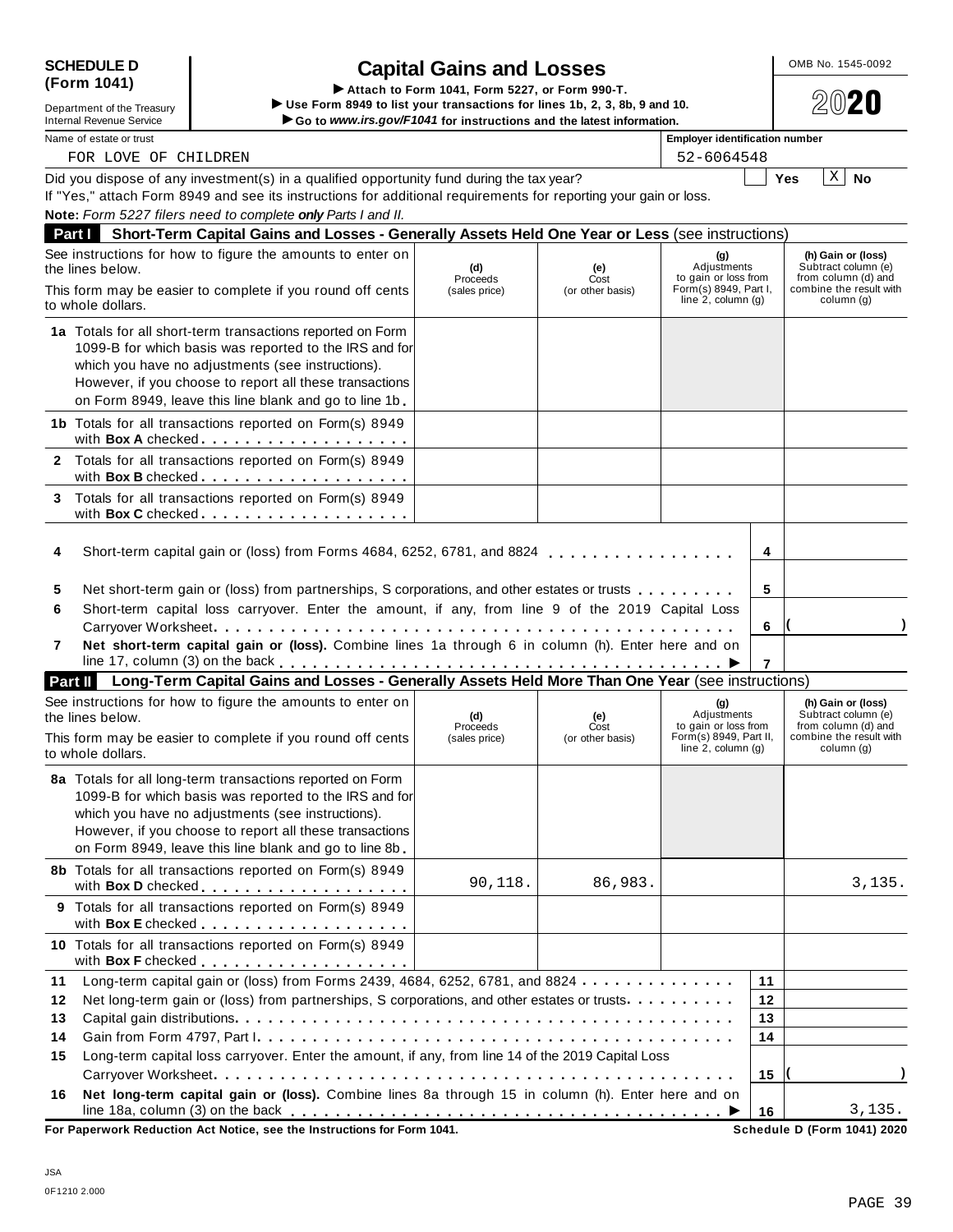|    | Schedule D (Form 1041) 2020                                                                                                                                                                                                                               |                 |                    |              |    | Page 2      |
|----|-----------------------------------------------------------------------------------------------------------------------------------------------------------------------------------------------------------------------------------------------------------|-----------------|--------------------|--------------|----|-------------|
|    | <b>Summary of Parts I and II</b><br>Part III                                                                                                                                                                                                              |                 | (1) Beneficiaries' | (2) Estate's |    | $(3)$ Total |
|    | Caution: Read the instructions before completing this part.                                                                                                                                                                                               |                 | (see instr.)       | or trust's   |    |             |
| 17 |                                                                                                                                                                                                                                                           | 17              |                    |              |    |             |
| 18 | Net long-term gain or (loss):                                                                                                                                                                                                                             |                 |                    |              |    |             |
|    | a Total for year enterpresent reserves in the contract reserves in the Total Total and Total Total T                                                                                                                                                      | 18a             |                    |              |    | 3,135.      |
|    | <b>b</b> Unrecaptured section 1250 gain (see line 18 of the worksheet.)                                                                                                                                                                                   | 18 <sub>b</sub> |                    |              |    |             |
|    |                                                                                                                                                                                                                                                           | 18c             |                    |              |    |             |
|    |                                                                                                                                                                                                                                                           | 19              |                    |              |    | 3,135.      |
|    | Note: If line 19, column (3), is a net gain, enter the gain on Form 1041, line 4 (or Schedule A (Form 990-T), Part I, line 4a). If lines 18a and 19, column                                                                                               |                 |                    |              |    |             |
|    | (2), are net gains, go to Part V, and <b>don't</b> complete Part IV. If line 19, column (3), is a net loss, complete Part IV and the <b>Capital Loss Carryover</b><br>Worksheet, as necessary.                                                            |                 |                    |              |    |             |
|    | <b>Part IV</b><br><b>Capital Loss Limitation</b>                                                                                                                                                                                                          |                 |                    |              |    |             |
| 20 | Enter here and enter as a (loss) on Form 1041, line 4 (or Schedule A (Form 990-T), Part I, line 4c, if a trust), the smaller of:                                                                                                                          |                 |                    |              |    |             |
|    |                                                                                                                                                                                                                                                           |                 |                    |              | 20 |             |
|    | Note: If the loss on line 19, column (3), is more than \$3,000, or if Form 1041, page 1, line 23 (or Form 990-T, Part I, line 11), is a loss, complete the<br>Capital Loss Carryover Worksheet in the instructions to figure your capital loss carryover. |                 |                    |              |    |             |
|    | <b>Tax Computation Using Maximum Capital Gains Rates</b><br><b>Part V</b>                                                                                                                                                                                 |                 |                    |              |    |             |
|    | Form 1041 filers. Complete this part only if both lines 18a and 19 in column (2) are gains, or an amount is entered in Part I or Part II and                                                                                                              |                 |                    |              |    |             |
|    | there is an entry on Form 1041, line 2b(2), and Form 1041, line 23, is more than zero.                                                                                                                                                                    |                 |                    |              |    |             |
|    | Caution: Skip this part and complete the Schedule D Tax Worksheet in the instructions if:                                                                                                                                                                 |                 |                    |              |    |             |
|    | • Either line 18b, col. (2) or line 18c, col. (2) is more than zero, or                                                                                                                                                                                   |                 |                    |              |    |             |
|    | • Both Form 1041, line 2b(1), and Form 4952, line 4g are more than zero.                                                                                                                                                                                  |                 |                    |              |    |             |
|    | Form 990-T trusts. Complete this part only if both lines 18a and 19 are gains, or qualified dividends are included in income in Part I of Form                                                                                                            |                 |                    |              |    |             |
|    | 990-T, and Form 990-T, Part I, line 11, is more than zero. Skip this part and complete the Schedule D Tax Worksheet in the instructions if                                                                                                                |                 |                    |              |    |             |
|    | either line 18b, col. (2) or line 18c, col. (2) is more than zero.                                                                                                                                                                                        |                 |                    |              |    |             |
| 21 | Enter taxable income from Form 1041, line 23 (or Form 990-T, Part I, line11)                                                                                                                                                                              |                 | 21                 |              |    |             |
| 22 | Enter the smaller of line 18a or 19 in column (2)                                                                                                                                                                                                         |                 |                    |              |    |             |
|    | but not less than zero experience that is a set of the set of the set of the set of the set of the set of the<br>22                                                                                                                                       |                 |                    |              |    |             |
| 23 | Enter the estate's or trust's qualified dividends                                                                                                                                                                                                         |                 |                    |              |    |             |
|    | from Form 1041, line 2b(2) (or enter the qualified                                                                                                                                                                                                        |                 |                    |              |    |             |
|    | dividends included in income in Part I of Form 990-T)<br>23                                                                                                                                                                                               |                 |                    |              |    |             |
| 24 | 24<br>Add lines 22 and 23                                                                                                                                                                                                                                 |                 |                    |              |    |             |
| 25 | If the estate or trust is filing Form 4952, enter the                                                                                                                                                                                                     |                 |                    |              |    |             |
|    | amount from line 4g; otherwise, enter -0- $\blacktriangleright$<br>25                                                                                                                                                                                     |                 |                    |              |    |             |
| 26 | Subtract line 25 from line 24. If zero or less, enter -0-                                                                                                                                                                                                 |                 | 26                 |              |    |             |
| 27 | Subtract line 26 from line 21. If zero or less, enter -0-                                                                                                                                                                                                 |                 | 27                 |              |    |             |
| 28 | Enter the smaller of the amount on line 21 or $$2,650$                                                                                                                                                                                                    |                 | 28                 |              |    |             |
| 29 | Enter the smaller of the amount on line 27 or line 28                                                                                                                                                                                                     |                 | 29                 |              |    |             |
| 30 | Subtract line 29 from line 28. If zero or less, enter -0-. This amount is taxed at 0%                                                                                                                                                                     |                 |                    |              | 30 |             |
| 31 | Enter the smaller of line 21 or line 26.                                                                                                                                                                                                                  |                 | 31                 |              |    |             |
| 32 |                                                                                                                                                                                                                                                           |                 | 32                 |              |    |             |
| 33 | Enter the smaller of line 21 or \$13,150                                                                                                                                                                                                                  |                 | 33                 |              |    |             |
| 34 |                                                                                                                                                                                                                                                           |                 | 34                 |              |    |             |
| 35 |                                                                                                                                                                                                                                                           |                 | 35                 |              |    |             |
| 36 |                                                                                                                                                                                                                                                           |                 | 36                 |              |    |             |
| 37 |                                                                                                                                                                                                                                                           |                 |                    |              | 37 |             |
| 38 | Enter the amount from line 31                                                                                                                                                                                                                             |                 | 38                 |              |    |             |
| 39 |                                                                                                                                                                                                                                                           |                 | 39                 |              |    |             |
| 40 | Subtract line 39 from line 38. If zero or less, enter -0-                                                                                                                                                                                                 |                 | 40                 |              |    |             |
| 41 |                                                                                                                                                                                                                                                           |                 | .                  |              | 41 |             |
|    | Figure the tax on the amount on line 27. Use the 2020 Tax Rate Schedule for Estates                                                                                                                                                                       |                 |                    |              |    |             |
| 42 |                                                                                                                                                                                                                                                           |                 | 42                 |              |    |             |
|    | and Trusts (see the Schedule G instructions in the instructions for Form 1041)                                                                                                                                                                            |                 | 43                 |              |    |             |
| 43 | Add lines 37, 41, and 42                                                                                                                                                                                                                                  |                 |                    |              |    |             |
| 44 | Figure the tax on the amount on line 21. Use the 2020 Tax Rate Schedule for Estates                                                                                                                                                                       |                 |                    |              |    |             |
|    | and Trusts (see the Schedule G instructions in the instructions for Form 1041).                                                                                                                                                                           |                 | 44                 |              |    |             |
| 45 | Tax on all taxable income. Enter the smaller of line 43 or line 44 here and on Form 1041, Schedule                                                                                                                                                        |                 |                    |              |    |             |
|    |                                                                                                                                                                                                                                                           |                 |                    |              | 45 |             |

**Schedule D (Form 1041) 2020**